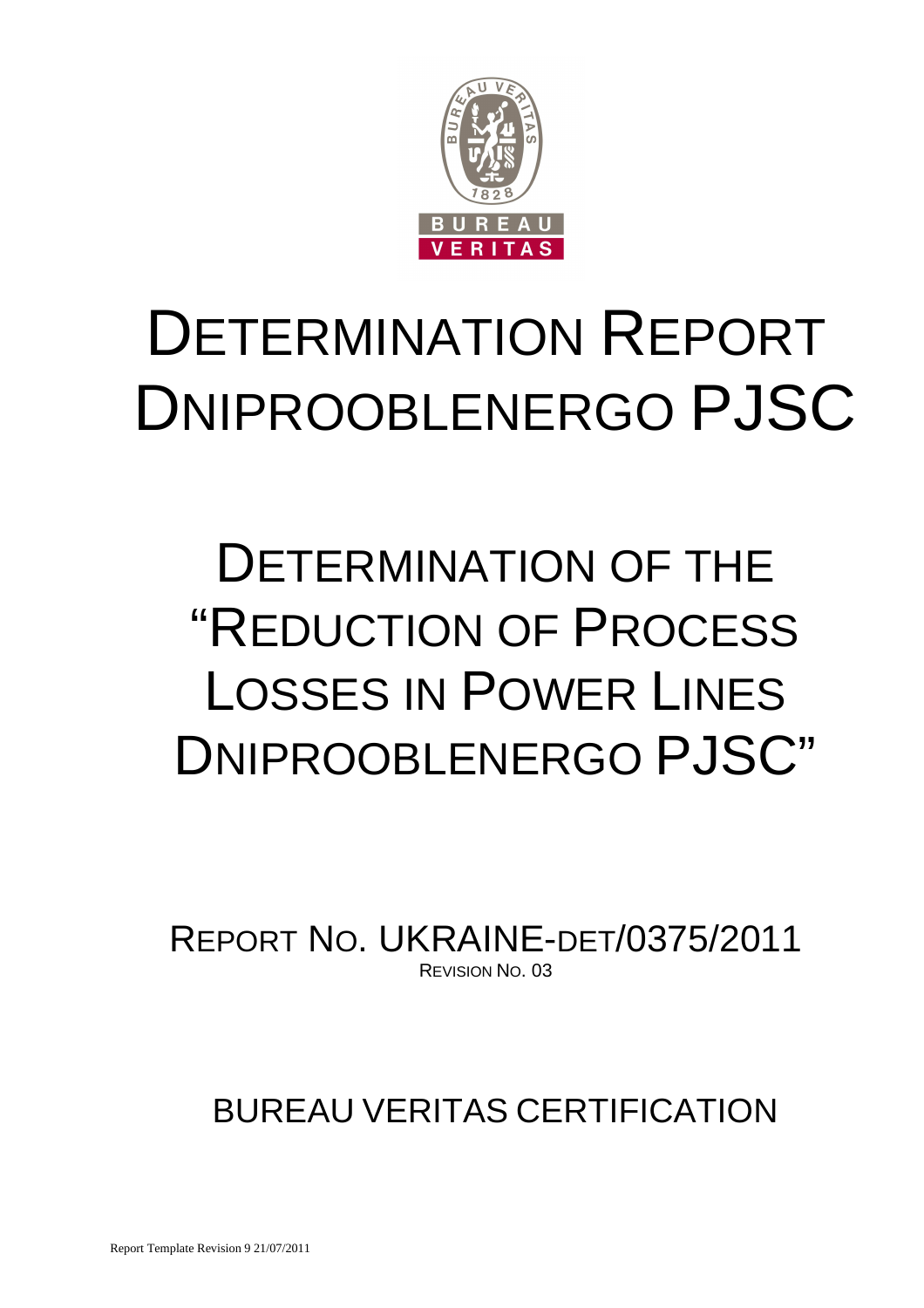

| Date of first issue:<br>30/09/2011                                                                                                                              | Organizational unit:<br><b>Bureau Veritas Certification</b><br><b>Holding SAS</b>                                                                                                                                                                                                                                                                                                                                                                                                                                                                                          |
|-----------------------------------------------------------------------------------------------------------------------------------------------------------------|----------------------------------------------------------------------------------------------------------------------------------------------------------------------------------------------------------------------------------------------------------------------------------------------------------------------------------------------------------------------------------------------------------------------------------------------------------------------------------------------------------------------------------------------------------------------------|
| Client:<br>Dniprooblenergo PJSC                                                                                                                                 | Client ref.:<br><b>Andriy Deykalo</b>                                                                                                                                                                                                                                                                                                                                                                                                                                                                                                                                      |
| Summary:                                                                                                                                                        | Bureau Veritas Certification has made the determination of the "Reduction of Process Losses in Power Lines<br>Dniprooblenergo PJSC" project of Dniprooblenergo PJSC located in Dnipropetrovsk region, Ukraine, on the<br>basis of UNFCCC criteria for the JI, as well as criteria given to provide for consistent project operations,<br>monitoring and reporting. UNFCCC criteria refer to Article 6 of the Kyoto Protocol, the JI rules and modalities<br>and the subsequent decisions by the JI Supervisory Committee, as well as the host country criteria.            |
| conducted using Bureau Veritas Certification internal procedures.                                                                                               | The determination scope is defined as an independent and objective review of the project design document,<br>the project's baseline study, monitoring plan and other relevant documents, and consisted of the following<br>three phases: i) desk review of the project design and the baseline and monitoring plan; ii) follow-up interviews<br>with project stakeholders; iii) resolution of outstanding issues and the issuance of the final determination report<br>and opinion. The overall determination, from Contract Review to Determination Report & Opinion, was |
| design document.                                                                                                                                                | The first output of the determination process is a list of Clarification and Corrective Actions Requests (CL and<br>CAR), presented in Appendix A. Taking into account this output, the project proponent will revise its project                                                                                                                                                                                                                                                                                                                                          |
| country criteria.                                                                                                                                               | In summary, it is Bureau Veritas Certification's opinion that the project correctly applies Guidance on criteria for<br>baseline setting and monitoring and meets the relevant UNFCCC requirements for the JI and the relevant host                                                                                                                                                                                                                                                                                                                                        |
| Report No.:<br>Subject Group:<br>UKRAINE-det/0375/2011<br>JI                                                                                                    |                                                                                                                                                                                                                                                                                                                                                                                                                                                                                                                                                                            |
| Project title:<br>"Reduction of Process Losses in Power Lines<br>Dniprooblenergo PJSC"                                                                          |                                                                                                                                                                                                                                                                                                                                                                                                                                                                                                                                                                            |
| Work carried out by:<br>Oleg Skoblyk - Team Leader, Lead Verifier<br>Denis Pishchalov -<br>Team Member, Financial<br>Specialist                                 | ⊠<br>No distribution without permission from the<br>Client or responsible organizational unit                                                                                                                                                                                                                                                                                                                                                                                                                                                                              |
| Work verified by:<br>Ivan Sokolov - Internal Technical Reviewerau Veritas Certificationed distribution<br>Work signed by:<br>Flavio Gomes - Operational Manager | <b>SAS</b>                                                                                                                                                                                                                                                                                                                                                                                                                                                                                                                                                                 |
| Date of this revision:<br>Rev. No.:<br>01/11/2011<br>03<br>63                                                                                                   | Number of pages:<br>Unrestricted distribution                                                                                                                                                                                                                                                                                                                                                                                                                                                                                                                              |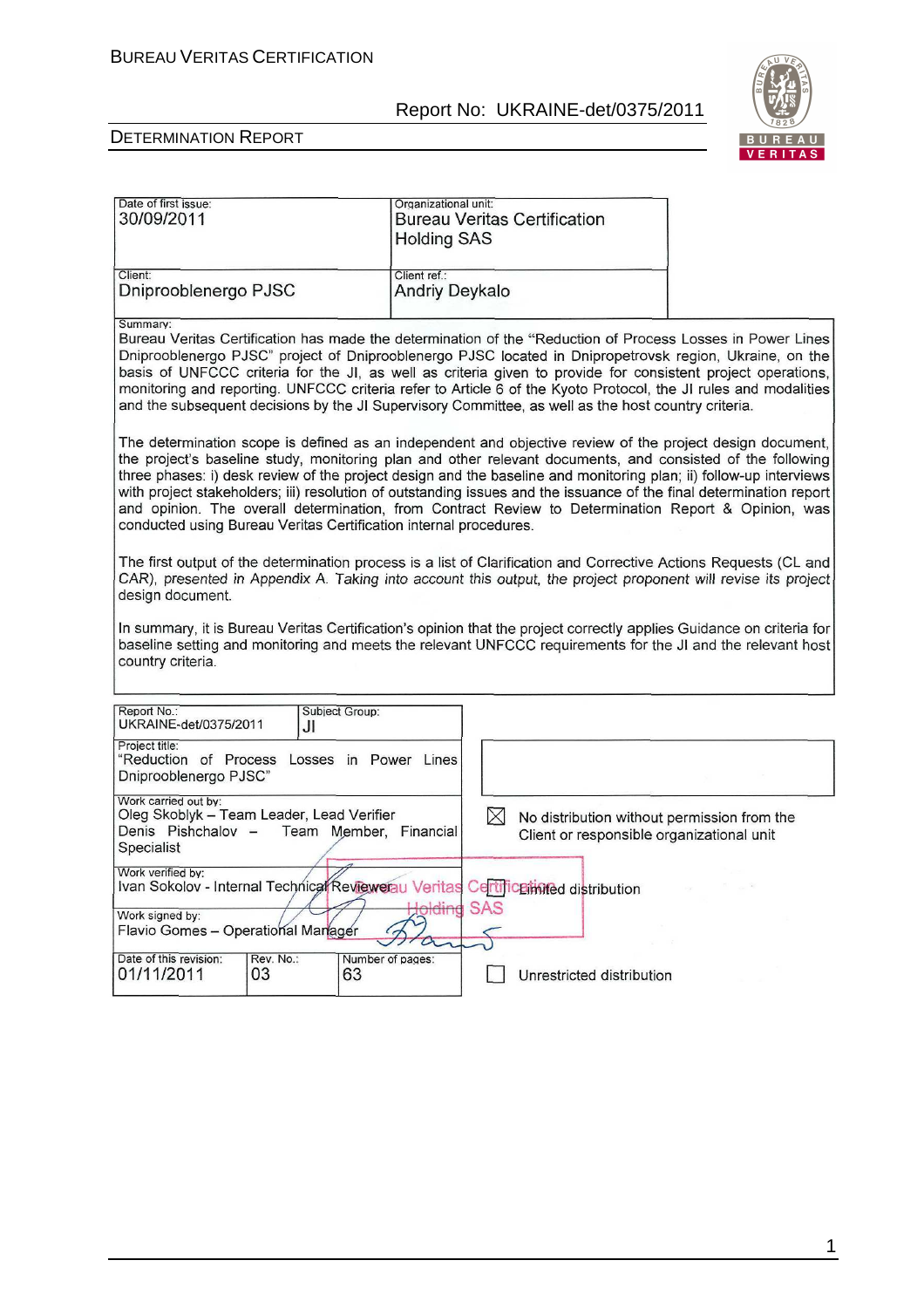

## **Table of Contents Page 2018**

| $\mathbf{1}$   |                                                                                     |    |
|----------------|-------------------------------------------------------------------------------------|----|
| 1.1            | Objective                                                                           | 3  |
| 1.2            | Scope                                                                               | 3  |
| 1.3            | Determination team                                                                  | 3  |
| 2              |                                                                                     | .4 |
| 2.1            | <b>Review of Documents</b>                                                          | 4  |
| 2.2            | Follow-up Interviews                                                                | 5  |
| 2.3            | <b>Resolution of Clarification and Corrective Action Requests</b>                   | 5  |
| 3              |                                                                                     |    |
| $\overline{4}$ |                                                                                     |    |
| 4.1            | Project approvals by Parties involved (19-20)                                       | 9  |
| 4.2            | Authorization of project participants by Parties involved (21)                      | 9  |
| 4.3            | Baseline setting (22-26)                                                            | 10 |
| 4.4            | Additionality (27-31)                                                               | 11 |
| 4.5            | Project boundary (32-33)                                                            | 11 |
| 4.6            | Crediting period (34)                                                               | 12 |
| 4.7            | Monitoring plan (35-39)                                                             | 13 |
| 4.8            | Leakage $(40-41)$                                                                   | 16 |
| 4.9            | Estimation of emission reductions or enhancements of net<br>removals $(42-47)$      | 16 |
| 4.10           | Environmental impacts (48)                                                          | 17 |
| 4.11           | Stakeholder consultation (49)                                                       | 19 |
| 4.12           | Determination regarding small scale projects (50-57)                                | 19 |
| 4.13           | Determination regarding land use, land-use change and                               |    |
|                | forestry (LULUCF) projects (58-64)                                                  | 19 |
|                | 4.14 Determination regarding programmes of activities (65-73)                       | 19 |
| 5              | SUMMARY AND REPORT OF HOW DUE ACCOUNT WAS<br>TAKEN OF COMMENTS RECEIVED PURSUANT TO |    |
| 6              |                                                                                     |    |
|                |                                                                                     |    |
| $\overline{7}$ |                                                                                     |    |
|                |                                                                                     |    |

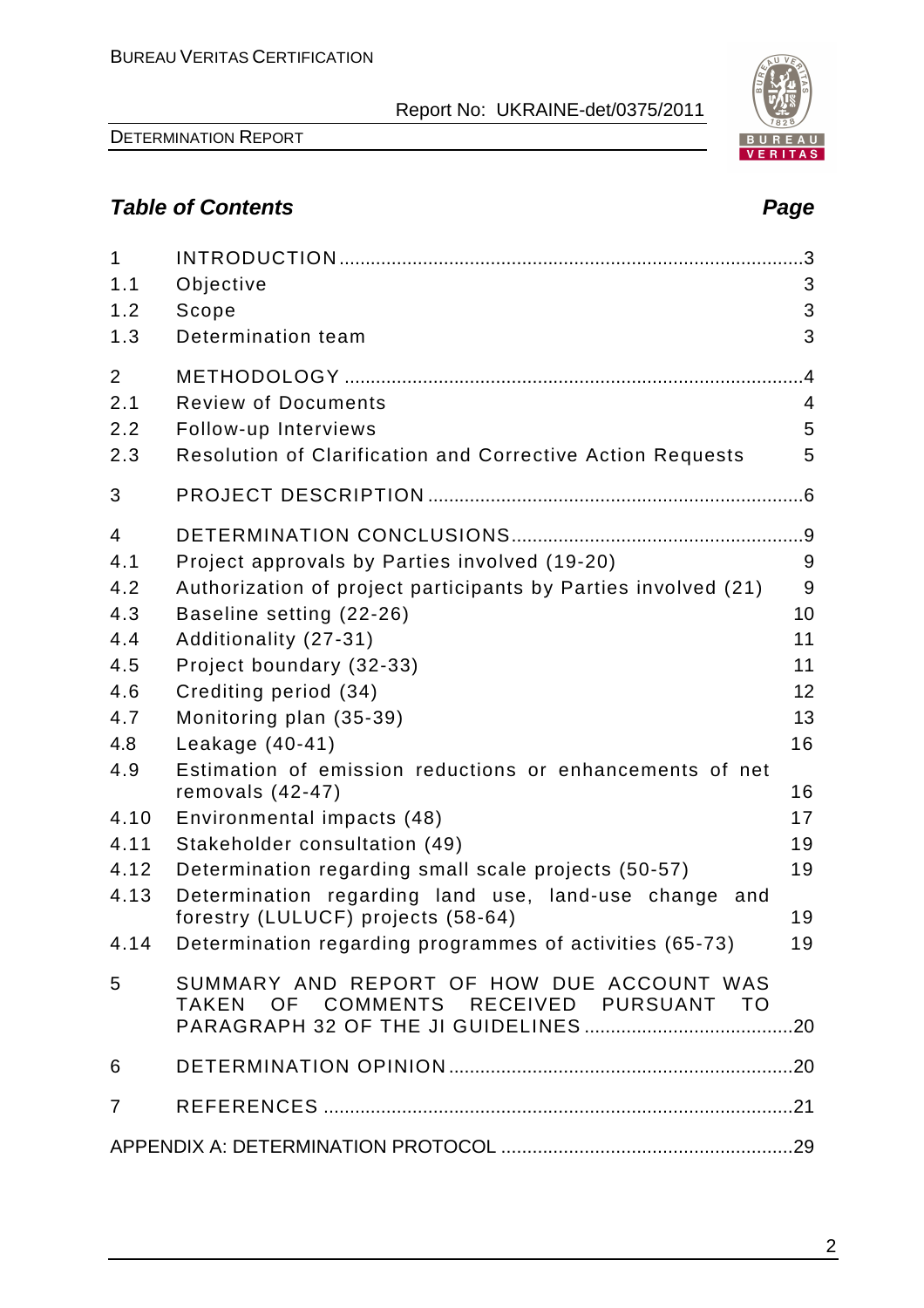

DETERMINATION REPORT

## **1 INTRODUCTION**

Dniprooblenergo PJSC has commissioned Bureau Veritas Certification to determinate its JI project "Reduction of Process Losses in Power Lines Dniprooblenergo PJSC" (hereafter called "the project") in Dnipropetrovsk region, Ukraine.

This report summarizes the findings of the determination of the project, performed on the basis of UNFCCC criteria, as well as criteria given to provide for consistent project operations, monitoring and reporting.

#### **1.1 Objective**

The determination serves as project design verification and is a requirement of all projects. The determination is an independent third party assessment of the project design. In particular, the project's baseline, the monitoring plan (MP), and the project's compliance with relevant UNFCCC and host country criteria are derminated in order to confirm that the project design, as documented, is sound and reasonable, and meet the stated requirements and identified criteria. Determination is a requirement for all JI projects and is seen as necessary to provide assurance to stakeholders of the quality of the project and its intended generation of emissions reductions units (ERUs).

UNFCCC criteria refer to Article 6 of the Kyoto Protocol, the JI rules and modalities and the subsequent decisions by the JI Supervisory Committee, as well as the host country criteria.

#### **1.2 Scope**

The determination scope is defined as an independent and objective review of the project design document, the project's baseline study and monitoring plan and other relevant documents. The information in these documents is reviewed against Kyoto Protocol requirements, UNFCCC rules and associated interpretations.

The determination is not meant to provide any consulting towards the Client. However, stated requests for clarifications, corrective and/or forward actions may provide input for improvement of the project design.

#### **1.3 Determination team**

The determination team consists of the following personnel:

Oleg Skoblyk Team Leader, Bureau Veritas Certification Climate Change Lead Verifier

Denis Pishchalov Team Member, Bureau Veritas Certification Financial Specialist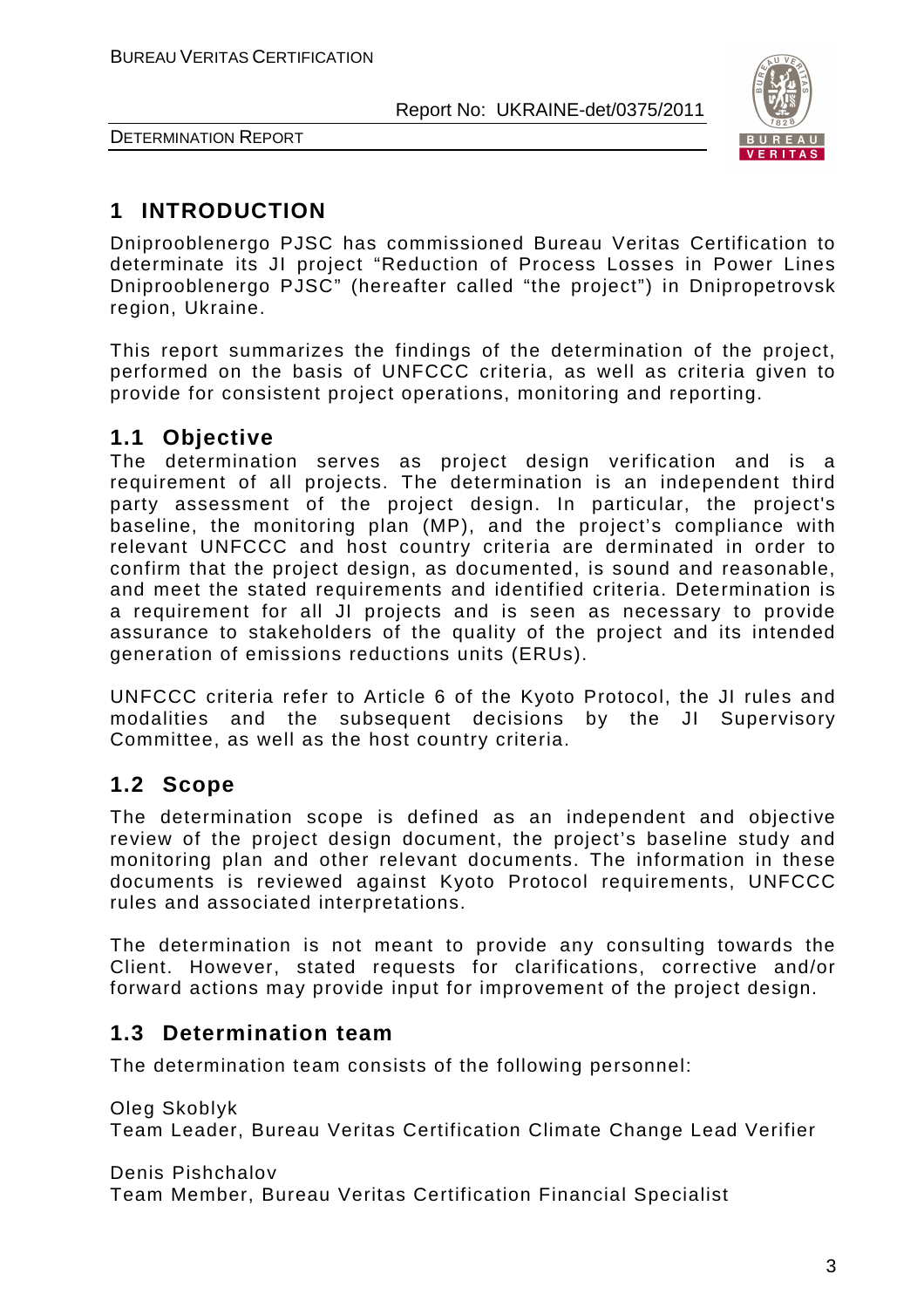

This determination report was reviewed by:

Ivan Sokolov

Bureau Veritas Certification Internal technical reviewer

## **2 METHODOLOGY**

The overall determination, from Contract Review to Determination Report & Opinion, was conducted using Bureau Veritas Certification internal procedures.

In order to ensure transparency, a determination protocol was customized for the project, according to the version 01 of the Joint Implementation Determination and Verification Manual, issued by the Joint Implementation Supervisory Committee at its 19 meeting on 04/12/2009. The protocol shows, in a transparent manner, criteria (requirements), means of determination and the results from determining the identified criteria. The determination protocol serves the following purposes:

- It organizes, details and clarifies the requirements a JI project is expected to meet;
- It ensures a transparent determination process where the determiner will document how a particular requirement has been determined and the result of the determination.

The completed determination protocol is enclosed in Appendix A to this report.

#### **2.1 Review of Documents**

The Project Design Document (PDD) submitted by Dniprooblenergo PJSC and additional background documents related to the project design and baseline, i.e. country Law, Guidelines for users of the joint implementation project design document form, Guidance on criteria for baseline setting and monitoring, Kyoto Protocol, Clarifications on Determination Requirements to be Checked by a Accredited Independent Entity were reviewed.

PDD of the "Reduction of Process Losses in Power Lines Dniprooblenergo PJSC" project of Dniprooblenergo PJSC version 1.0 was submitted on 22/08/2011.

To address Bureau Veritas Certification corrective action, forward action and clarification requests Dniprooblenergo PJSC revised the PDD and resubmitted it as version 3.0 of 01/11/2011 which is deemed final.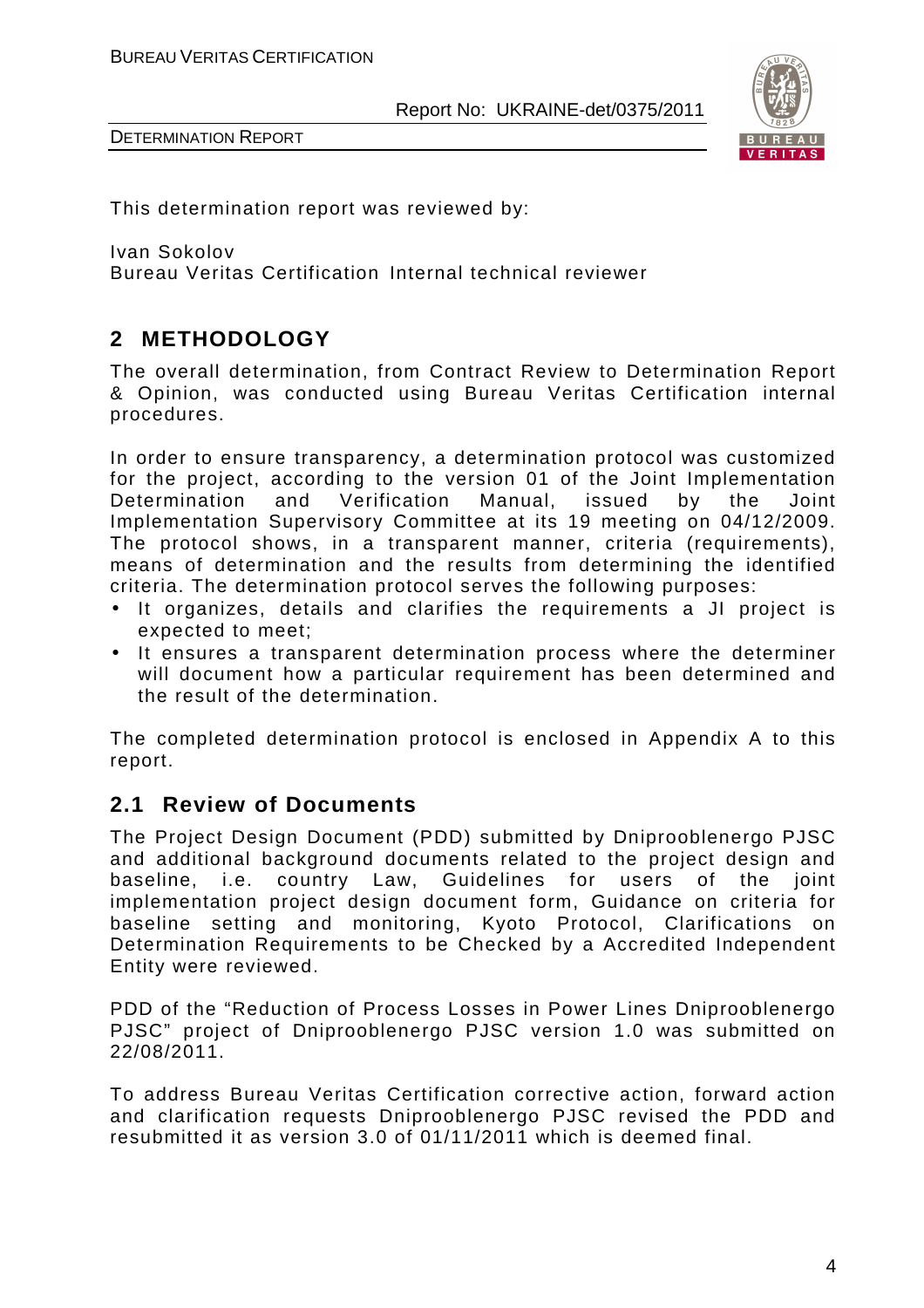

DETERMINATION REPORT

The determination findings presented in this report relate to the project as described in the PDD version 1.0 dated 22/08/2011 and version 2.0 of 16/09/2011.

## **2.2 Follow-up Interviews**

On 07/09/2011 Bureau Veritas Certification performed on-site visit interviews with project stakeholders to confirm selected information and to resolve issues identified in the document review. Representatives of Dniprooblenergo PJSC and "ЕЕS" Ltd. were interviewed (see References). The main topics of the interviews are summarized in Table 1.

| Interviewed<br>organization | <b>Interview topics</b>                                                                        |
|-----------------------------|------------------------------------------------------------------------------------------------|
| Dniprooblenergo             | Implementation schedule<br>➤                                                                   |
| <b>PJSC</b>                 | Project management organisation                                                                |
|                             | $\triangleright$ Evidence and records on reconstruction and new<br>equipment and its operation |
|                             | <b>Environmental Impact Assessment</b><br>➤                                                    |
|                             | $\triangleright$ Project monitoring responsibilities                                           |
|                             | Monitoring equipment                                                                           |
|                             | Quality control and quality assurance procedures                                               |
|                             | $\triangleright$ Environmental impacts affected                                                |
|                             | $\triangleright$ Local authorities and public opinion                                          |
| <b>CONSULTANT:</b>          | $\triangleright$ Applicability of methodology                                                  |
| "EES" Ltd.                  | $\triangleright$ Baseline and Project scenarios                                                |
|                             | $\triangleright$ Barriers analysis                                                             |
|                             | $\triangleright$ Additionality justification                                                   |
|                             | $\triangleright$ Common practice analysis                                                      |
|                             | Monitoring plan                                                                                |
|                             | Conformity of PDD to JI requirements<br>➤                                                      |

**Table 1 Interview topics** 

#### **2.3 Resolution of Clarification and Corrective Action Requests**

The objective of this phase of the determination is to raise the requests for corrective actions and clarification and any other outstanding issues that needed to be clarified for Bureau Veritas Certification positive conclusion on the project design.

If the determination team, in assessing the PDD and supporting documents, identifies issues that need to be corrected, clarified or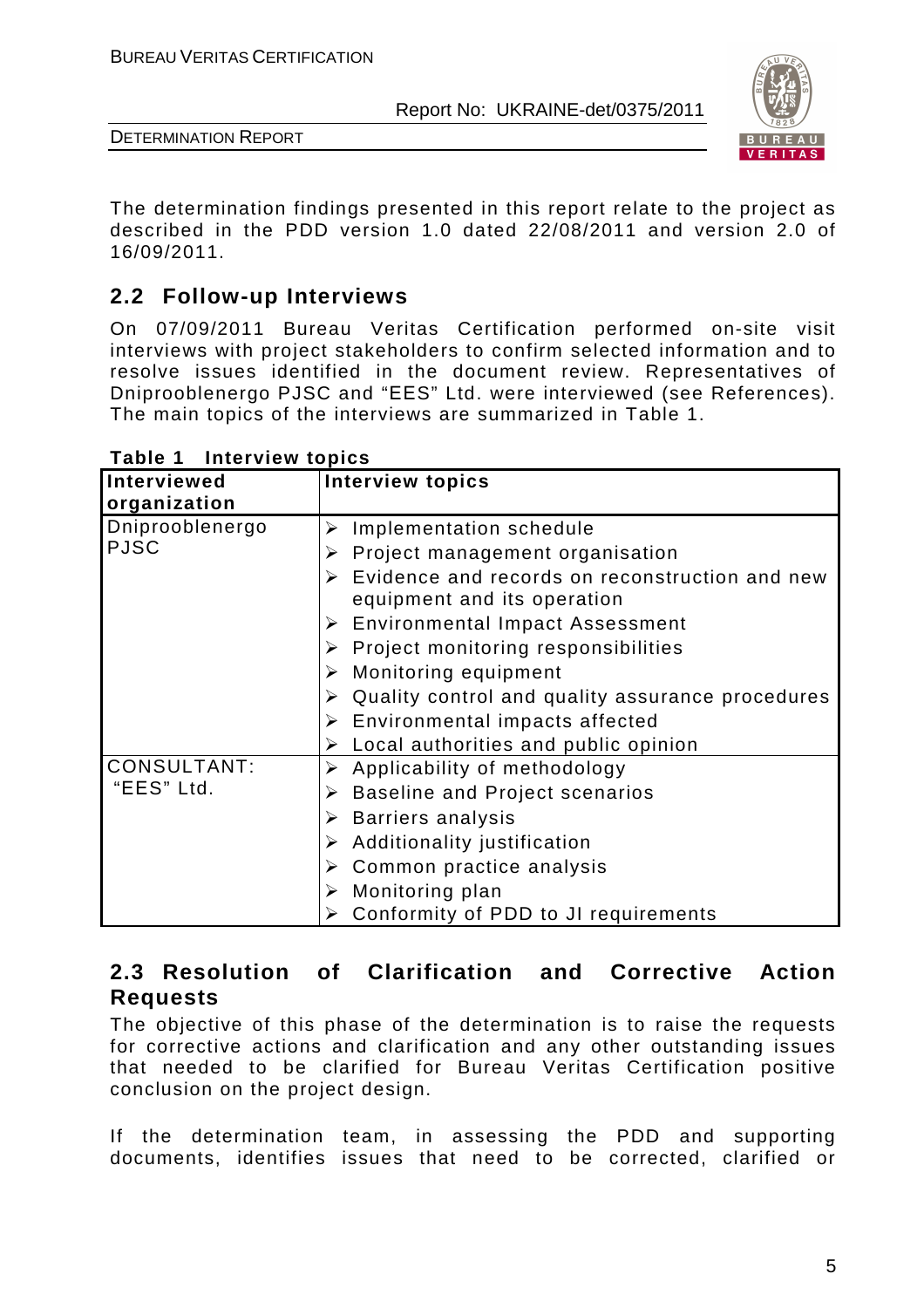

DETERMINATION REPORT

improved with regard to JI project requirements, it will raise these issues and inform the project participants of these issues in the form of:

(a) Corrective action request (CAR), requesting the project participants to correct a mistake in the published PDD that is not in accordance with the (technical) process used for the project or relevant JI project requirement or that shows any other logical flaw;

(b) Clarification request (CL), requesting the project participants to provide additional information for the determination team to assess compliance with the JI project requirement in question;

(c) Forward action request (FAR), informing the project participants of an issue, relating to project implementation but not project design, that needs to be reviewed during the first verification of the project.

The determination team will make an objective assessment as to whether the actions taken by the project participants, if any, satisfactorily resolve the issues raised, if any, and should conclude its findings of the determination.

To guarantee the transparency of the determination process, the concerns raised are documented in more detail in the determination protocol in Appendix A.

#### **3 PROJECT DESCRIPTION**

The objective of the project "Reduction of Process Losses in Power Lines Dniprooblenergo PJSC" is the realization of the programme of technical reconstruction of electrical network and equipment, introduction of the progressive technologies, organization structure improvement, and transition to the higher organizational level of electricity grid transmission and distribution.

Taking measures foreseen by the project will let to increase the reliability and effectiveness of the distribution network of electric power in Dnipropetrovsk and Dnipropetrovsk Region, and enhance the quality of consumers service. It will also help to reduce the amount of electric power, that is lost in the distributive and transport electrical networks of Dniprooblenergo PJSC, and that, in its turn, will help to reduce the amount of the generated electric energy and as the result pollutant emissions in the atmosphere.

Public Joint Stock Company Dniprooblenergo (Dniprooblenergo PJSC) is an integral part of the unified energy system (UES) of Ukraine and provide the consumers of Dnipropetrovsk region with the electric energy regularly and reliably under the uniform tariff.

At the beginning of the project (2002) Dniprooblenergo PJSC was realizing only such measures that were directed to the maintaining of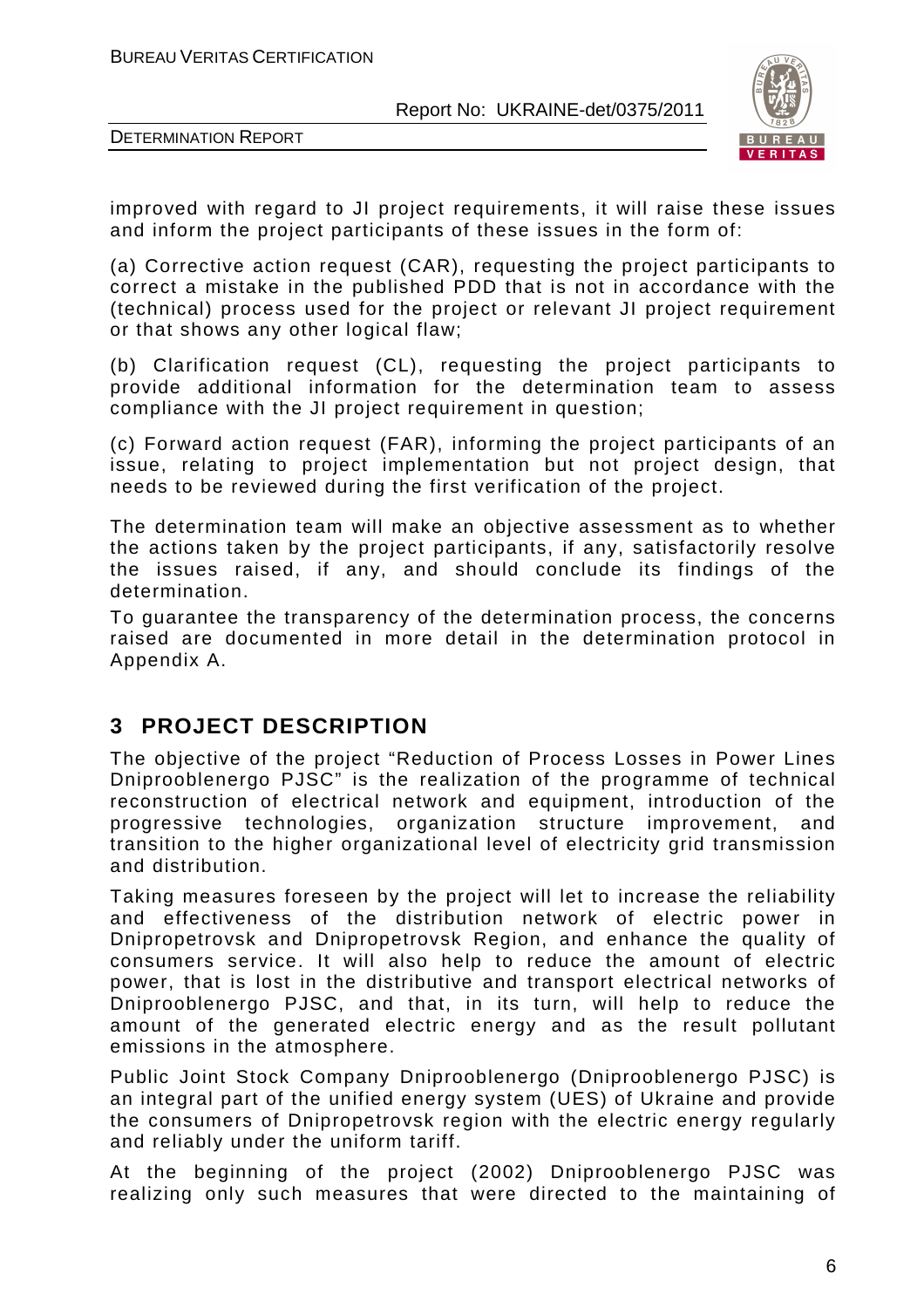

DETERMINATION REPORT

electrical networks in good working order. These measures mainly included repairing work to eliminate errors, that arise during the operation of power networks. That resulted in the technological consumption, in 2002, in networks of Dniprooblenergo PJSC which reached 10,78% from the electric energy amount, that was coming into the company's network.

Most of the equipment that was being used at that moment in the networks of Dniprooblenergo PJSC was already physically and morally outdated, but because of the insufficient financing and operational reserves of this equipment, it remained still in use. Besides, it was possible to change this situation not only in the case of technical provision of the network modification, but also in the case of company's organizational structure improvement, which also required financing and manpower.

The possibility to sell greenhouse gas emission reduction units became one of the factors for the start of the introduction program, the goal of which is the reduction of technological power consumption in the Dniprooblenergo PJSC electric network.

The project is based on the implementation of complex of measures on elimination of power losses, which is introduced and financed since 2003. The measures are taken within the framework of this program (presented in the Section A.4.2 of the PDD), for the implementation and constant monitoring of potential sources of the technological losses and prevention of their appearing enabled Dniprooblenergo PJSC to reduce technological consumption to 4,75% of the amount of electric power delivered to the network.

The Joint implementation project is based on the implementation complex of organizational and technical measures on electricity losses reduction, which includes:

- realization of scientific and technical support, extension of the exploitation term of the functioning equipment, realization of the equipment diagnostics system and prognostication of its residual operating time;
- introduction of organizational and technical measures for technological power consumption reduction;
- reconstructions and renovations of the electric networks, and substitution of outdated equipment;
- attraction of investments for the development and achievement of high technical and economical level of the Company;
- increase of power supply reliability level for the region consumers;
- implementation of the Automatized system of commercial accounting of power consumption of the energy-supplying company perimeter, ASCAPC of consumers and substations;
- introduction of complex technical power consumption reduction Program;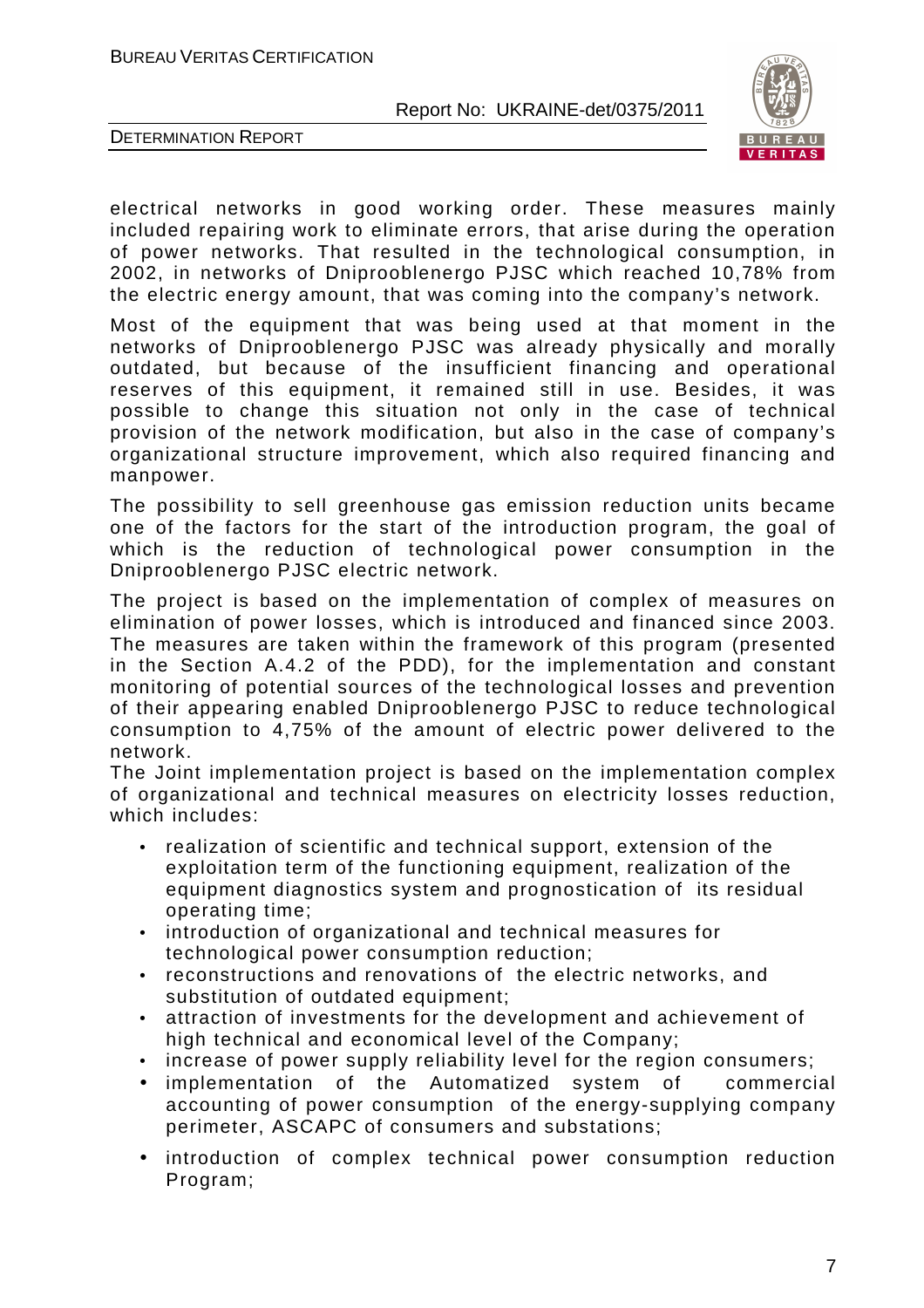



• modernization of the equipment in the framework of the electric power development investment programs.

Implementation of the program is continuous process that wills conduct over the operational period of the project.

Baseline scenario foresees further usage of equipment while performing of planned repairing work without substantial investments.

All these measures, implementation and continuous monitoring of possible sources of energy losses and prevent possible occurrence of Dniprooblenergo PJSC reduce technical electricity losses in their electrical systems.

Reduction of technological power consumption in the Company networks allowed reducing  $CO<sub>2</sub>$  emissions, caused by generation of electricity that was lost.

Duration of the project is unlimited, since the measures taken to detect and remove TPC (ТVE) in separate power network units and feeders, power network areas, as well as to reduce general technological power consumption in the Dniprooblenergo PJSC, are a constant and continual process.

Purchase of equipment and supplies as well as carrying out of project assembly and commissioning operations are accomplished by contract organizations by tender in the order, established in Ukraine. Besides the equipment and work cost, the main criteria of equipment selection is its quality and reliability, as well as professionatism and responsiveness to ISO–9000 of executors. The equipment suppliers are national and foreign producers which have proved themselves in the power.

Works on technological power losses reduction are held in the framework of investment Programs of the Company, Plans of current and capital repairs, Plans of power networks maintenance that are annually approved by "Minpalyvenergo"of Ukraine and NPRC of Ukraine.

Apart from emissions reduction the implementation of project Reduction of Process Losses in Power Lines Dniprooblenergo PJSC has the following advantages:

- Creation of additional jobs, connected with the introducing of new equipment, construction and reconstruction of enterprise facilities;
- Pollutant emissions reduction by the cut down of the electric energy generation as a result of shortening of losses in the netwrks;
- Cutting production costs.

The realization of joint implementation project will reduct pollutant emissions by the shortage of electric energy generation, which is delivered to the network of Dniprooblenergo PJSC. Thus, the realization of the project will reduce the greenhouses gasses emissions and will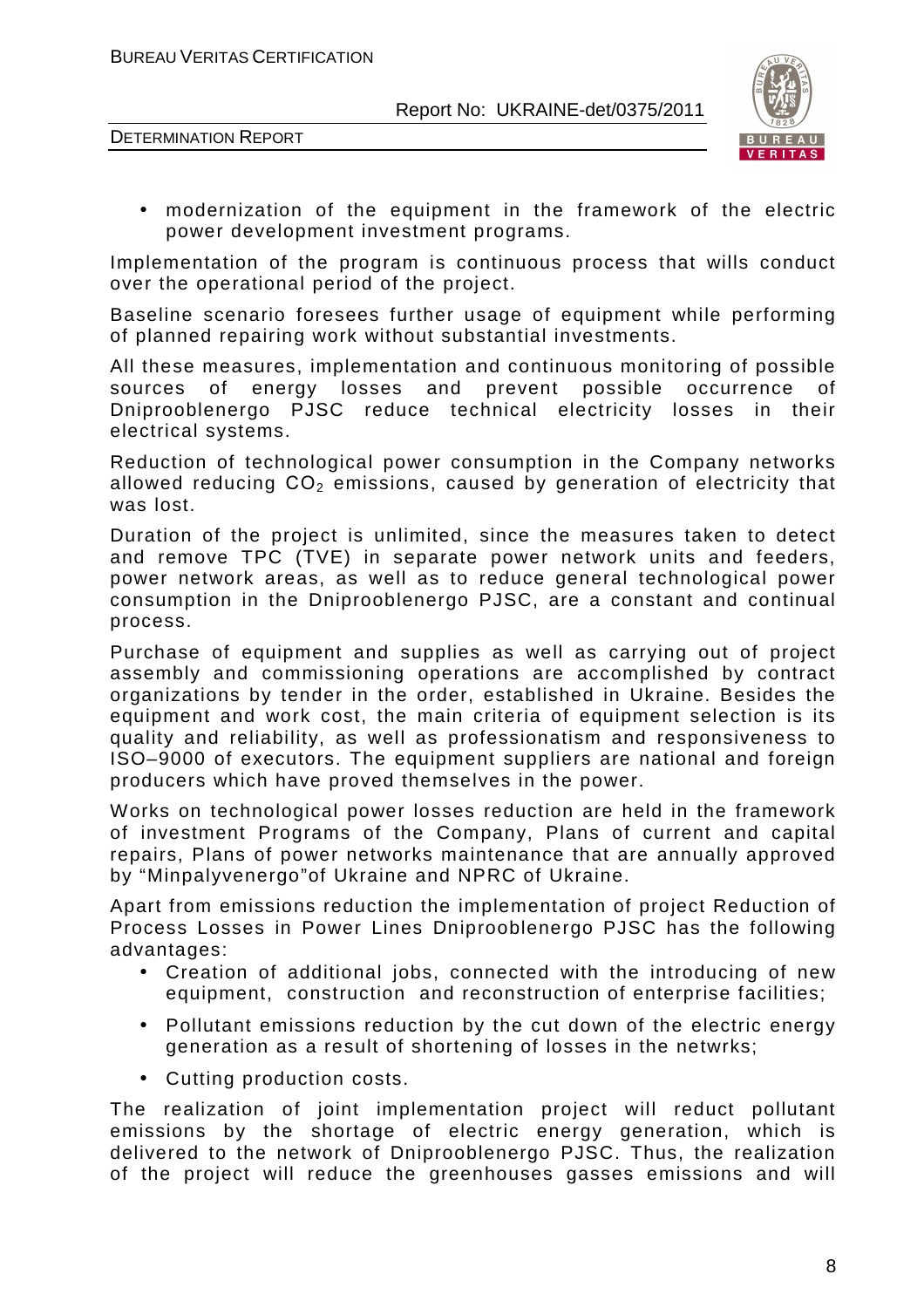



prevent from their further accumulation in the atmosphere, which in its turn, will loosen the climate changes.

The identified areas of concern as to the project description, project participants' response and BVC's conclusion are described in Appendix A, Table 2 (refer to CAR01-CAR06, CL01, CL02).

## **4 DETERMINATION CONCLUSIONS**

In the following sections, the conclusions of the determination are stated.

The findings from the desk review of the original project design documents and the findings from interviews during the follow up visit are described in the Determination Protocol in Appendix A.

The Clarification and Corrective Action Requests are stated, where applicable, in the following sections and are further documented in the Determination Protocol in Appendix A. The determination of the Project resulted in 16 Corrective Action Requests and 10 Clarification Requests.

#### **4.1 Project approvals by Parties involved (19-20)**

As for the present moment no written approvals of the project by Parties involved are available. After receiving Determination Report from the Accredited Independent Entity the project documentation will be submitted to the Ukrainian Designated Focal Point (DFP) which is State Environmental Investment Agency of Ukraine, for receiving a Letter of Approval.

The project has no approvals by the Parties involved, therefore CAR07 remains pending. This CAR will be closed after the Host Party and Sponsor Party Letters of Approval presentation.

The identified areas of concern as to the project approval by Parties involved, project participants' response and BVC's conclusion are described in Appendix A, Table 2 (refer to CAR07, CL03).

#### **4.2 Authorization of project participants by Parties involved (21)**

The official authorization of each legal entity listed as project participant in the PDD by Parties involved will be provided in the written project approvals (refer to 4.1 above).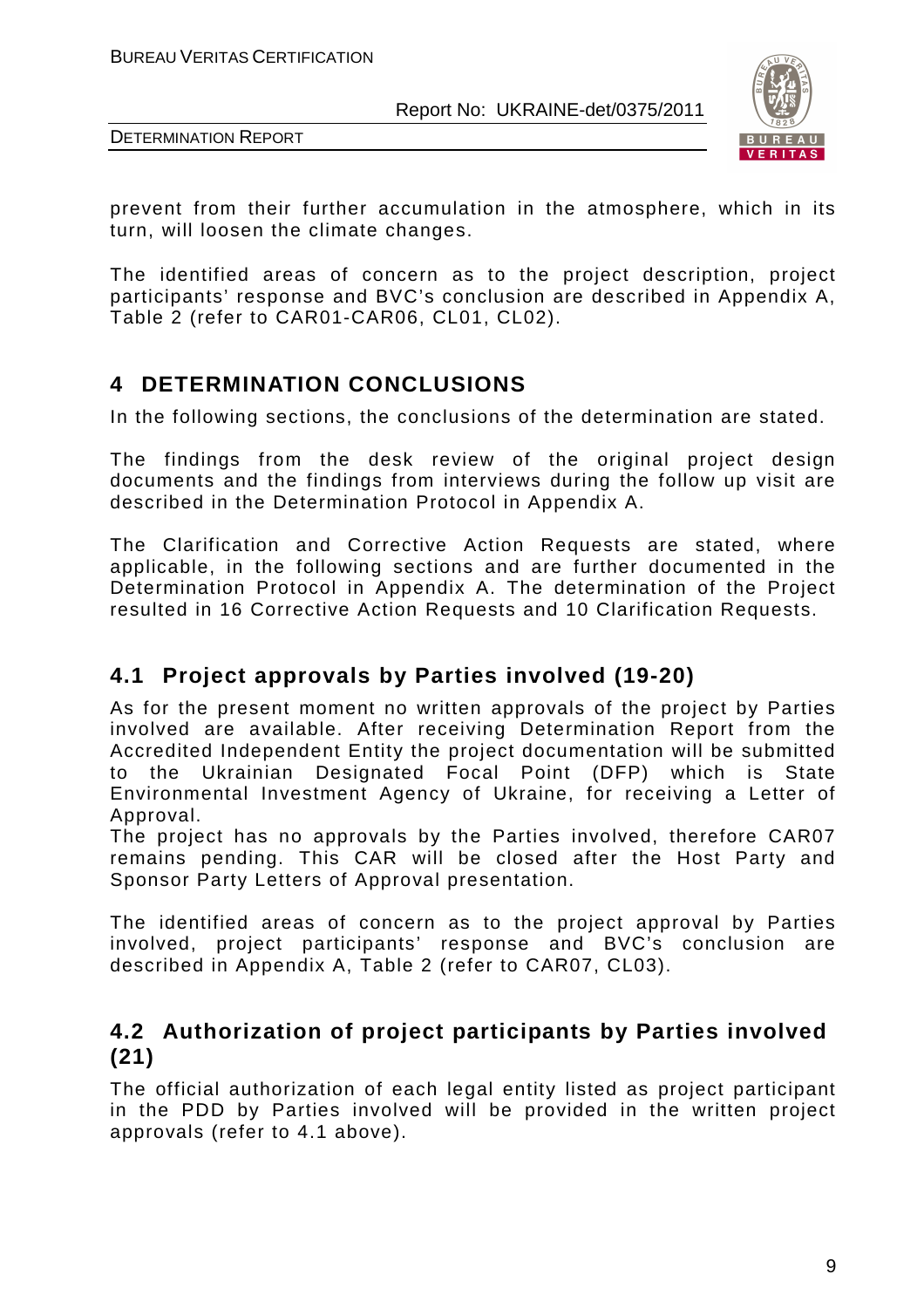

DETERMINATION REPORT

#### **4.3 Baseline setting (22-26)**

The PDD explicitly indicates that JI specific approach was the selected approach for identifying the baseline.

The baseline scenario has been established in accordance with Appendix B of the JI Guidelines and in accordance with the 'Guidance on Criteria for Baseline Setting and Monitoring' (Version 2) adopted at 18<sup>th</sup> Meeting of the JISC and used Methodological Tool "Combined tool to identify the baseline scenario and demonstrate additionality" (Version 03.0.0).

The 'Guidance on Criteria for Baseline Setting and Monitoring' established by the JISC states: "The baseline for a JI project is the scenario that reasonably represents the anthropogenic emissions by sources or anthropogenic removals by sinks of GHG that would occur in the absence of the proposed project."

The PDD provides a detailed theoretical description in a complete and transparent manner, as well as justification, that the baseline is established:

- (a) By listing and describing the following plausible future scenarios on the basis of conservative assumptions and selecting the most plausible one:
	- a. continuation of the existing practice of power grid operation;
	- b. implementation of the above project without JI mechanism.
- (b) Taking into account relevant national and/or sectoral policies and circumstances, such as sectoral reform initiatives, local fuel availability, power sector expansion plans, and the economic situation in the project sector. In this context, the following key factors that affect a baseline are taken into account:
	- Electricity and main fuel prices are fixed by the government and change independently from the enterprise needs.
	- The Power Grid is a very complicated system, which consists of the groups of power transformation, transmission and distributing equipment, management and monitoring systems and only if these groups work coherently the result will be positive. It means that all of the groups of measures implemented in the Dniprooblenergo PJSC power grid should be coordinated with the other parts of the system. Besides, some new equipment will be implemented on the Units and there is no experience or historical data that could show the possibility of the effective work of such a system.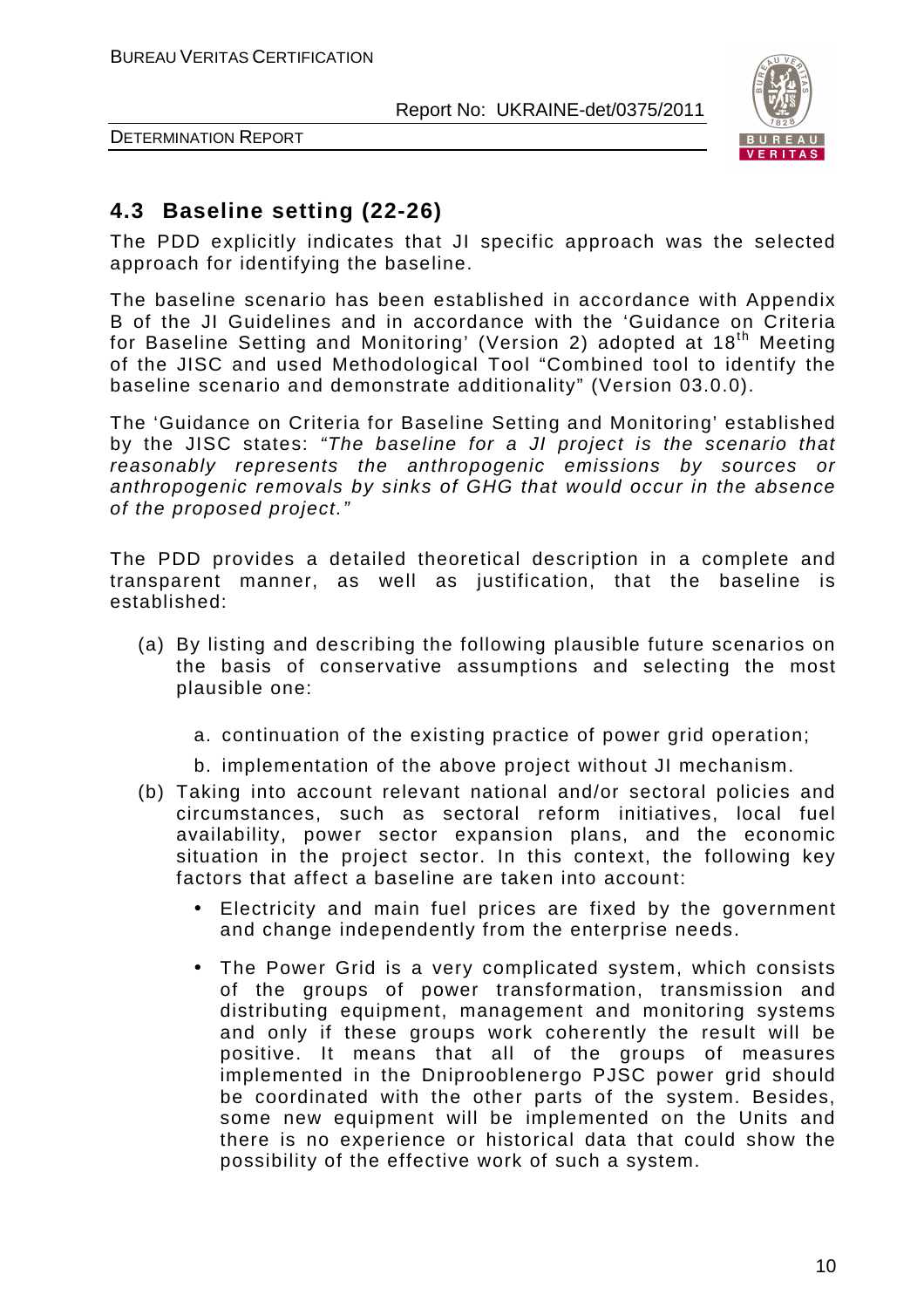DETERMINATION REPORT



• Ukraine has one of the lowest electricity tariffs in Europe. Therefore, it is really hard invest some cost for the reconstruction or the rehabilitation of the equipment.

In order to establish the baseline scenario project participants has chosen the use of JI specific approach and "Combined tool to identify the baseline scenario and demonstrate additionality" (Version 03.0.0). Default multi-project emission factors for Ukraine National Power Grid defined by National Environmental Investment Agency of Ukraine have been applied for calculation of greenhouse gases emissions.

All explanations, descriptions and analyses pertaining to the baseline in the PDD are made in accordance with the identified JI specific approach and the baseline is identified appropriately.

The identified areas of concern as to the baseline setting, project participants' response and BVC's conclusion are described in Appendix A, Table 2 (refer to CAR08, CL04).

#### **4.4 Additionality (27-31)**

Brriers analysis and common practice analysis were used to demonstrate additionality of the project activity. All explanations, descriptions and analyses are made in accordance with the selected tool or method.

The following additionality proofs are provided:

- 1. there are two alternative scenarios to the project activity identified;
- 2. the identified financial barrier would credibly prevent the implementation of the proposed project activity undertaken without being registered as a JI activity;
- 3. the common practice analyses carried out by the PP's, complementing the investment and barrier analysis

Additionality is demonstrated appropriately as a result of the analysis using the approach chosen.

The identified areas of concern as to the additionality, project participants' response and BVC's conclusion are described in Appendix A, Table 2 (refer to CAR09).

#### **4.5 Project boundary (32-33)**

The approach to the emission calculation takes into consideration the CO2 emission only, which is formed as a result of the electric power production, necessary for the compensation of the technological consumption in the network and in the distributing transformer stations, and in the substations of Dniprooblenergo PJSC. The project boundary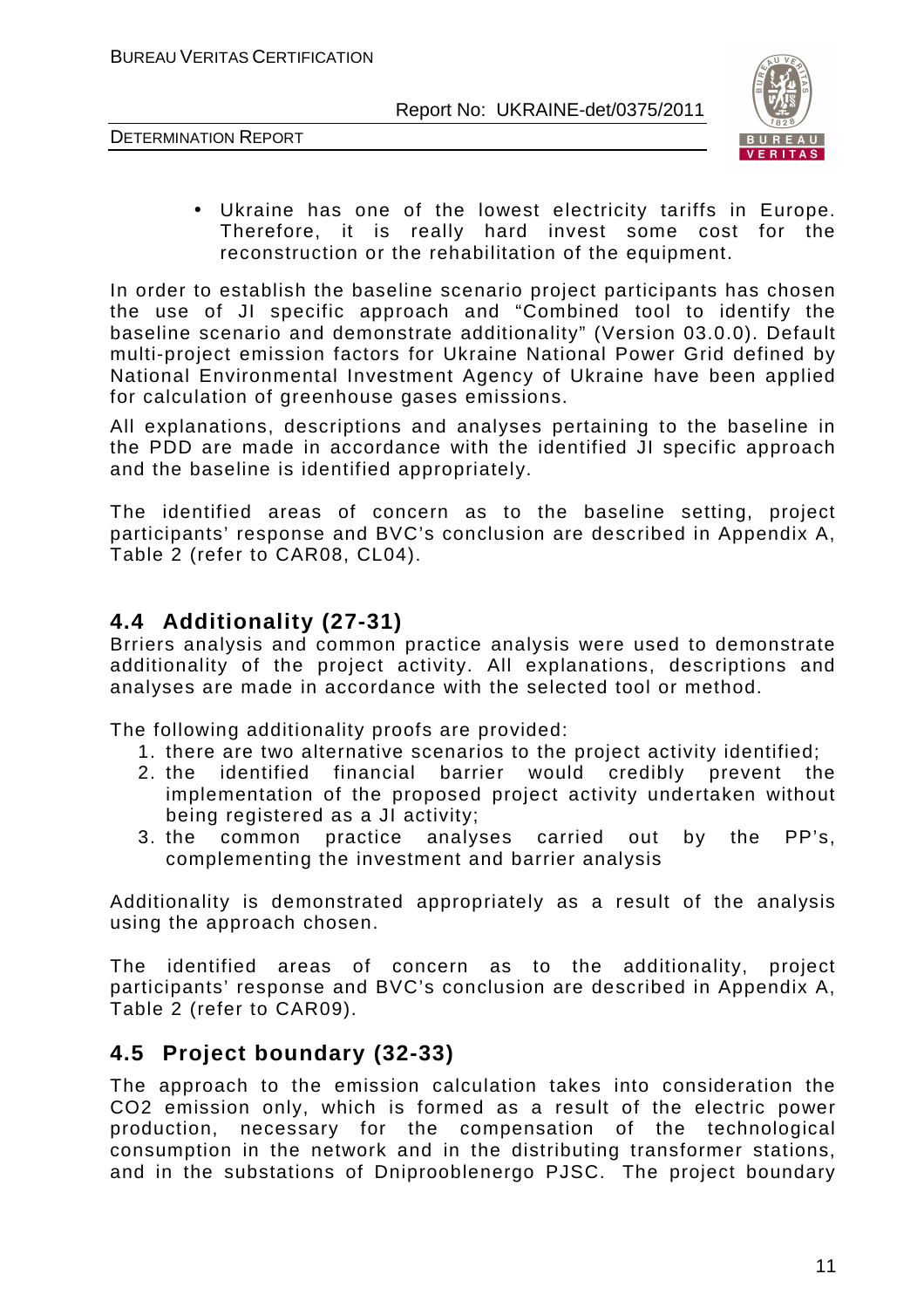



defined in the PDD, encompasses all anthropogenic emissions by sources of greenhouse gases (GHGs) that are:

- (i) Under the control of the project participants;
- (ii) Reasonably attributable to the project; and

(iii) Significant, i.e., the source accounts on average per year over the crediting period for more than 1 per cent of the annual average anthropogenic emissions by sources of GHGs, or exceed an amount of 2,000 tonnes of  $CO<sub>2</sub>$  equivalent, whichever is lower.

The delineation of the project boundary and the gases and sources included are appropriately described and justified in the PDD.

The AIE determinated the project boundary by:

a) Detailed review of relevant documentation (list of all determinated documents provided in "Category 2 Document" below).

b) Interviews and observations during site visit to Dniprooblenergo PJSC dated 7/09/2011 (list of interviewd persons provided in "Persons interviewed" below).

Based on the above assessment, the AIE hereby confirms that the identified boundary and the selected sources and gases are justified for the project activity.

The identified areas of concern as to the project boundary, project participants' response and BVC's conclusion are described in Appendix A, Table 2 (refer to CAR10, CL05, CL06).

#### **4.6 Crediting period (34)**

The PDD states the starting date of the project as the date on which the implementation or construction or real action of the project began, and the starting date is 28/10/2003, which is after the beginning of 2000.

The PDD states the expected operational lifetime of the project in years and months, which is 25 years (300 months).

The PDD states the length of the crediting period in years and months, which is 22 years or 264 months, and its starting date as 01/01/2004. which is the date the first emission reductions or enhancements of net removals are generated by the project.

The PDD states that the crediting period for the issuance of ERUs starts only after the beginning of 2008 and does not extend beyond the operational lifetime of the project.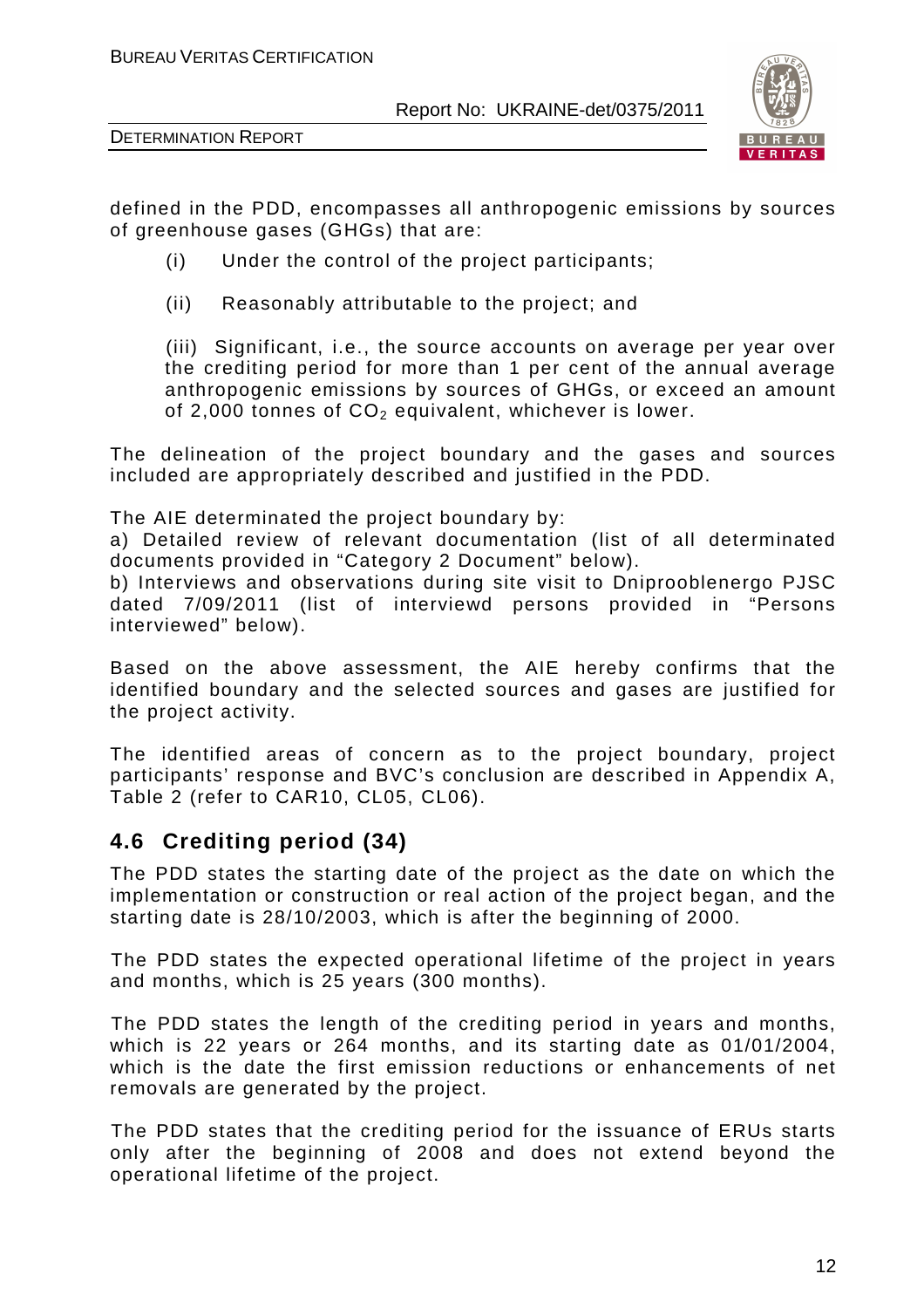



DETERMINATION REPORT

The PDD states that the extension of its crediting period beyond 2012 is subject to the host Party approval, and the estimates of emission reductions or enhancements of net removals are presented separately for those until 2012 and those after 2012 in all relevant sections of the PDD.

The identified areas of concern as to the crediting period, project participants' response and BVC's conclusion are described in Appendix A, Table 2 (refer to CL07, CL08).

## **4.7 Monitoring plan (35-39)**

The PDD, in its monitoring plan section, explicitly indicates that JI specific approach was the selected.

The monitoring plan describes all relevant factors and key characteristics that will be monitored, and the period in which they will be monitored, in particular also all decisive factors for the control and reporting of project performance, such as fuel saving.

The monitoring plan specifies the indicators, constants and variables that are reliable (i.e. provide consistent and accurate values), valid (i.e. be clearly connected with the effect to be measured), and that provide a transparent picture of the emission reductions or enhancements of net removals to be monitored such as:

- 1. Actual receiving of electricity to the grid
- 2. Total reduction of technical power losses
- 3. CO2 emission factor for Ukranian Grid

The monitoring plan draws on the list of standard variables contained in appendix B of "Guidance on criteria for baseline setting and monitoring" developed by the JISC, such as  $PE_v$ ;  $BE_v$ ;  $CEF_v$ .

The monitoring plan explicitly and clearly distinguishes:

(i) Data and parameters that are not monitored throughout the crediting period, but are determined only once (and thus remain fixed throughout the crediting period), and that are available already at the stage of determination, which are absent.

(ii) Data and parameters that are not monitored throughout the crediting period, but are determined only once (and thus remain fixed throughout the crediting period), but that are not already available at the stage of determination: absent.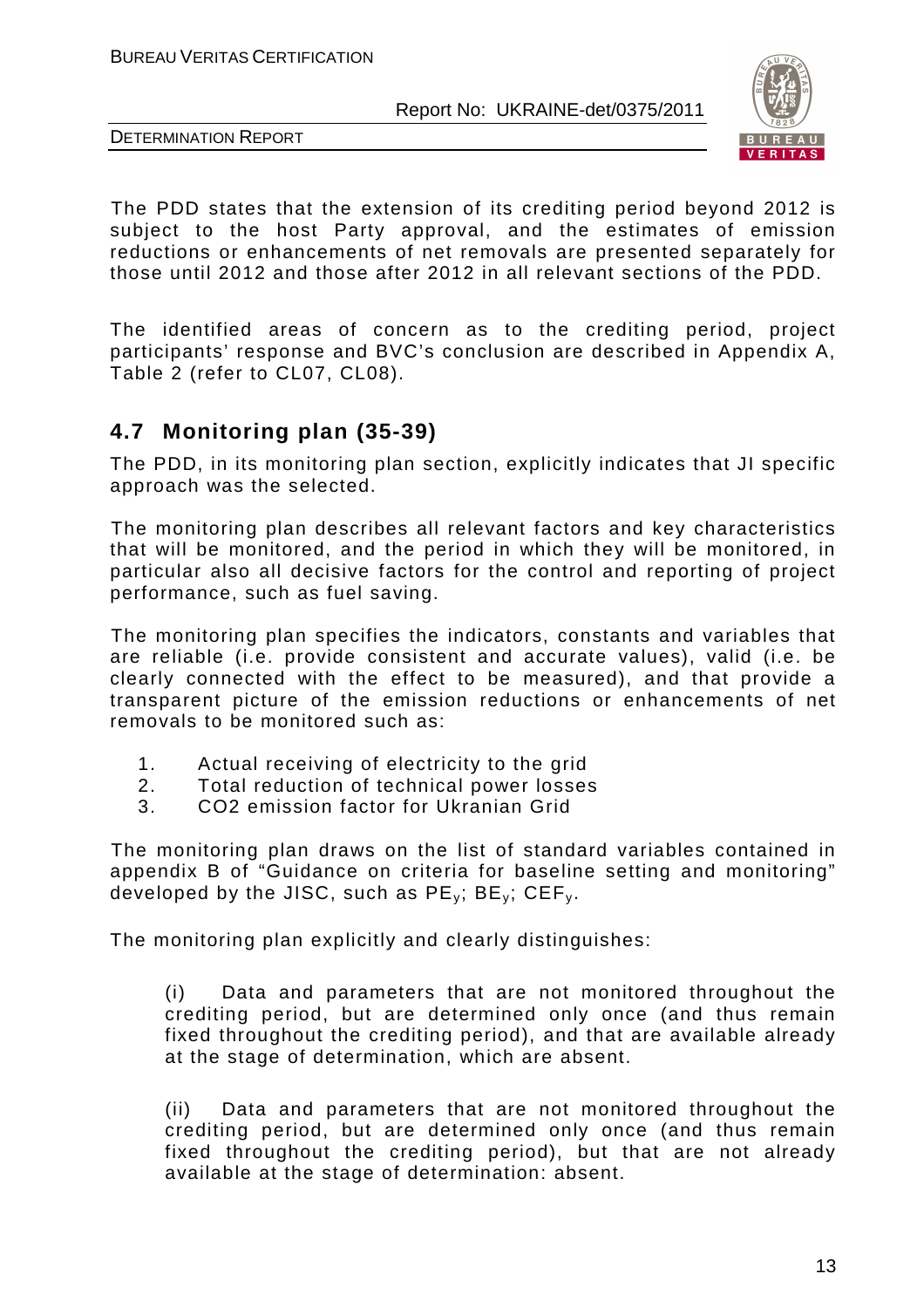



(iii) Data and parameters that are monitored throughout the crediting period, such as baseline emissions, power loss reduction in power distribution system during the monitoring period, СО2 emission factor for power grid of Ukraine for the the power replacement projects.

The monitoring plan describes the methods employed for data monitoring (including its frequency) and recording depending on its kind. It is provided in comprehensive manner in Tables for the key-parameters in Section B.1 of the PDD.

The monitoring plan elaborates all algorithms and formulae used for the estimation/calculation of baseline emissions and project emissions/removals or direct monitoring of emission reductions from the project, leakage, as appropriate, such as:

#### **Project emissions**

The mission reduction will be achieved by reducing power losses in the company's power grids which in its turn will be achieved as a result of the project implementation.

Since the baseline emissions are calculated based on difference between of power loss before and after the project implementation, consequently the project emission will equal zero.

$$
PE_{y} = 0
$$

#### **Baseline emissions**

Baseline emissions are defined by the following equation:

$$
BE_y = V_y \cdot CEF_y, \tag{1}
$$

where

 $BE<sub>v</sub>$  = baseline emissions (tCO2e);

 $V_v$  = total technical loss reduction in the power distribution system during the period y of the project scenario compared with the baseline, MWh;

 $CEF<sub>v</sub> = CO<sub>2</sub>$  emission factor in UPS of Ukraine for the the power replacement projects in the year y,  $tCO_2e/MWh$ ;

 $y =$  the year for which estimates are made.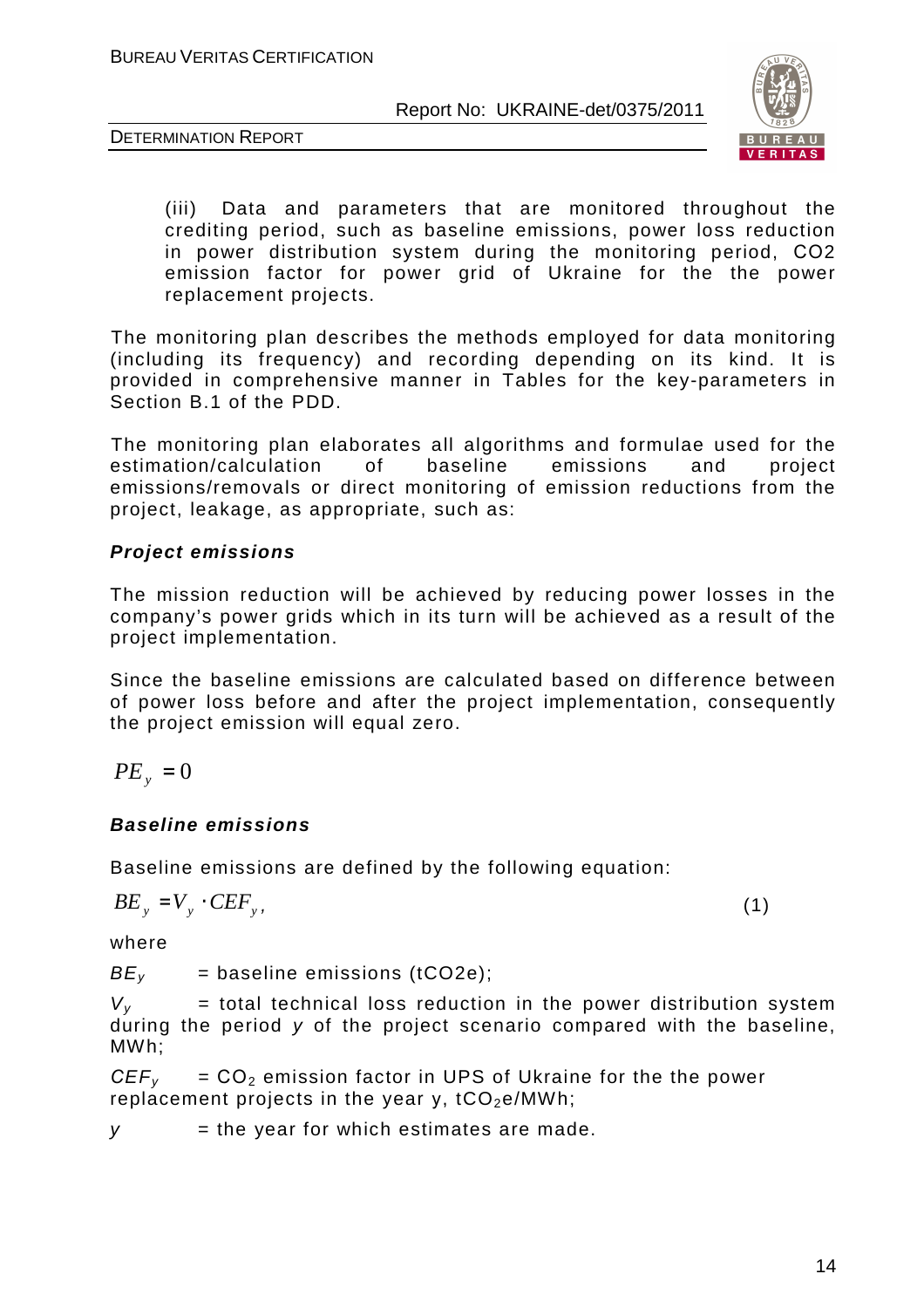

DETERMINATION REPORT

#### **Emission reduction**

Emissions reductions are defined by the following equation:

$$
ER_y = BE_y - (PE_y + LE_y),
$$

,  $(2)$ 

Where:

 $ER<sub>v</sub>$  = emission reduction during the year y, t CO2e;  $BE<sub>v</sub>$  = baseline emission of the greenhouse gases in the year y, t CO2e;  $PE<sub>v</sub>$  = greenhouse gases emission caused by the project activity in the year y, t CO2e;  $LE<sub>v</sub>$  = escape emission in the year y, t CO2e.

The monitoring plan presents the quality assurance and control procedures for the monitoring process. This includes, as appropriate, information on calibration and on how records on data and/or method validity and accuracy are kept and made available on request.

Data monitored and required for verification are to be kept for two years after the last transfer of ERUs for the project.

The monitoring plan clearly identifies the responsibilities and the authority regarding the monitoring activities. The roles and responsibilities of the persons involved to monitoring process are described in full in section D.3 of PDD and vividely demonstrated on the Scheme of data collection for Monitoring Report.

On the whole, the monitoring report reflects good monitoring practices appropriate to the project type.

The monitoring plan provides, in tabular form, a complete compilation of the data that need to be collected for its application, including data that are measured or sampled and data that are collected from other sources (e.g. official statistics, IPCC, commercial and scientific literature etc.) but not including data that are calculated with equations.

The monitoring plan indicates that the data monitored and required for verification are to be kept for two years after the last transfer of ERUs for the project.

The identified areas of concern as to the monitoring plan, project participants' response and BVC's conclusion are described in Appendix A, Table 2 (refer to CAR11-CAR15, CL09, CL10).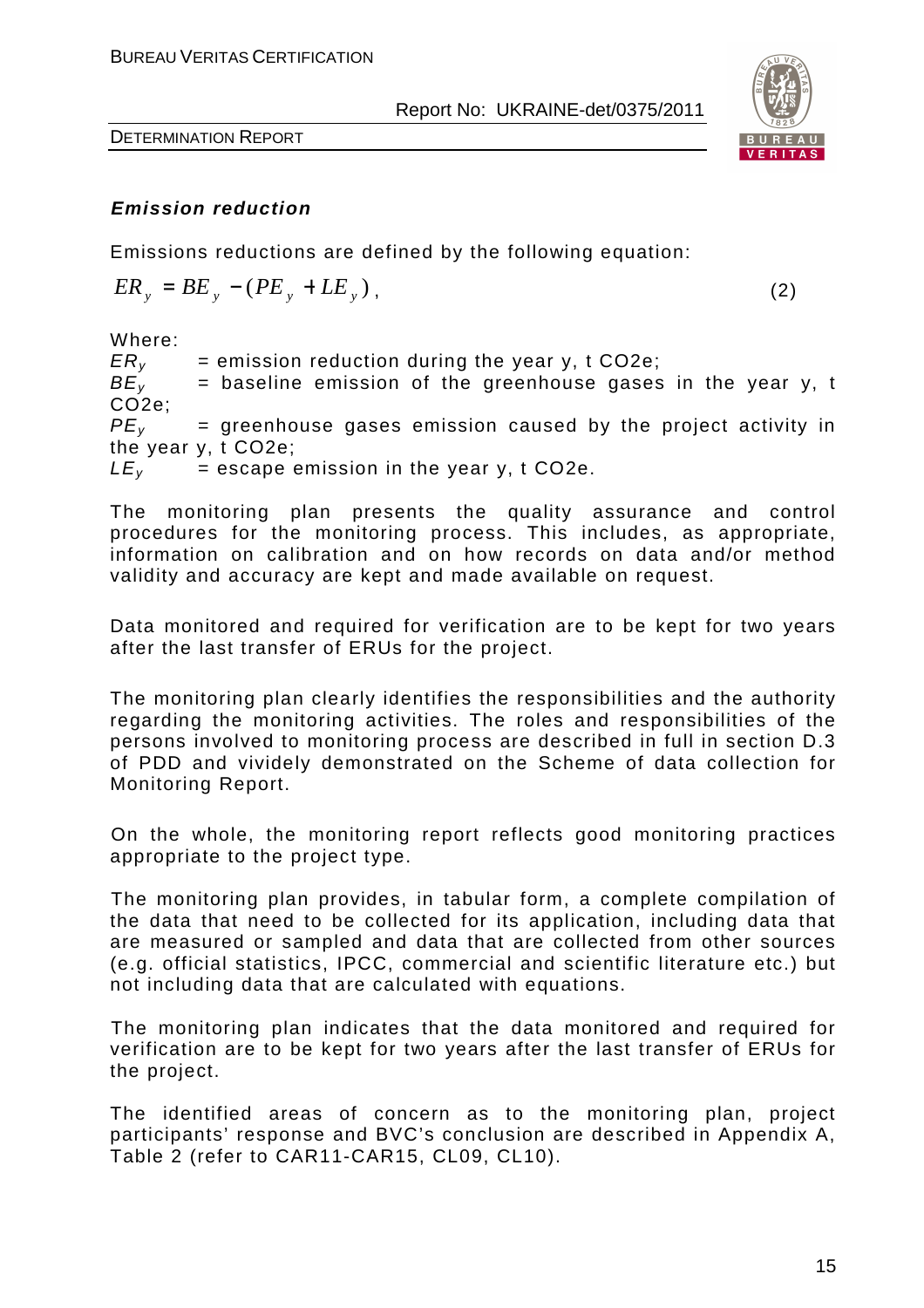

DETERMINATION REPORT

#### **4.8 Leakage (40-41)**

The PDD appropriately describes an assessment of the potential Indirect external leakage of CO2,  $CH_4$ , N<sub>2</sub>O generated by fuel production and its transportation and appropriately explains that they are neglected.

#### **4.9 Estimation of emission reductions or enhancements of net removals (42-47)**

The PDD indicates assessment of emissions in the baseline scenario and in the project scenario as the approach chosen to estimate the emission reductions generated by the project.

The PDD provides the ex ante estimates of:

(a) Emissions for the project scenario (within the project boundary), which are equal zero tons of  $CO<sub>2</sub>$ eq;

(b) Leakage, which is considered equal zero tons of  $CO<sub>2</sub>$ eq;

(c) Emissions for the baseline scenario (within the project boundary), which are 1408908 ons of CO2eq for 2004-2007, 5423942 ons of CO2eq for 2008-2012 and 14093748 or 2013-2025;

(d) Emission reductions adjusted by leakage (based on (a)-(c) above), which are 1408908 tons of CO2eq for 2004-2007, 5423942 tons of CO2eq for 2008-2012 and 14093748 for 2013-2025.

The estimates referred to above are given:

- (a) On an annual basis;
- (b) From 01/01/2004 to 31/12/2025, covering the whole crediting period;
- (c) On a source-by-source basis;
- (d) For each GHG gas, that is  $CO<sub>2</sub>$ ;

(e) In tonnes of  $CO<sub>2</sub>$  equivalent, using global warming potentials defined by decision 2/CP.3 or as subsequently revised in accordance with Article 5 of the Kyoto Protocol;

The formulas used for calculating the estimates referred above are the same as those used for project monitoring and described in the section 4.7 above. All formulas are consistent throughout the PDD. The emission reduction will be achieved by reducing power losses in the company's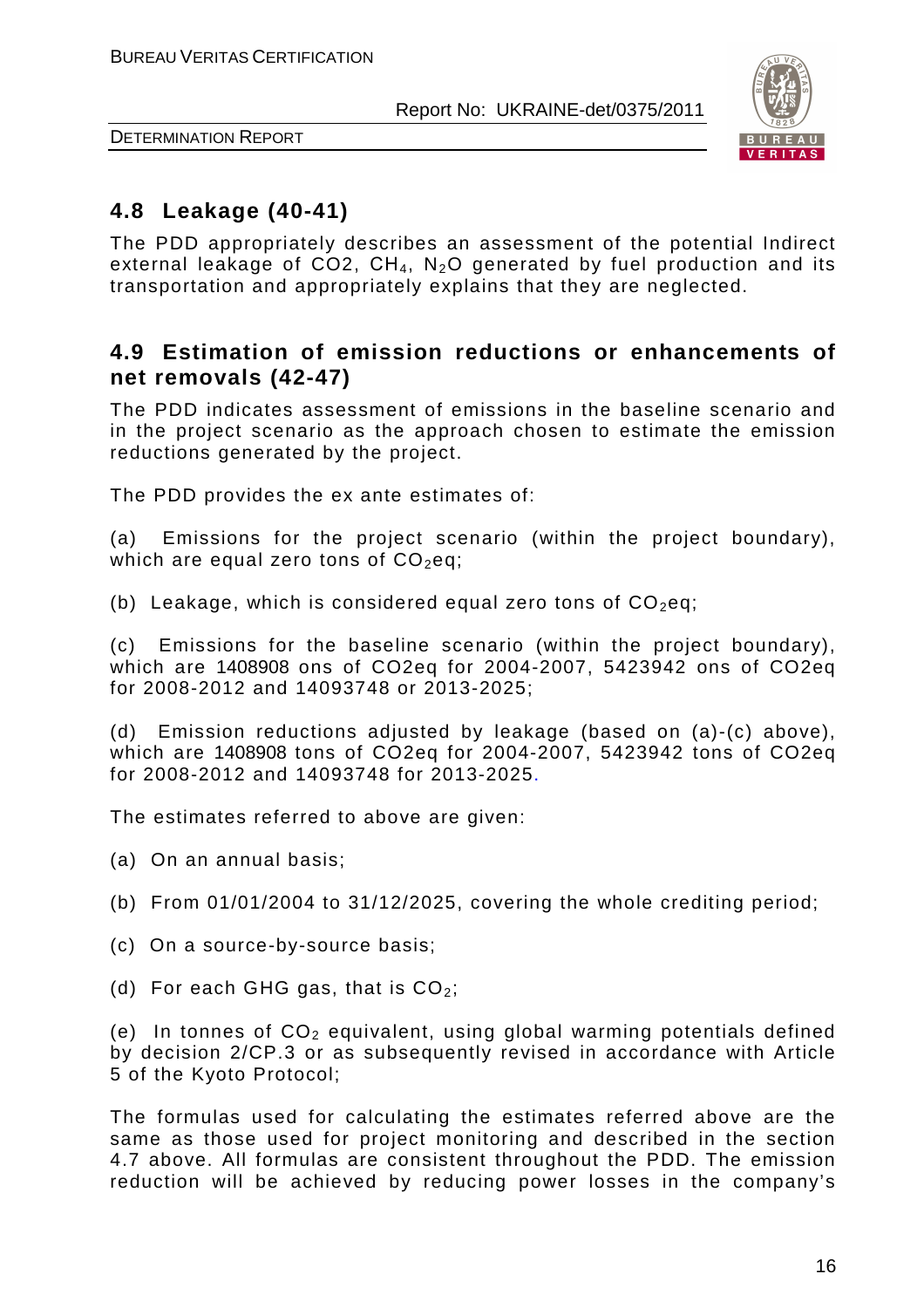

DETERMINATION REPORT

power grids which in its turn will be achieved as a result of the project implementation. Since the baseline emissions are calculated based on difference between of power loss before and after the project implementation, consequently the project emission will equal zero.

For calculating the estimates referred to above, key factors, influencing the baseline emissions and the activity level of the project and the emissions as well as risks associated with the project were taken into account, as appropriate.

Data sources used for calculating the estimates referred to above are clearly identified, reliable and transparent.

Emission factor, such as  $CO<sub>2</sub>$  emission factor for power grid of Ukraine, was selected by carefully balancing accuracy and reasonableness, and appropriately justified of the choice.

The estimation referred to above is based on conservative assumptions and the most plausible scenarios in a transparent manner.

The estimates referred to above are consistent throughout the PDD.

The annual average of estimated emission reductions over the crediting period is calculated by dividing the total estimated emission reductions over the crediting period by the total months of the crediting period, and multiplying by twelve.

No areas of concern as to the estimation of emission reductions were identified.

#### **4.10 Environmental impacts (48)**

The analysis of the environmental impacts of the project is done by the specialized companies. They also issued documents in which there is the estimation of emissions into the atmosphere by permanent sources industrial areas (mechanical, welding, woodworking enterprises etc). According to the expert's report this enterprise belongs to the 3rd group, as its emissions do not exceed emissions limit. Due to the low level of emissions, the enterprise meets the pollution standard and its risk level is considered as harmless to the environment.

Aiming at increasing efficiency of the operating plans of harmful environmental impacts restriction, every year all the energy objects of the enterprise are subjected to complex verification, held by the State Ecological Inspection in Dnipropetrovsk Region, as to check whether they abide the environmental legislation, to estimate the technical condition of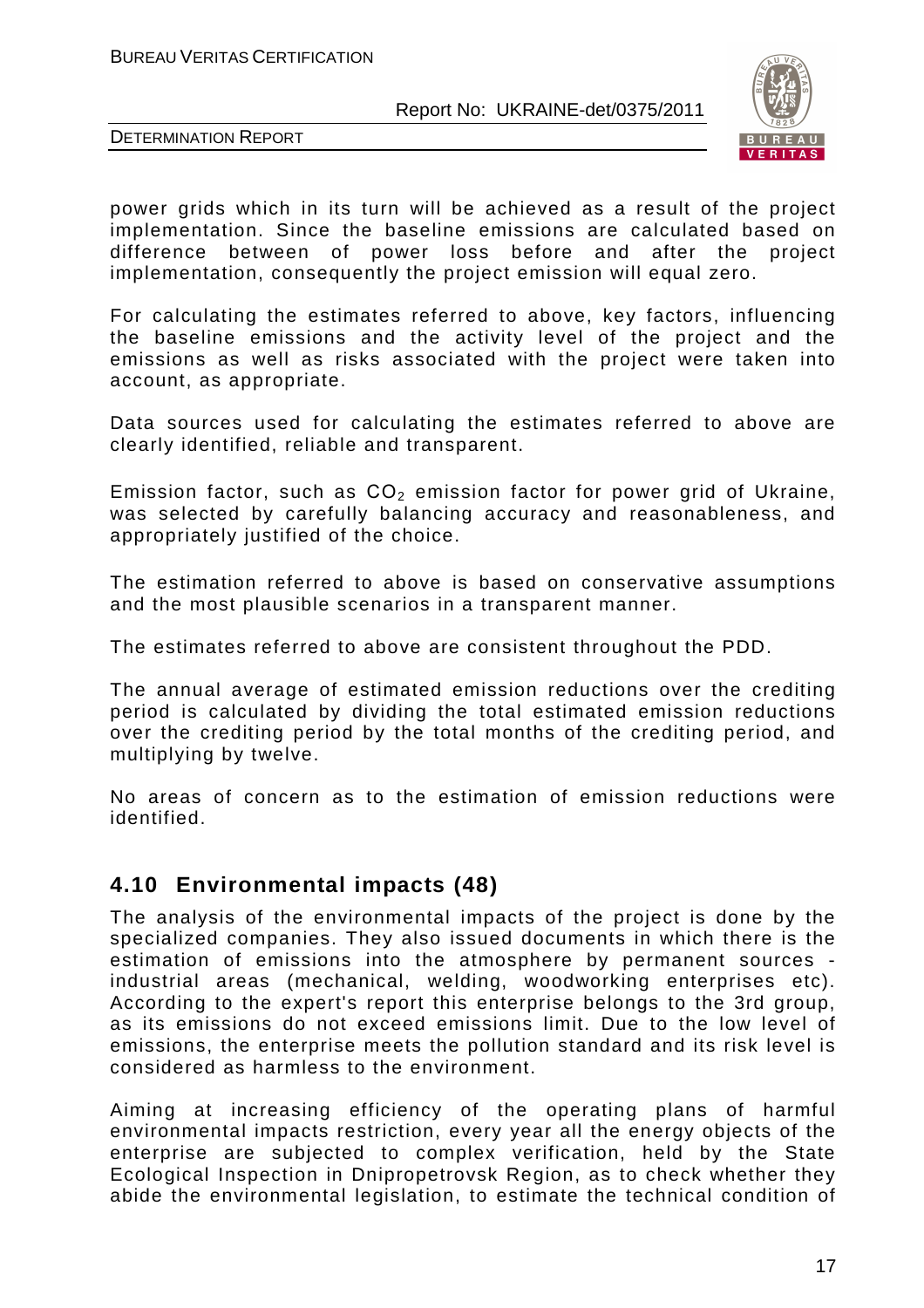

DETERMINATION REPORT

the power plants and the general condition of the environmental protection, to check whether they take appropriate measures to minimize emissions, water discharge and wastes.

Ecological audit of the enterprise is submitted to: The State Department of water economy in Dnipropetrovsk region – quarterly and yearly report on water usage; The State Statistics Department - the report on the environmental protection expenses and the ecological payments for the year (№1-Ecological expenses), report on wastes management for the year (№1-Wastes).

In accordance with the laws of Ukraine "On fire safety" and "On environmental protection", aiming at organization and control of meeting the requirements of the regulatory documents on fire and ecological security, taking organizational and other kinds of measures for preventing fires, reduction of the harmful impact of the production factor on the environment, life and health of the workers; coordination and improvement of the work, connected with fire and ecological safeguarding in the company units,- in 2006 Environmental protection and fire safety service was created, which consists of a service chief, an engineer and a technician. The main tasks and functions of the Service are:

- conduct the internal fire and ecological safety audit in the administration of the Company and in the military and industrial complex to check their conformity with the regulatory acts;
- coordination of the fire-preventive work, organization of the complex measures elaboration to improve fire and ecological security, control of their performance;
- methodological management and control in the sphere of fire and ecological;
- registration of fires and accidents having impact on ecology, analysis of causes and their prevention;
- elaboration of the effective system of the environmental protection management;
- introduction of the achievements in science and technics, progressive and environmentally sound technologies into the manufacture;
- to hold meetings, seminars, conferences on ecological security;
- organization of briefings on fire and ecological security for the employees who are accepted on a permanent or temporary job;
- providing with the national, sectoral and intersectoral regulatory acts on fire and ecological security;
- organization of the complex measures elaboration to improve fire and ecological security, control of their performance;
- to prepare the project orders, decrees, information materials on fire and ecological security and to bring the to the knowledge of the subunits;
- propagation of fire and ecological security;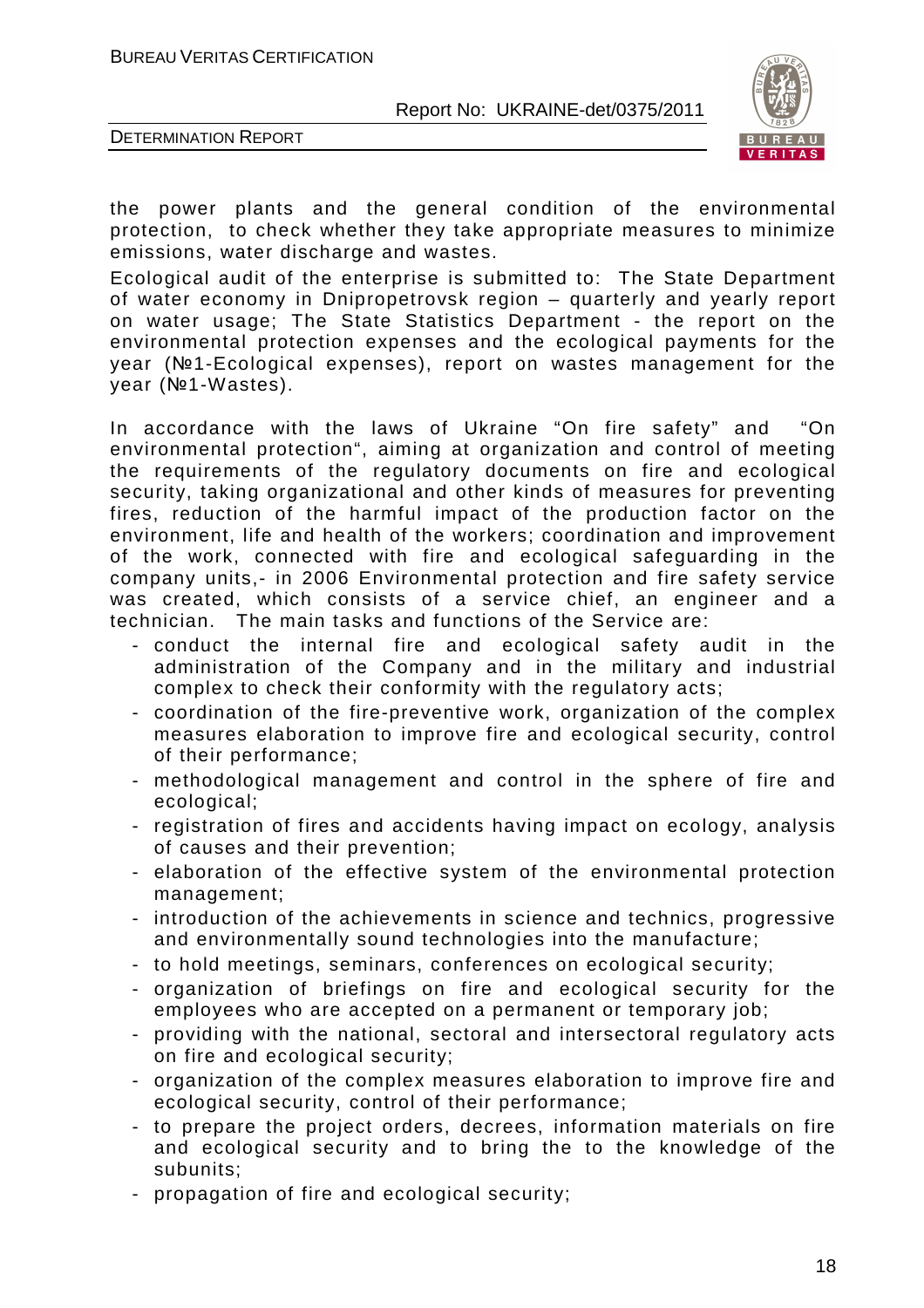DETERMINATION REPORT



- control the abidance by the legislative and other kinds of regulatory acts on fire and ecological security, fulfilment of orders, directions and the requirements of the instructions and ordinances of the State and internal monitoring;
- organization of the official investigation of fires and accidents;
- make reportings according to the set forms;
- ensuring the appropriate issuance and keeping of documentation according to the standard practice;
- consideration of the letters, applications, complaints from the employees and other organizations as to the keeping the laws on environmental protection and fire security.

The project will not result in significant environmental impacts in addition to reducing greenhouse gas emissions.

The project activities will not have transboundary environmental impacts.

The identified areas of concern as to the environmental impacts, project participants' response and BVC's conclusion are described in Appendix A, Table 2 (refer to CAR16).

#### **4.11 Stakeholder consultation (49)**

Information on the project activities is presented in regional media, on television, and on the official website of the Dniprooblenergo PJSC www.doe.com.ua. All received comments regarding project activity implementation were of the positive nature. No negative comments in respect of current project were gained.

#### **4.12 Determination regarding small scale projects (50-57)**

Not applicable

#### **4.13 Determination regarding land use, land-use change and forestry (LULUCF) projects (58-64)**

Not applicable

#### **4.14 Determination regarding programmes of activities (65- 73)**

Not applicable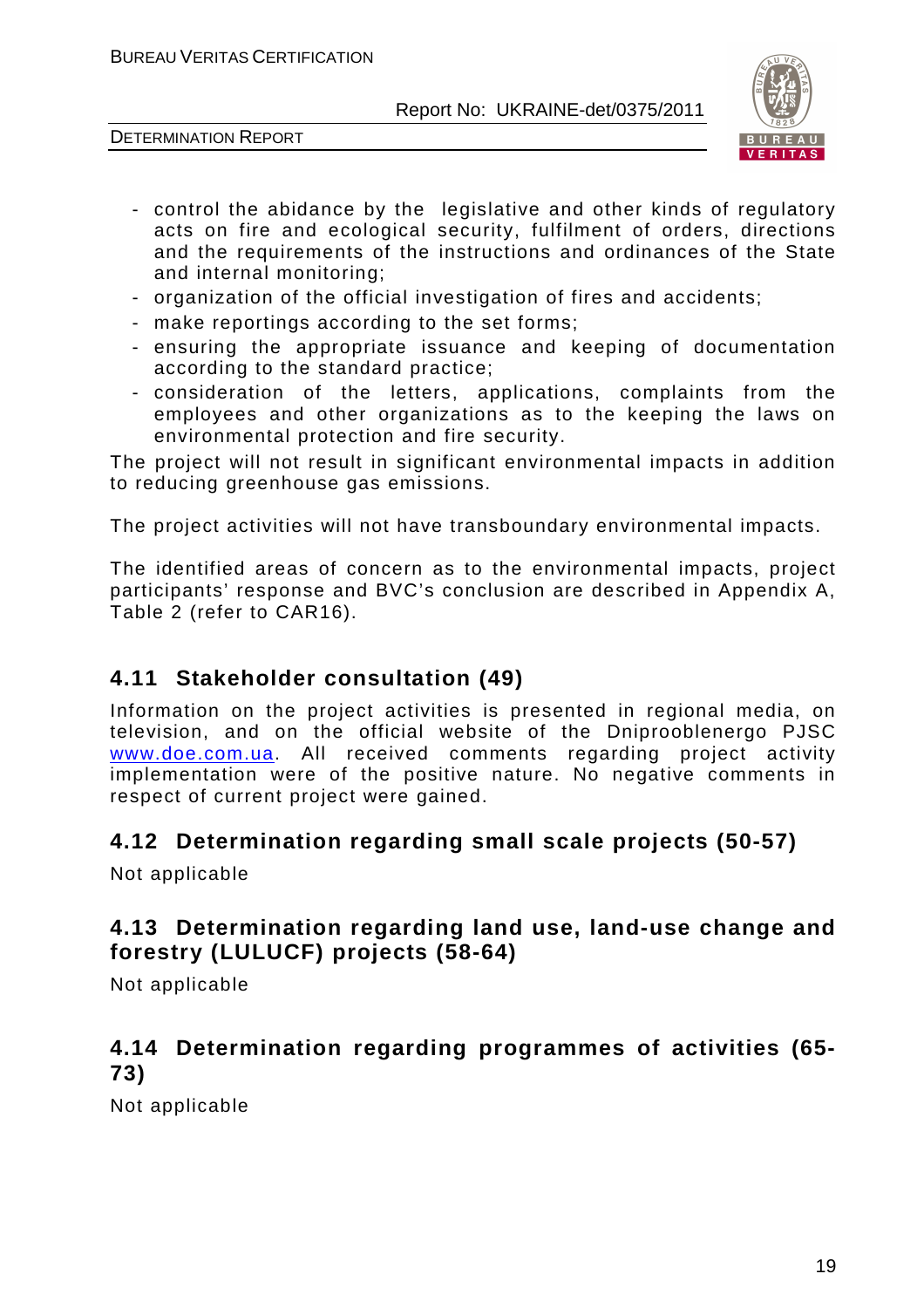



#### **5 SUMMARY AND REPORT OF HOW DUE ACCOUNT WAS TAKEN OF COMMENTS RECEIVED PURSUANT TO PARAGRAPH 32 OF THE JI GUIDELINES**

No comments, pursuant to paragraph 32 of the JI Guidelines, were received.

#### **6 DETERMINATION OPINION**

Bureau Veritas Certification has performed a determination of the "Reduction of Process Losses in Power Lines Dniprooblenergo PJSC" located in Dnipropetrovsk region, Ukraine. The determination was performed on the basis of UNFCCC criteria and host country criteria and also on the criteria given to provide for consistent project operations, monitoring and reporting.

The determination consisted of the following three phases: i) a desk review of the project design and the baseline and monitoring plan; ii) follow-up interviews with project stakeholders; iii) the resolution of outstanding issues and the issuance of the final Determination report and opinion.

Project participants used the latest "Combined tool to identify the baseline scenario and demonstrate additionality". In line with this tool, the PDD provides barrier analysis, investment analysis and common practice analysis, to determine that the project activity itself is not the baseline scenario.

Emission reductions attributable to the project are hence additional to any that would occur in the absence of the project activity. Given that the project is implemented and maintained as designed, the project is likely to achieve the estimated amount of emission reductions.

The determination revealed one pending issue related to the current determination stage of the project: the issue of the written approval of the project by the host Party. If the written approval by the host Party is awarded, it is our opinion that the project as described in the Project Design Document, Version 3.0 meets all the relevant UNFCCC requirements for the determination stage and the relevant host Party criteria.

The review of the project design documentation (version 3.0) and the subsequent follow-up interviews have provided Bureau Veritas Certification with sufficient evidence to determine the fulfillment of stated criteria. In our opinion, the project correctly applies and meets the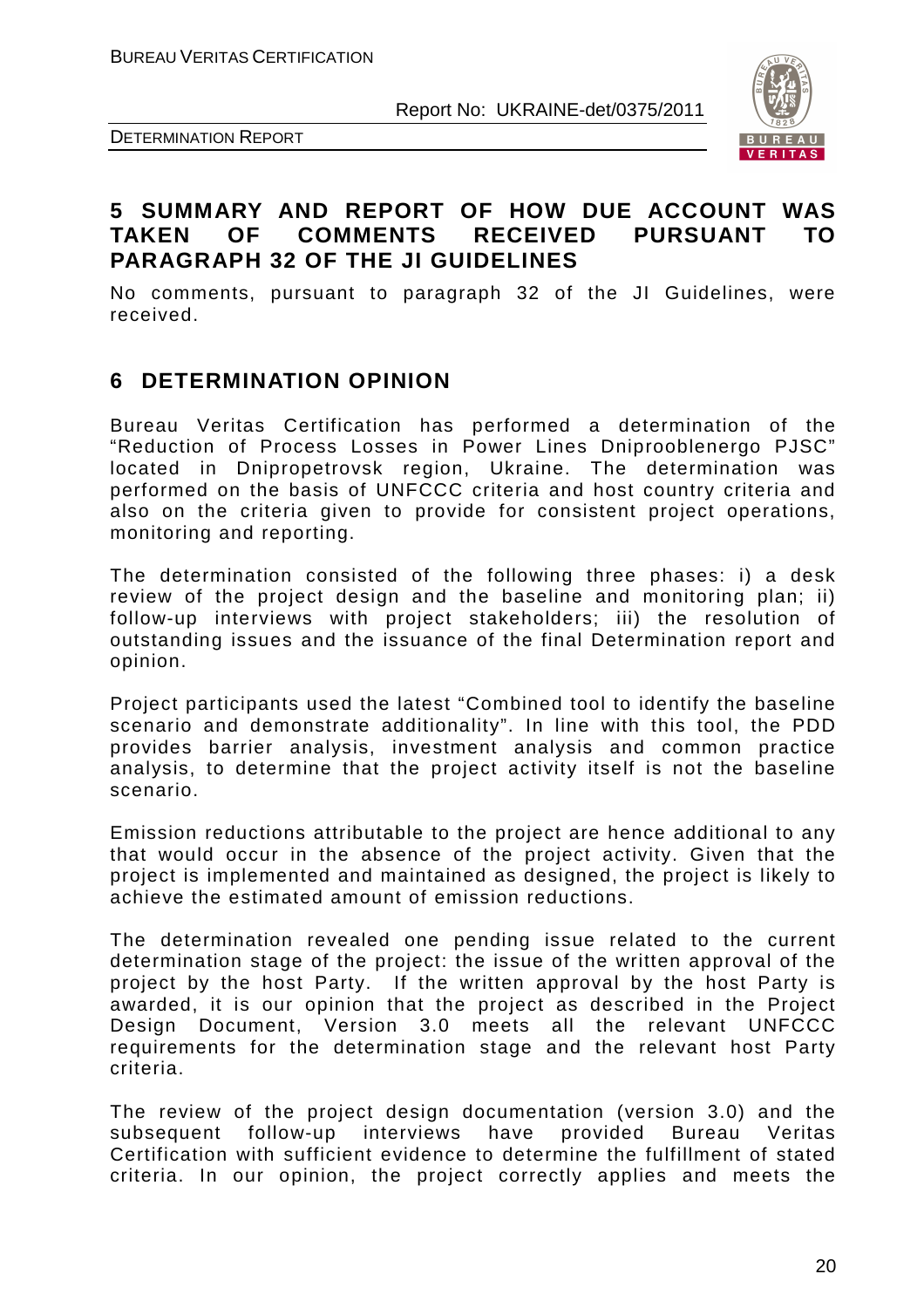



relevant UNFCCC requirements for the JI and the relevant host country criteria.

The determination is based on the information made available to us and the engagement conditions detailed in this report.

## **7 REFERENCES**

#### **Category 1 Documents:**

Documents provided by Dniprooblenergo PJSC that relate directly to the GHG components of the project.

- /1/ PDD "Reduction of Process Losses in Power Lines Dniprooblenergo PJSC" version 1.0 dated 22/08/2011
- /2/ PDD "Reduction of Process Losses in Power Lines Dniprooblenergo PJSC" version 2.0 dated 16/09/2011
- /3/ PDD "Reduction of Process Losses in Power Lines Dniprooblenergo PJSC" version 3.0 dated 01/11/2011
- /4/ Calculation of emission reductions, Excel file " DOE-1БТВЕ-2002- 2010-18-09-2011-Km=1-ok-КП"
- /5/ Calculation of emission reductions, Excel file "DOE-1БТВЕ-2002- 2010-01-11-2011-Km=1-ok-КП"

#### **Category 2 Documents:**

Background documents related to the design and/or methodologies employed in the design or other reference documents.

- /1/ Decree of Cabinet of Ministers of Ukraine #206, dated 22/02/2006
- /2/ Joint Implementation Project Design Document Form, version 01
- /3/ Guidelines for Users of the Joint Implementation Project Design Document Form/Version 04, JISC.
- /4/ JISC Guidance on criteria for baseline setting and monitoring. Version 02.
- /5/ "Combined tool to identify the baseline scenario and demonstrate additionality" (Version 03.0.0)
- /6/ Glossary of Joint Implementation Terms, Version 03.
- /7/ Decree #43 on approval of indexes of specific carbon dioxide emissions in the year 2010 issued by NEIA dated 28.03.2011.
- /8/ Decree #62 on approval of indexes of specific carbon dioxide emissions in the year 2008 issued by NEIA dated 15.04.2011.
- /9/ Decree #63 on approval of indexes of specific carbon dioxide emissions in the year 2009 issued by NEIA dated 15.04.2011.
- /10/ Decree #75 on approval of indexes of specific carbon dioxide emissions in the year 2011 issued by NEIA dated 12.05.2011.
- /11/ The methodology of technical power losses amount determination,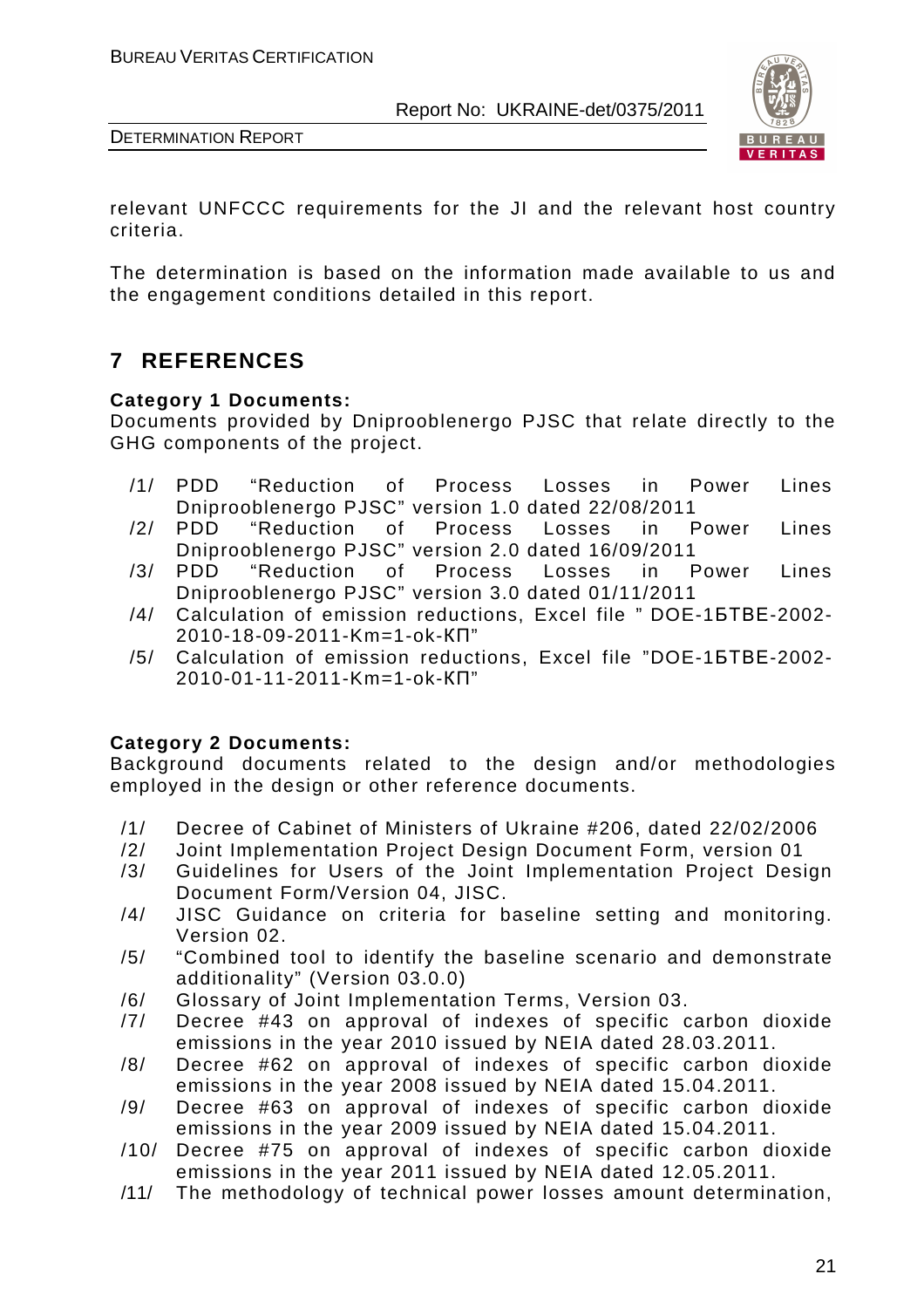



in 150-0,38 kV tension power grids power supply company for the indirect carbon dioxide emissions estimation

- /12/ Presentation of JSC EC "Dniprooblenergo"for 2007
- /13/ Journal "Power engineer of Pridniprovya" for August 2008 #8(58)
- /14/ Agreement on services #00346-00 dated 19/12/2010
- /15/ Statement of inspection of environmental regulations realization for the period from 08/08/2006 till 21/08/2006 Sinelnukove city
- /16/ Statement of inspection of Ukrainian environmental regulations realization for the period from 02/09/2006 till 3/09/2006 Pokrovske town
- /17/ Statement of inspection of Ukrainian environmental regulations compliance by Vasilkivskyi RG for the period from 16/03/2007 till 19/03/2007 Vaselkivske village
- /18/ Statement of inspection of Ukrainian environmental regulations compliance for the period from 06/02/2007 till 08/02/2007 Verhnedniprovsk city
- /19/ Statement of inspection of Ukrainian environmental regulations realization for the period from 26/02/2007 till 27/02/2007 Megova town
- /20/ Statement of inspection of Ukrainian environmental regulations compliance dated 23/04/20078 Vaselkivka town
- /21/ Statement of inspection of sanitary regulations compliance for the period from 04/02/2008 till 09/02/2008
- /22/ Statement of inspection of Ukrainian environmental regulations realization dated 10/04/2008 Sunelnukove town
- /23/ Statement of inspection of Ukrainian water condition regulations compliance dated 17/06/2008 Pokrovske town
- /24/ Statement of inspection of Ukrainian environmental regulations compliance dated 17/04/2008 Petropavlovsk town
- /25/ Statement of inspection of Ukrainian environmental regulations compliance dated 20/05/2009 Dneprodzerzhinsk town
- /26/ Statement of inspection of sanitary-epidemiological survey dated 28/03/2011 Dnepropetrovsk city
- /27/ Statement of inspection of sanitary-epidemiological survey dated 12/05/2011 Dnepropetrovsk city
- /28/ Statement of inspection of sanitary-epidemiological survey dated 02/06/2011 Dnepropetrovsk city
- /29/ Opening of a new substation "Auli"35|/6 kV- news agency "Noviy mist" dated 08/06/2011
- /30/ Statement of inspection of Ukrainian environmental regulations compliance for the period from 08/08/2011 till 19/08/2011 Dnipropetrovsk city
- /31/ Instruction on compiling, reporting and analyzing of departmental reporting analysis forms 1Б-ТВЕ "Energy balance structure and technological power consumption for transfer through power grid" dated 09/09/1997
- /32/ Departmental report 1Б-ТВЕ power grid JSC EC "Dniprooblenergo"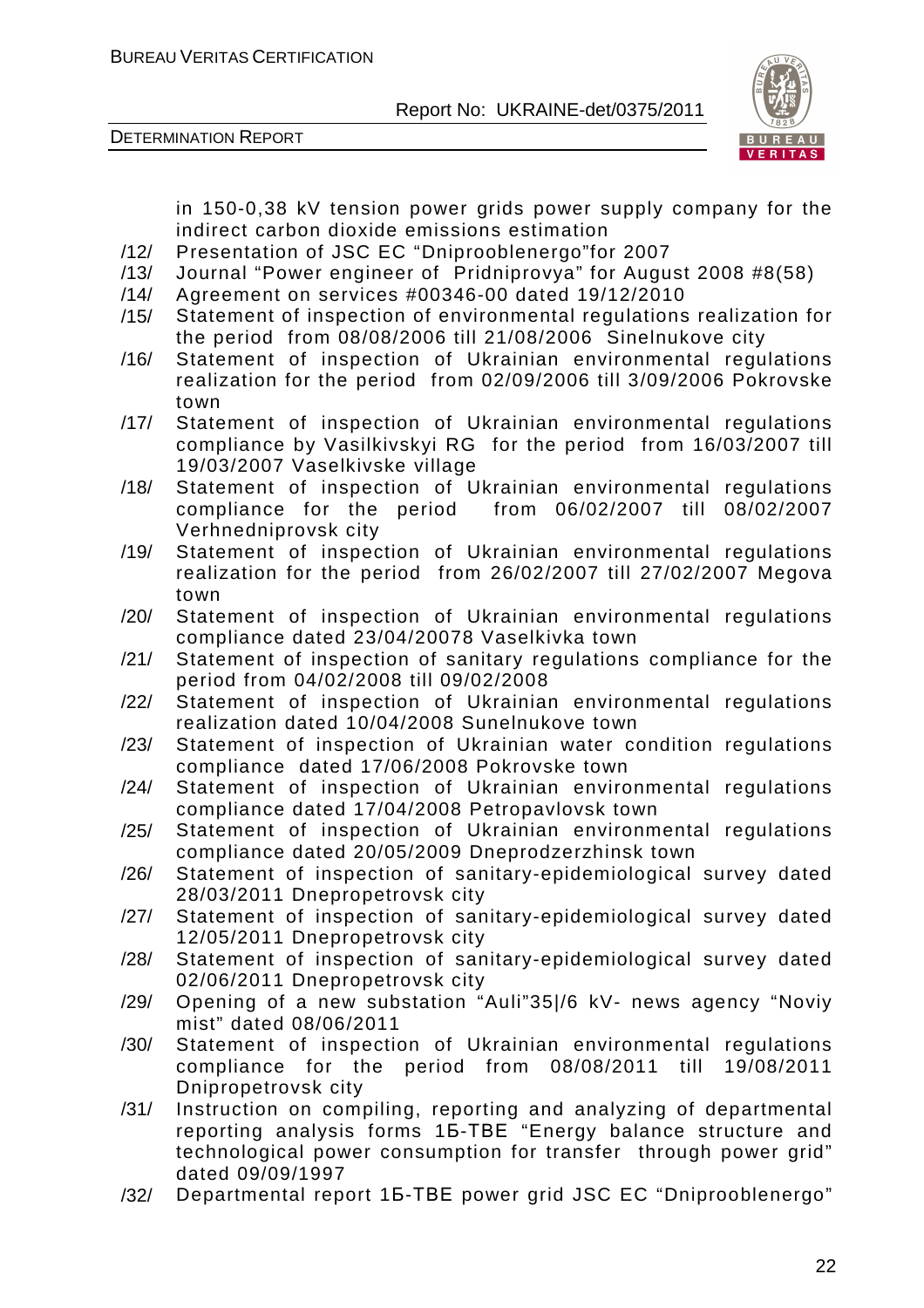



|              | for 2001                                                                     |
|--------------|------------------------------------------------------------------------------|
| /33/         | Departmental report 15-TBE power grid JSC EC "Dniprooblenergo"               |
|              | for 2002                                                                     |
| /34/         | Departmental report 15-TBE power grid JSC EC "Dniprooblenergo"               |
|              | for 2003                                                                     |
| /35/         | Departmental report 15-TBE power grid JSC EC "Dniprooblenergo"               |
|              | for 2004                                                                     |
| /36/         | Departmental report 15-TBE power grid JSC EC "Dniprooblenergo"               |
|              | for 2005                                                                     |
| /37/         | Departmental report 15-TBE power grid JSC EC "Dniprooblenergo"               |
|              | for 2006                                                                     |
| /38/         | Departmental report 15-TBE power grid JSC EC "Dniprooblenergo"               |
|              | for 2007                                                                     |
| /39/         | Departmental report 15-TBE power grid JSC EC "Dniprooblenergo"<br>for 2008   |
| /40/         | Departmental report 15-TBE power grid JSC EC "Dniprooblenergo"               |
|              | for 2009                                                                     |
| /41/         | Departmental report 15-TBE power grid JSC EC "Dniprooblenergo"               |
|              | for 2010                                                                     |
| /42/         | Newspaper "KN" dated 19/03/2011                                              |
| /43/         | Newspaper "Visty Prudniprovya" dated 16/12/2010 #92 (1184)                   |
| /44/         | Newspaper "Visty Prudniprovya" dated 09/06/2011 #43 (1231)                   |
| /45/         | Substation "Vuzlova "- general view                                          |
| /46/         | Transformer field "Tie station"                                              |
| /47/         | Panel EB Л - KP-1 substation "Vuzlova"                                       |
| /48/         | Switcher DDI-150Б-Л-93 substation "Vuzlova"                                  |
| /49/         | Panel Л-93 substation "Vuzlova"                                              |
| /50/         | Second busbar substation "Vuzlova"                                           |
| /51/         | Mnemonic diagram of substation "Vuzlova"                                     |
| /52/<br>/53/ | Volt meters (substation "Vuzlova")                                           |
|              | Active energy meter type EMP 211.02.1, serial #73526<br>Substation "Vuzlova" |
| /54/         | Active energy meter type EMP 211.02.1, serial #73533                         |
|              | <b>Substation "Vuzlova</b>                                                   |
| /55/         | Active energy meter type EMP 211.02.1, serial #73524                         |
|              | Substation "Vuzlova                                                          |
| /56/         | Active energy meter type EMP 211.02.1, serial #73503                         |
|              | Substation "Vuzlova                                                          |
| /57/         | Active energy meter type EMP 211.02.1, serial #73500                         |
|              | <b>Substation "Vuzlova</b>                                                   |
| /58/         | Active energy meter type EMP 211.02.1, serial #73506                         |
|              | Substation "Vuzlova                                                          |
| /59/         | Active energy meter type EMP 211.02.1, serial #73502                         |
|              | <b>Substation "Vuzlova</b>                                                   |
| /60/         | Active energy meter type EMP 211.02.1, serial #73548                         |
|              | <b>Substation "Vuzlova</b>                                                   |
| /61/         | Active energy meter type EMP 211.02.1, serial #73509                         |
|              |                                                                              |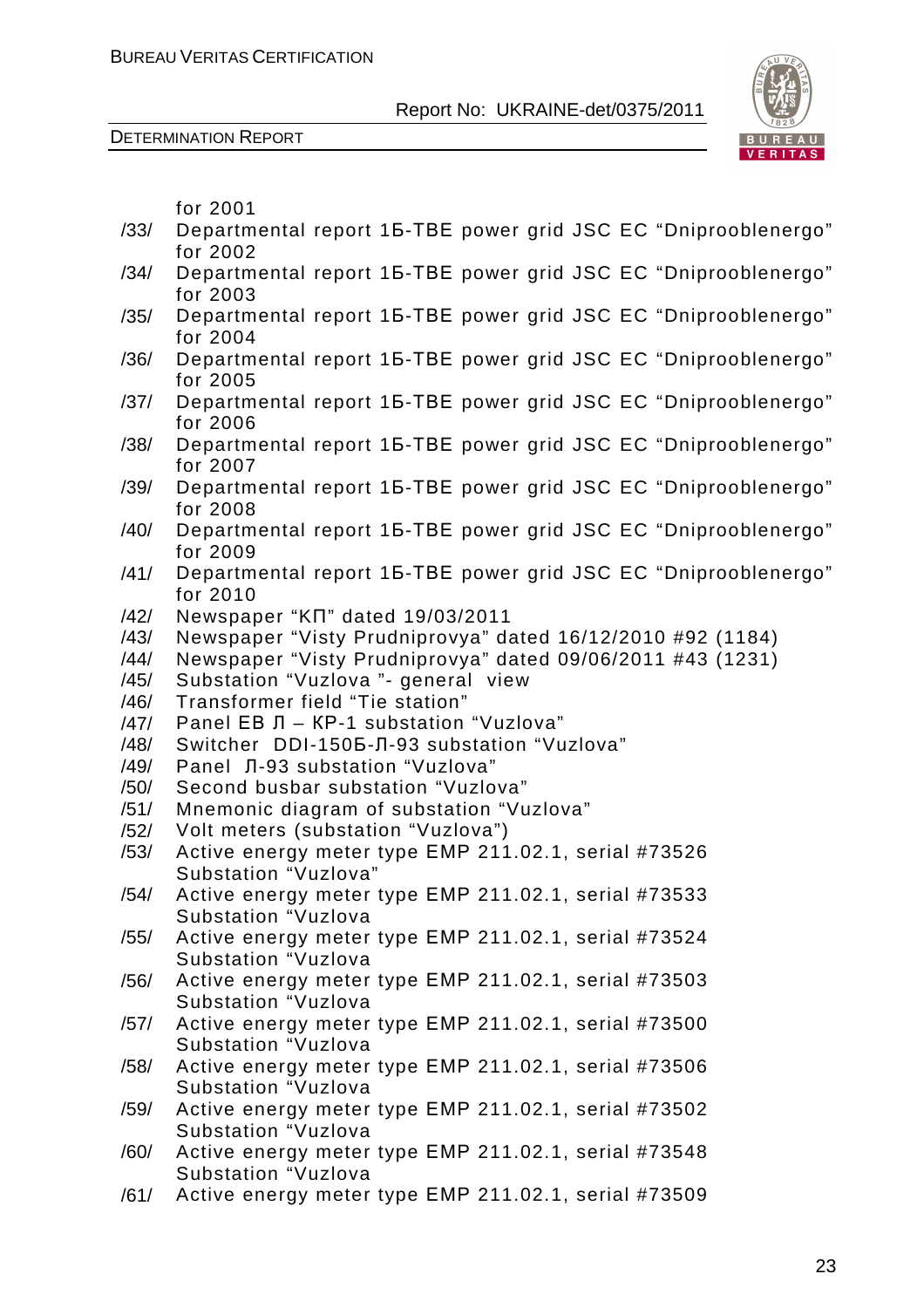

|      | Substation "Vuzlova                                                |
|------|--------------------------------------------------------------------|
| /62/ | Active energy meter type EMP 211.02.1, serial #73577               |
|      | Substation "Vuzlova                                                |
| /63/ | Multifunction electric meter type EQPS 122.21.12LL, serial #       |
|      | 500279                                                             |
|      | Substation "Vuzlova"                                               |
| /64/ | Instruction on measuring of electricity consumption from meters    |
|      | type EQPS                                                          |
|      | Substation "Vuzlova"                                               |
| /65/ | Active energy meter type EMP 211.02.1, serial #73553               |
|      | Substation "Vuzlova                                                |
| /66/ | Active energy meter type EMP 211.02.1, serial #73554               |
|      | Substation "Vuzlova                                                |
| /67/ | Meter type Дельта 8010-01, serial #01246                           |
|      | Substation "Vuzlova"                                               |
| /68/ | Meter type Дельта 8010-01, serial #01271                           |
|      | Substation "Vuzlova"                                               |
| /69/ | Allocation scheme of automatic direct current substation "Vuzlova" |
| /70/ | Substation "Nagorna"- general view                                 |
| /71/ | Panel T-31 substation "Nagorna"                                    |
| /72/ | Panel RPC T-31substation "Nagorna"                                 |
| /73/ | Power circuit #1 of solenoid coils                                 |
|      | Substation "Nagorna"                                               |
| /74/ | Input #1 substation "Nagorna"                                      |
| /75/ | Control panel of substation "Nagorna"                              |
| /76/ | Panel "N2" substation "Nagorna"                                    |
| /77/ | Panel "N3" substation "Nagorna"                                    |
| /78/ | Panel "N4" substation "Nagorna"                                    |
| /79/ | Panel "ЯЧ5" substation "Nagorna"                                   |
| /80/ | Panel "ЯЧЗ" substation "Nagorna"                                   |
| /81/ | Chamber BKB $\Phi$ 2 substation "Nagorna"                          |
| /82/ | Chamber BKB $\Phi$ 3 substation "Nagorna"                          |
| /83/ | I-III busbar 6kV substation "Nagorna"                              |
| /84/ | Control aisle of bus disconnector substation "Nagorna"             |
| /85/ | General view of bus disconnector substation "Nagorna"              |
| /86/ | Multifunction electric meter type EQPS 122.21.12LL, serial<br>#    |
|      | 500146                                                             |
|      | Substation "Nagorna"                                               |
| /87/ | Multifunction electric meter type EQPS 122.21.12LL, serial #       |
|      | 500142, Substation "Nagorna"                                       |
| /88/ | Meter type LJ36803B, serial #2910734 substation "Nagorna"          |
| /89/ | Meter type LJ36803B, serial #2911154 substation "Nagorna"          |
| /90/ | Meter type LJ36803B, serial #2911422 substation "Nagorna"          |
| /91/ | Meter type LJ36803B, serial #2911187 substation "Nagorna"          |
| /92/ | Meter type LJ36803B, serial #2911175 substation "Nagorna"          |
| /93/ | Meter type LJ36803B, serial #2911163 substation "Nagorna"          |
| /94/ | Multifunction electric meter type LZQM 321.02.534, serial<br>#     |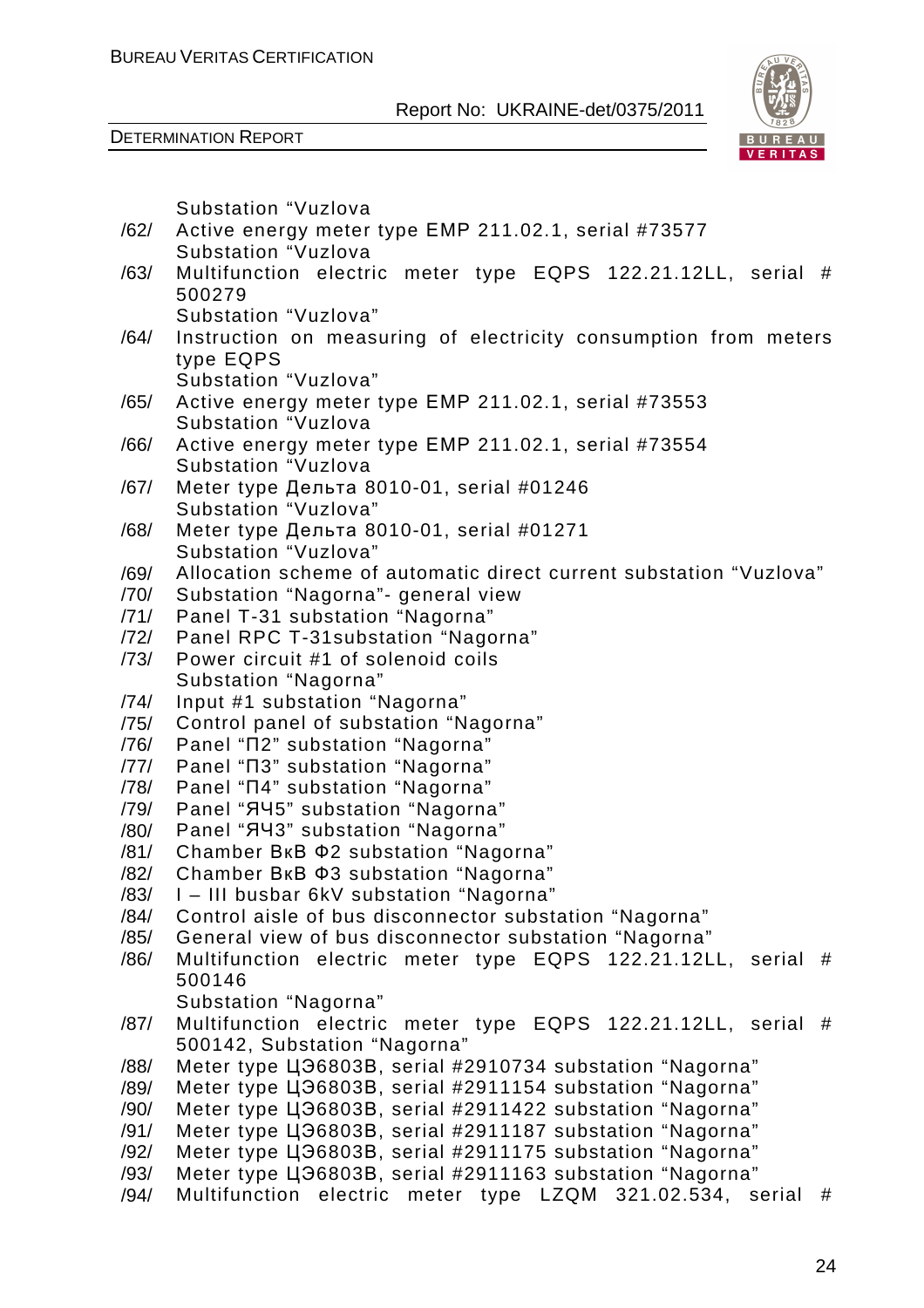

|              | 500142, Substation "Nagorna"                                                                 |
|--------------|----------------------------------------------------------------------------------------------|
| /95/         | Meter type LJ36803B, serial #2911421 substation "Nagorna"                                    |
| /96/<br>/97/ | Electric meter type CA3Y, serial #343412                                                     |
|              | Meter type LJ36803B, serial #2911191 substation "Nagorna"                                    |
| /98/         | Multifunction electric meter type LZQM 321.02.534, serial #                                  |
|              | 337318, Substation "Nagorna"                                                                 |
| /99/         | Multifunction electric meter type LZQM 321.02.534, serial #                                  |
|              | 337317, Substation "Nagorna"                                                                 |
|              | /100/ Multifunction electric meter type EPQS 122.21.12LL, serial #                           |
| /101/        | 500312, Substation "Nagorna"                                                                 |
|              | Multifunction electric meter type EPQS 122.21.12LL, serial #<br>500192, Substation "Nagorna" |
|              | /102/ Multifunction electric meter type LZQM 321.02.534, serial #                            |
|              | 605139, Substation "Nagorna"                                                                 |
|              | /103/ Current circuit of protection and alarm and airflow                                    |
|              | /104/ Contact joins Substation "T-1"                                                         |
|              | /105/ Multifunction electric meter type LZQM 321.02.534, serial #                            |
|              | 327869, Substation " $\Gamma$ -1"                                                            |
|              | /106/ Multirate active and reactive energy meter type LZQM 321.02.534,                       |
|              | serial # 327869, Substation "T-1"                                                            |
|              | /107/ Multirate active and reactive energy meter type LZQM 321.02.534,                       |
|              | serial # 337456, Substation "T-1"                                                            |
| /108/        | Multirate active and reactive energy meter type LZQM 321.02.534,                             |
|              | serial # 327870, Substation "T-1"                                                            |
|              | /109/ Multirate active and reactive energy meter type LZQM 321.02.534,                       |
|              | serial # 337463, Substation "T-1"                                                            |
|              | /110/ Multirate active and reactive energy meter type LZQM 321.02.534,                       |
|              | serial # 327874, Substation "T-1"                                                            |
|              | /111/ Y3A - 10A. Second substation "T-1"                                                     |
|              | /112/ Multirate active and reactive energy meter type LZQM 321.02.534,                       |
|              | serial # 327875, Substation "T-1"                                                            |
|              | /113/ Multirate active and reactive energy meter type LZQM 321.02.534,                       |
|              | serial # 327877, Substation "T-1"                                                            |
| /114/        | Multirate active and reactive energy meter type LZQM 321.02.534,                             |
|              | serial # 327469, Substation "Г-1"                                                            |
|              | /115/ Control panel substation "T-1"                                                         |
|              | /116/ Protection section of switcher type C-61, substation « $\Gamma$ - 1»                   |
|              | /117/ Protection section of switcher type C-63, substation « $\Gamma$ - 1»                   |
|              | /118/ Protection of input 6kV T-615 substation «T-1»                                         |
|              | /119/ Protection of input 6kV T-61A substation «T-1»                                         |
|              | /120/ Main protection of transformer type 1T substation « $\Gamma$ - 1»                      |
|              | /121/ Reserve protection of transformer type 1T substation « $\Gamma$ - 1»                   |
|              | /122/ Reserve protection of transformer type 2T substation « $\Gamma$ - 1»                   |
|              | /123/ Main protection of transformer type 2T substation « $\Gamma$ - 1»                      |
|              | /124/ Protection of input 6kV T-625 substation «T-1»                                         |
|              | /125/ Protection of input 6kV T-62A substation «T-1»                                         |
|              | /126/ Microprocessor device for protection and control of 6-35kV busbar                      |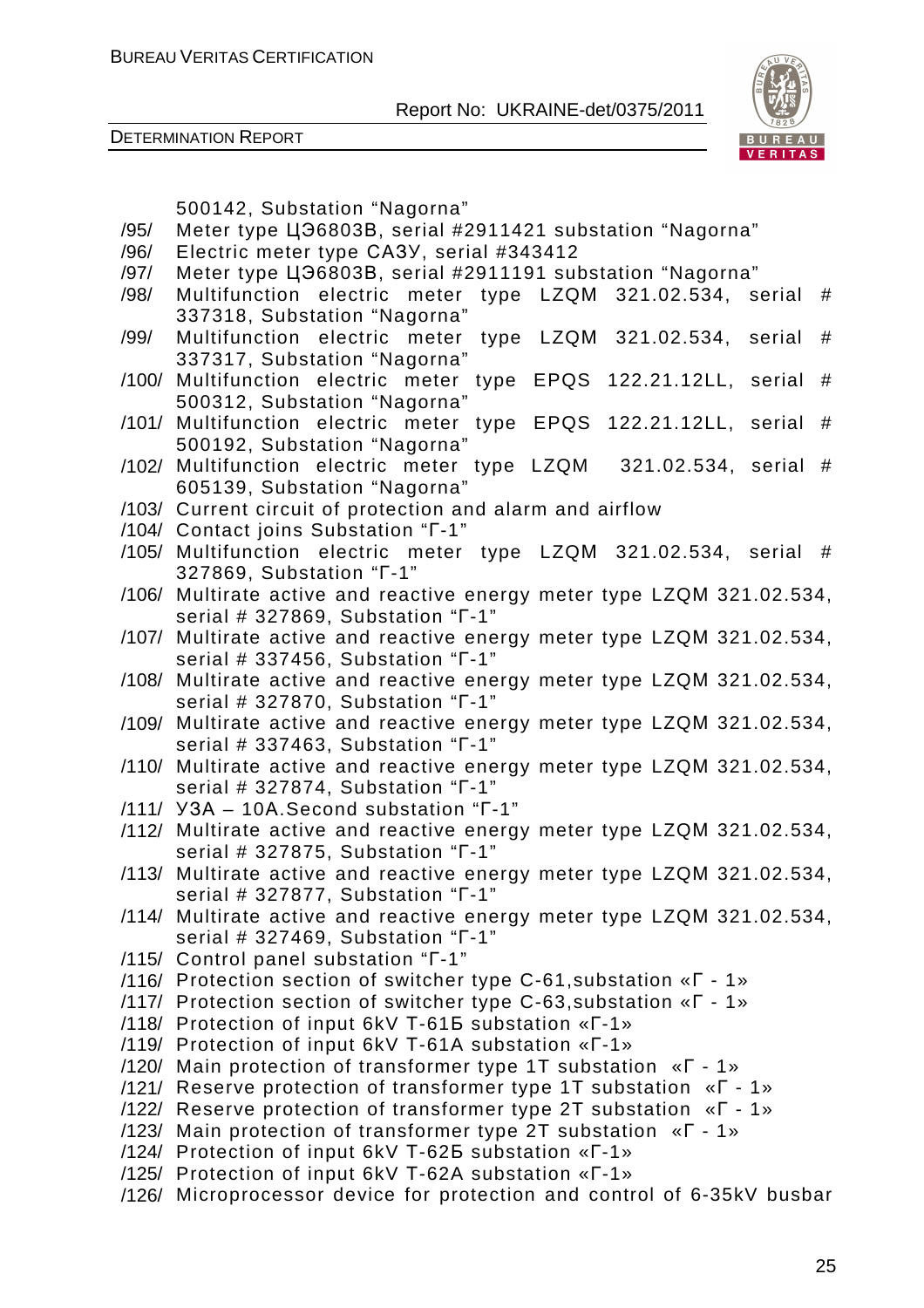DETERMINATION REPORT



type "Альтра" III bus section on substation "Г-1"

- /127/ Microprocessor device for protection and control of 6-35kV busbar type "Альтра" IV bus section on substation "Г-1"
- /128/ Microprocessor device for protection and control of 6-35kV busbar type "Альтра" I bus section on substation "Г-1"
- /129/ Microprocessor device for protection and control of 6-35kV busbar type "Альтра" II bus section on substation "Г-1"
- /130/ Substation "Г-1"-general view
- /131/ Order #189a/129/211a dated 21/07/2008
- /132/ Annex #1 for order # 189а/129/211a dated 21/07/2008
- /133/ Regulation about anitial verification of electricity meters on JSC EC "Dniprooblenergo"for 2007
- /134/ Certificate #16/924 dated 19/05/2011 on verification of work standart
- /135/ Certificate #6341 dated 01/09/2011 on verification of work standart
- /136/ Standart multifunction meter type ВХ 33, serial #6341
- /137/ Standart multifunction meter type ВХ 33, serial #064
- /138/ Standart monophase meter type ВХ 14, serial #025
- /139/ Certificate #11-П/779 dated 10/08/2011 on analysis of work standart
- /140/ Certificate #16/1934 dated 29/10/2011 on analysis of work standart
- /141/ Certificate #16/787 dated 28/04/2011 on analysis of work standart
- /142/ Standart analysis device type ЦЭ6806П, serial #040099
- /143/ Standart analysis device type ZERA
- /144/ Standart analysis device type PWS 2.3PLUS 50085.01, serial #32578
- /145/ Analysis passport #81 on active energy meter type СТК3 10А1Н9Р, serial #32161
- /146/ Analysis passport #132 on active energy meter type EMS 134.001, serial #232850
- /147/ Analysis passport #8 on active energy meter type Ф68700В, serial #54245700287
- /148/ Analysis passport #318 on active energy meter, serial #0040657
- /149/ Analysis passport #81 on active energy meter type СТК3 10Q2Н4К4, serial #25248
- /150/ Analysis protocol dated 08/09/2011 on meters type «Дельта8010 10» 1.05-60А ч1
- /151/ Analysis protocol dated 08/09/2011 on meters type «Дельта8010 10» 1.05-60А ч2
- /152/ Analysis protocol dated 08/09/2011 on meters type «НІК 231АП2» 1.0 5(60)А ч1
- /153/ Analysis protocol dated 08/09/2011 on meters type «НІК 231АП2» 1.0 5(60)А ч2
- /154/ Analysis protocol dated 07/09/2011 on meters type «НІК2102-02» 1.0 (5-60) and «НІК2102» 1.0 (5-60)
- /155/ Statement of Introduction exploitation for automated system of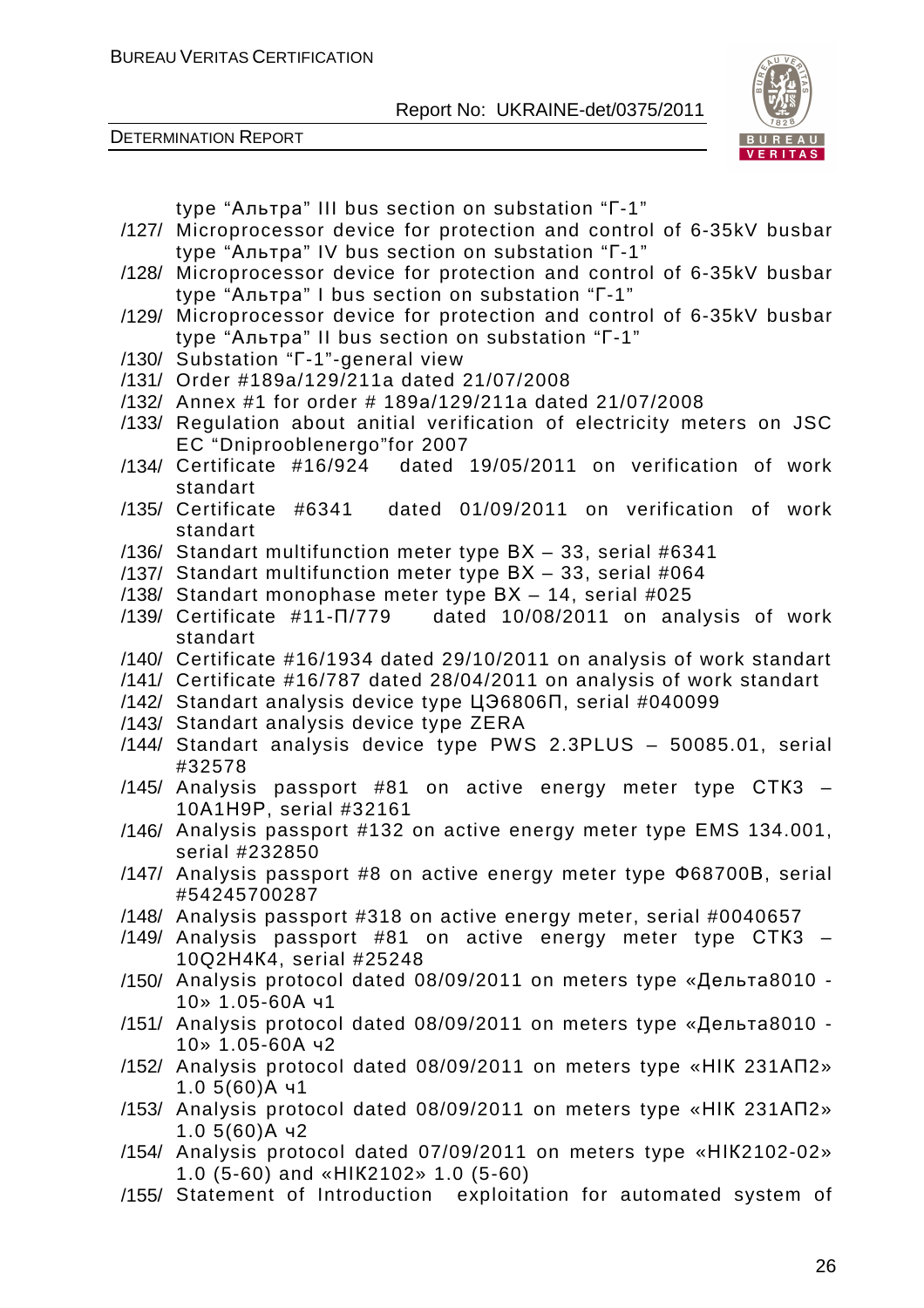

DETERMINATION REPORT

commercial electric power accounting of JSC EC "Dniprooblenergo"for 2007

- /156/ Instruction E-36 on exploitation of КРУЕ 150kV, type РАSS МО 170DВВ
- /157/ Instruction E-36(second part) on exploitation of КРУЕ 150kV, type РАSS МО 170DВВ
- /158/ Instruction E-23 on exploitation of gas-insulated switchers, type LТВ – 170Д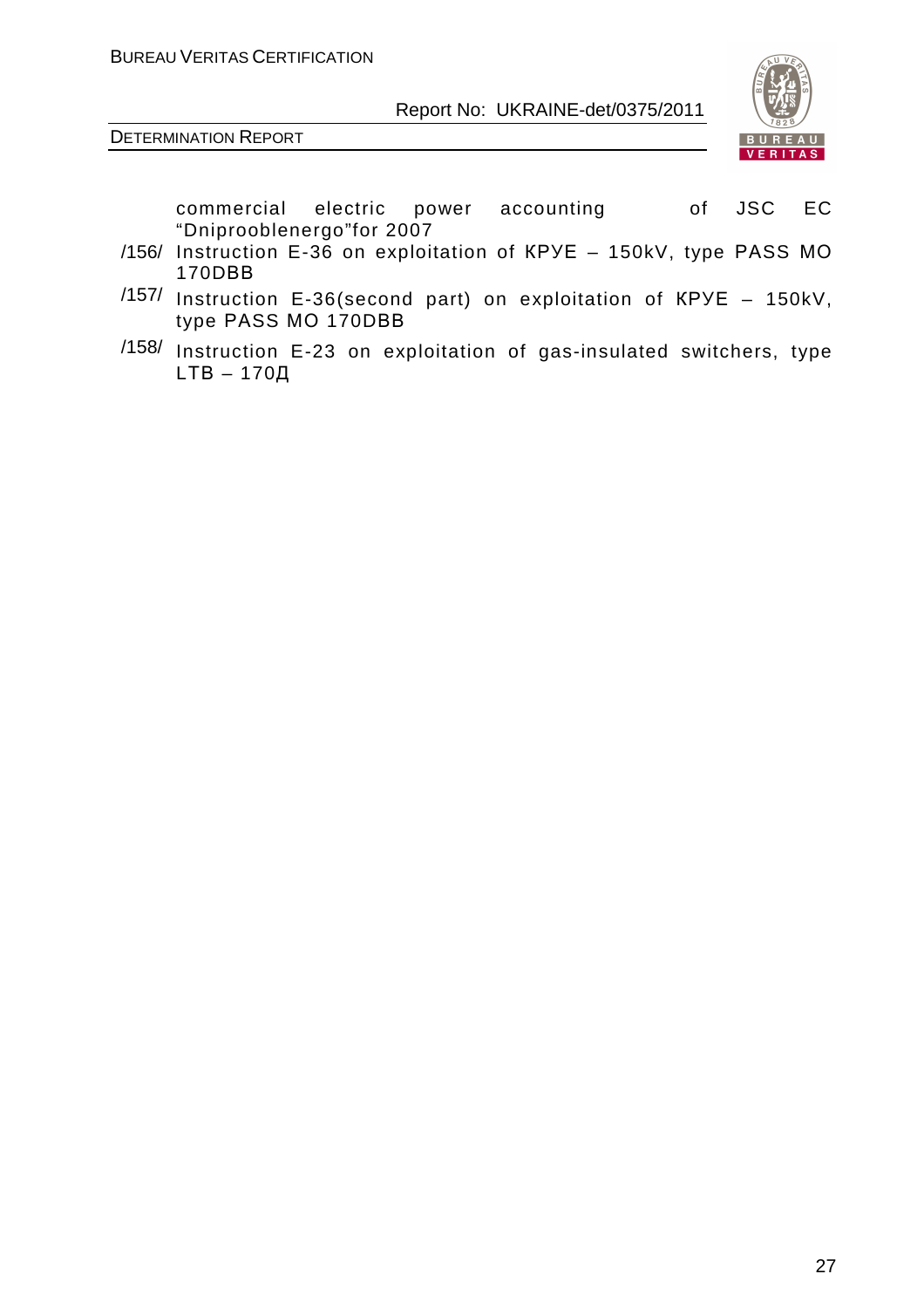

DETERMINATION REPORT

#### **Persons interviewed:**

List persons interviewed during the determination or persons that contributed with other information that are not included in the documents listed above.

- $/1/$  Andriy Deykalo Head of investment department of Dniprooblenergo PJSC
- /2/ Lyudmula Zagnina – Head of department for electricity balance and valuation of process loss of electricity of Dniprooblenergo
- PJSC  $/3/$  Larysa Potapenko – Head of the environmental protection group of
- Dniprooblenergo PJSC  $/4/$  Alla Gurova – representative of foreing affairs department of Dniprooblenergo PJSC
- $/5/$  Sergiy Bublikov Technical Director of Dniprooblenergo PJSC
- $/6/$  Yuriy Parshyn Commercial Director of Dniprooblenergo PJSC
- /7/ Roman Prots representative of "ЕЕS" Ltd.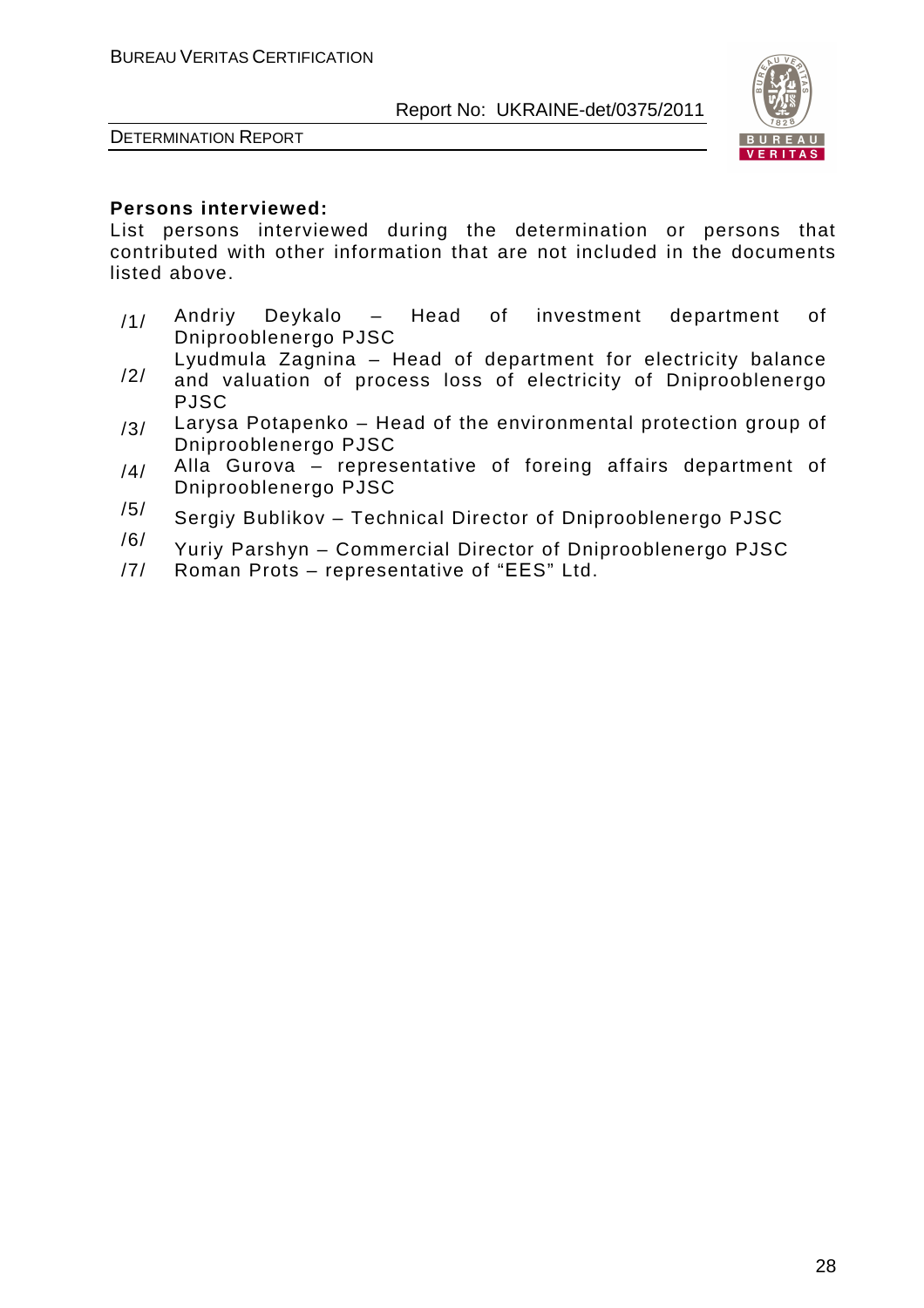

#### DETERMINATION REPORT

#### **APPENDIX A: DETERMINATION PROTOCOL**

**Table 1 Check list for determination, according JOINT IMPLEMENTATION DETERMINATION AND VERIFICATION MANUAL (Version 01)** 

| <b>DVM</b><br>Paragraph     | <b>Check Item</b>                                                                                                                                                                                                                                                                                           | <b>Initial finding</b>                                                                                                                                                                | <b>Draft</b><br><b>Conclusion</b> | <b>Final</b><br><b>Conclusion</b> |
|-----------------------------|-------------------------------------------------------------------------------------------------------------------------------------------------------------------------------------------------------------------------------------------------------------------------------------------------------------|---------------------------------------------------------------------------------------------------------------------------------------------------------------------------------------|-----------------------------------|-----------------------------------|
|                             | <b>General description of the project</b>                                                                                                                                                                                                                                                                   |                                                                                                                                                                                       |                                   |                                   |
| Title of the project        |                                                                                                                                                                                                                                                                                                             |                                                                                                                                                                                       |                                   |                                   |
|                             | Is the title of the project presented?                                                                                                                                                                                                                                                                      | 0f<br><b>Process</b><br>Reduction<br>Power<br>Lines<br>Losses<br>in<br>Dniprooblenergo PJSC                                                                                           | OK                                | OK                                |
| $\sim$                      | Is the sectoral scope to which the project<br>pertains presented?                                                                                                                                                                                                                                           | Sectoral Scope: (2) Energy Distribution                                                                                                                                               | OK                                | OK                                |
|                             | Is the current version number of the document<br>presented?                                                                                                                                                                                                                                                 | PDD version number: 2.0                                                                                                                                                               | OK                                | OK                                |
| $\sim$                      | Is the date when the document was completed<br>presented?                                                                                                                                                                                                                                                   | Data of Completion: 16/09/2011                                                                                                                                                        | OK.                               | OK                                |
|                             | <b>Description of the project</b>                                                                                                                                                                                                                                                                           |                                                                                                                                                                                       |                                   |                                   |
|                             | Is the purpose of the project included with a<br>concise, summarizing explanation (max. 1-2<br>pages) of the:<br>a) Situation existing prior to the starting date of<br>the project;<br>b) Baseline scenario; and<br>Project scenario<br>expected)<br>outcome,<br>C)<br>including a technical description)? | Corrective Action Request (CAR) 01:<br>Please use in the PDD font size provided «JOINT<br><b>DESIGN</b><br><b>DOCUMENT</b><br><b>IMPLEMENTATION</b><br>PROJECT<br>FORM» - version 01. | CAR01                             | OK                                |
| $\sim$                      | Is the history of the project (incl. its JI<br>component) briefly summarized?                                                                                                                                                                                                                               | Corrective Action Request (CAR) 02:<br>Please provide brief description of the project history.                                                                                       | CAR <sub>02</sub>                 | <b>OK</b>                         |
| <b>Project participants</b> |                                                                                                                                                                                                                                                                                                             |                                                                                                                                                                                       |                                   |                                   |
|                             | Are project participants and Party(ies) involved<br>in the project listed?                                                                                                                                                                                                                                  | Project participants and parties listed in the table in section<br>A.3 of PDD.<br>Parties Project: Ukraine (host country), Poland.                                                    |                                   |                                   |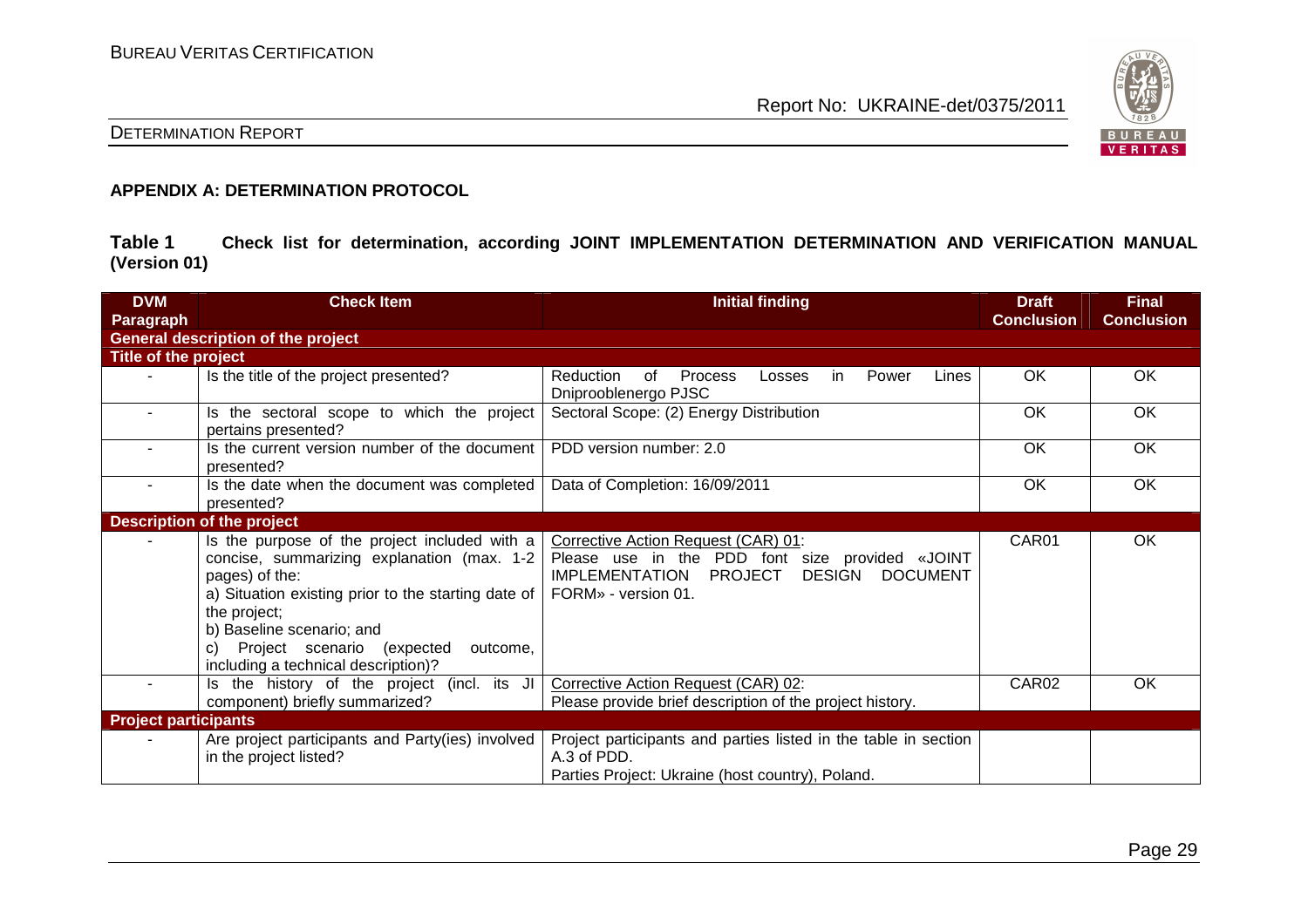

| <b>DETERMINATION REPORT</b>    |                                                                                                                                                              |                                                                                                                                                                                                                                                                                                                                                                                                      | BUREAU<br><b>VERITAS</b>          |                                   |
|--------------------------------|--------------------------------------------------------------------------------------------------------------------------------------------------------------|------------------------------------------------------------------------------------------------------------------------------------------------------------------------------------------------------------------------------------------------------------------------------------------------------------------------------------------------------------------------------------------------------|-----------------------------------|-----------------------------------|
| <b>DVM</b><br>Paragraph        | <b>Check Item</b>                                                                                                                                            | <b>Initial finding</b>                                                                                                                                                                                                                                                                                                                                                                               | <b>Draft</b><br><b>Conclusion</b> | <b>Final</b><br><b>Conclusion</b> |
|                                |                                                                                                                                                              | Corrective Action Request (CAR) 03:<br>Please provide brief information about the company "Imex<br>Energo", sp. z o. o. in section A.3, and relevant information<br>about this company in Annex 1.                                                                                                                                                                                                   | CAR03                             | OK                                |
|                                | Is the data of the project participants presented<br>in tabular format?                                                                                      | Corrective Action Request (CAR) 04:<br>Table A.3 in the PDD must be submitted in a format that<br>provided in the version 04 of the "Guidelines for users of the<br>JI PDD form".                                                                                                                                                                                                                    | CAR04                             | <b>OK</b>                         |
| $\sim$                         | Is contact information provided in Annex 1 of<br>the PDD?                                                                                                    | Contact information on project participants listed in Annex 1<br>to PDD.                                                                                                                                                                                                                                                                                                                             | OK                                | OK                                |
| $\sim$                         | Is it indicated, if it is the case, if the Party<br>involved is a host Party?                                                                                | Yes, it is indicated, if it is the case, if the Party involved is a<br>host Party                                                                                                                                                                                                                                                                                                                    | OK                                | OK                                |
|                                | <b>Technical description of the project</b>                                                                                                                  |                                                                                                                                                                                                                                                                                                                                                                                                      |                                   |                                   |
| <b>Location of the project</b> |                                                                                                                                                              |                                                                                                                                                                                                                                                                                                                                                                                                      |                                   |                                   |
|                                | Host Party(ies)                                                                                                                                              | Ukraine                                                                                                                                                                                                                                                                                                                                                                                              | <b>OK</b>                         | OK                                |
|                                | Region/State/Province etc.                                                                                                                                   | The project is located in the Dnipropetrovsk region, Ukraine                                                                                                                                                                                                                                                                                                                                         | $\overline{OK}$                   | $\overline{\mathsf{OK}}$          |
|                                | City/Town/Community etc.                                                                                                                                     | Dnipropetrovsk city and towns of Dnipropetrovsk region                                                                                                                                                                                                                                                                                                                                               | OK                                | OK                                |
|                                | Detail of the physical location, including<br>information allowing the unique identification of<br>the project. (This section should not exceed<br>one page) | Also see. Section A.4.1.4 PDD.<br>The project is implemented at the objects of PJSC<br>"Dniprooblenergo" located in Dnepropetrovsk<br>and<br>Dnipropetrovsk region, which are located in the central part<br>of Ukraine (main office coordinates: 35 ° 01'20 .12 "SD 48 °<br>25'18.28" north latitude). The territory area is 31.9 thousand<br>km <sup>2</sup> (5,3% of total territory of Ukraine). |                                   |                                   |
|                                |                                                                                                                                                              | Corrective Action Request (CAR) 05:<br>Section A.4.1.4 more than 1 page.                                                                                                                                                                                                                                                                                                                             | CAR05                             | <b>OK</b>                         |
|                                | Technologies to be employed, or measures, operations or actions to be implemented by the project                                                             |                                                                                                                                                                                                                                                                                                                                                                                                      |                                   |                                   |
|                                | measures, operations or actions to be<br>implemented by the project, including all                                                                           | Are the technology(ies) to be employed, or The project include implementing program of technology<br>power consumption reduction in Dniprooblenergo PJSC<br>power networks which includes a number of technical and                                                                                                                                                                                  |                                   |                                   |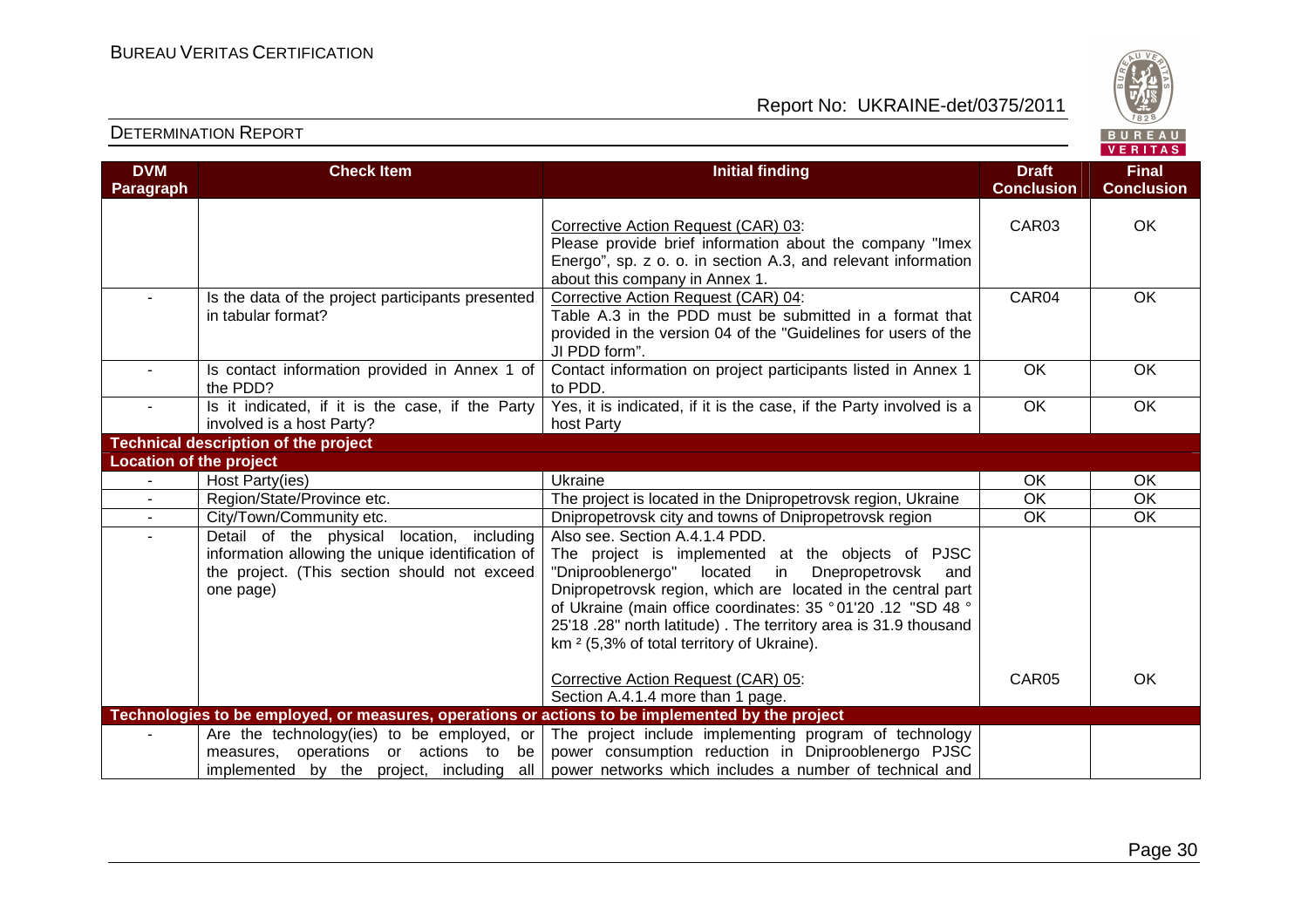

| <b>DVM</b><br><b>Paragraph</b> | <b>Check Item</b>                                                                                                           | <b>Initial finding</b>                                                                                                                                                                                                                                                                       | <b>Draft</b><br><b>Conclusion</b> | <b>Final</b><br><b>Conclusion</b> |
|--------------------------------|-----------------------------------------------------------------------------------------------------------------------------|----------------------------------------------------------------------------------------------------------------------------------------------------------------------------------------------------------------------------------------------------------------------------------------------|-----------------------------------|-----------------------------------|
|                                | relevant technical data and the implementation<br>schedule described?                                                       | organizational measures listed in section A.4.2 PDD.                                                                                                                                                                                                                                         |                                   |                                   |
|                                |                                                                                                                             | Corrective Action Request (CAR) 06:<br>Implementation schedule is not described.                                                                                                                                                                                                             | CAR06                             | OK                                |
| circumstances                  |                                                                                                                             | Brief explanation of how the anthropogenic emissions of greenhouse gases by sources are to be reduced by the proposed JI project, including<br>why the emission reductions would not occur in the absence of the proposed project, taking into account national and/or sectoral policies and |                                   |                                   |
|                                | Is it stated how anthropogenic GHG emission<br>reductions are to be achieved? (This section<br>should not exceed one page)  | Reduction of technological losses of electricity in the power<br>network of the company has reduced CO2 emissions that<br>resulted due to the generation of lost electricity.                                                                                                                | OK                                | OK                                |
|                                | Is it provided the estimation of emission<br>reductions over the crediting period?                                          | Clarification Request (CL) 01:<br>Please include in this section refer to the corresponding<br>«Excel» file with the calculations.                                                                                                                                                           | CL01                              | $\overline{OK}$                   |
|                                |                                                                                                                             | Clarification Request (CL) 02:<br>Please number the tables with information of the estimates<br>(calculations) of emission reductions.                                                                                                                                                       | <b>CL02</b>                       | OK                                |
| $\sim$                         | Is it provided the estimated annual reduction for<br>the chosen credit period in tCO2e?                                     | Yes, the estimated annual reduction for the chosen credit<br>period in tCO2e is provided.                                                                                                                                                                                                    | OK                                | OK                                |
| $\sim$                         | Are the data from questions above presented in<br>tabular format?                                                           | Yes.                                                                                                                                                                                                                                                                                         | OK                                | <b>OK</b>                         |
|                                | Estimated amount of emission reductions over the crediting period                                                           |                                                                                                                                                                                                                                                                                              |                                   |                                   |
|                                | Is the length of the crediting period Indicated?                                                                            | Yes, leight of crediting period is 22 years (264 months).                                                                                                                                                                                                                                    | OK                                | OK                                |
|                                | Are estimates of total as well as annual and<br>average annual emission reductions in tonnes<br>of CO2 equivalent provided? | Yes, estimates of total as well as annual and average annual<br>emission reductions in tonnes of CO2 equivalent provided in<br>section A.4.3.1 of PDD.                                                                                                                                       | OK                                | OK                                |
|                                | <b>Project approvals by Parties</b>                                                                                         |                                                                                                                                                                                                                                                                                              |                                   |                                   |
| 19                             | Have the DFPs of all Parties listed as "Parties"<br>involved" in the PDD provided written project<br>approvals?             | <b>Clarification Request (CL) 03:</b><br>Section A.5 PDD must specify the name DFPs (parties<br>involved) that will approve the project.                                                                                                                                                     | CL <sub>03</sub>                  | OK                                |
| $\overline{19}$                | Does the PDD identify at least the host Party<br>as a "Party involved"?                                                     | Yes, Ukraine is the Host Party.                                                                                                                                                                                                                                                              | OK                                | OK                                |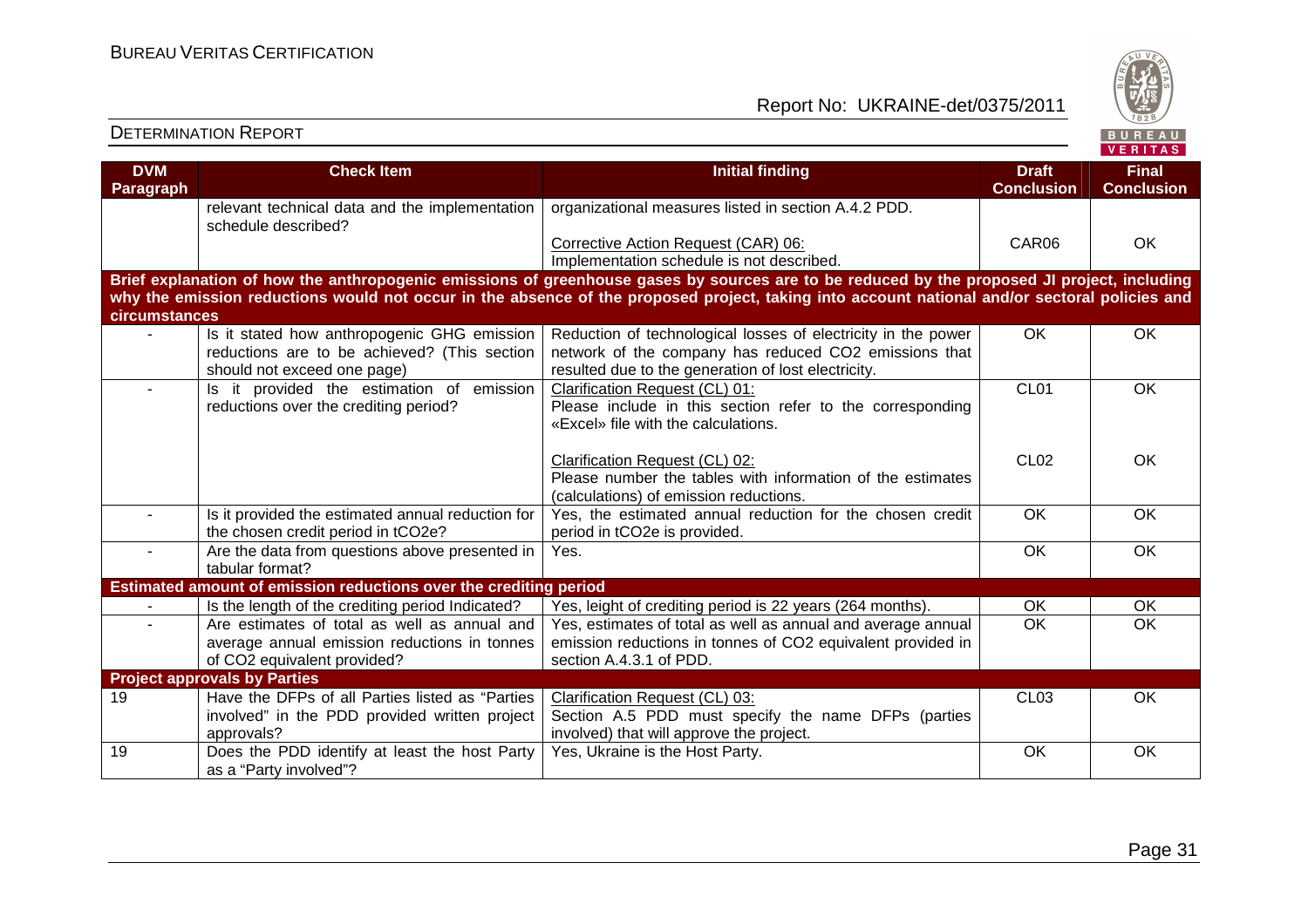

| <b>DVM</b>              | <b>Check Item</b>                                                           | <b>Initial finding</b>                                        | <b>Draft</b>      | <b>Final</b>      |
|-------------------------|-----------------------------------------------------------------------------|---------------------------------------------------------------|-------------------|-------------------|
| Paragraph               |                                                                             |                                                               | <b>Conclusion</b> | <b>Conclusion</b> |
| 19                      | Has the DFP of the host Party issued a written                              | Corrective Action Request (CAR) 07:                           | CAR07             | Pending           |
|                         | project approval?                                                           | No Letters of Aapproval of the project issued by the parties  |                   |                   |
|                         |                                                                             | involved.                                                     |                   |                   |
| 20                      | Are all the written project approvals by Parties<br>involved unconditional? | See CAR07 above.                                              | OK                | OK                |
|                         | Authorization of project participants by Parties involved                   |                                                               |                   |                   |
| 21                      | Is each of the legal entities listed as project                             | See CAR07 above.                                              | <b>OK</b>         | OK                |
|                         | participants in the PDD authorized by a Party                               |                                                               |                   |                   |
|                         | involved, which is also listed in the PDD,                                  |                                                               |                   |                   |
|                         | through:                                                                    |                                                               |                   |                   |
|                         | - A written project approval by a Party                                     |                                                               |                   |                   |
|                         | involved, explicitly indicating the name of the                             |                                                               |                   |                   |
|                         | legal entity? or                                                            |                                                               |                   |                   |
|                         | Any other form of project participant                                       |                                                               |                   |                   |
|                         | authorization in writing, explicitly indicating the                         |                                                               |                   |                   |
|                         | name of the legal entity?                                                   |                                                               |                   |                   |
| <b>Baseline setting</b> |                                                                             |                                                               |                   |                   |
| 22                      | Does the PDD explicitly indicate which of the                               | Clarification Request (CL) 04:                                | CL <sub>04</sub>  | <b>OK</b>         |
|                         | following approaches is used for identifying the                            | Please specify which approach was used to identify the        |                   |                   |
|                         | baseline?                                                                   | baseline scenario and additionality:                          |                   |                   |
|                         | - JI specific approach                                                      | • JI specific approach                                        |                   |                   |
|                         | - Approved CDM methodology approach                                         | • Approved CDM methodology approach.                          |                   |                   |
|                         |                                                                             |                                                               |                   |                   |
|                         |                                                                             | Corrective Action Request (CAR) 08:                           | CAR08             | <b>OK</b>         |
|                         |                                                                             | Please provide date of baseline setting according required    |                   |                   |
|                         |                                                                             | format DD/MM/YYYY.                                            |                   |                   |
|                         | JI specific approach only                                                   |                                                               |                   |                   |
| 23                      | Does the PDD provide a detailed theoretical                                 | Yes, the PDD provide a detailed theoretical description in a  | OK                | OK                |
|                         | description in a complete and transparent                                   | complete and transparent manner.                              |                   |                   |
|                         | manner?                                                                     |                                                               |                   |                   |
| 23                      | Does the PDD provide justification that the                                 | In the PDD in a reasonable way showed that the baseline       | OK                | OK                |
|                         | baseline is established:                                                    | was determined by compiling a listing and description of real |                   |                   |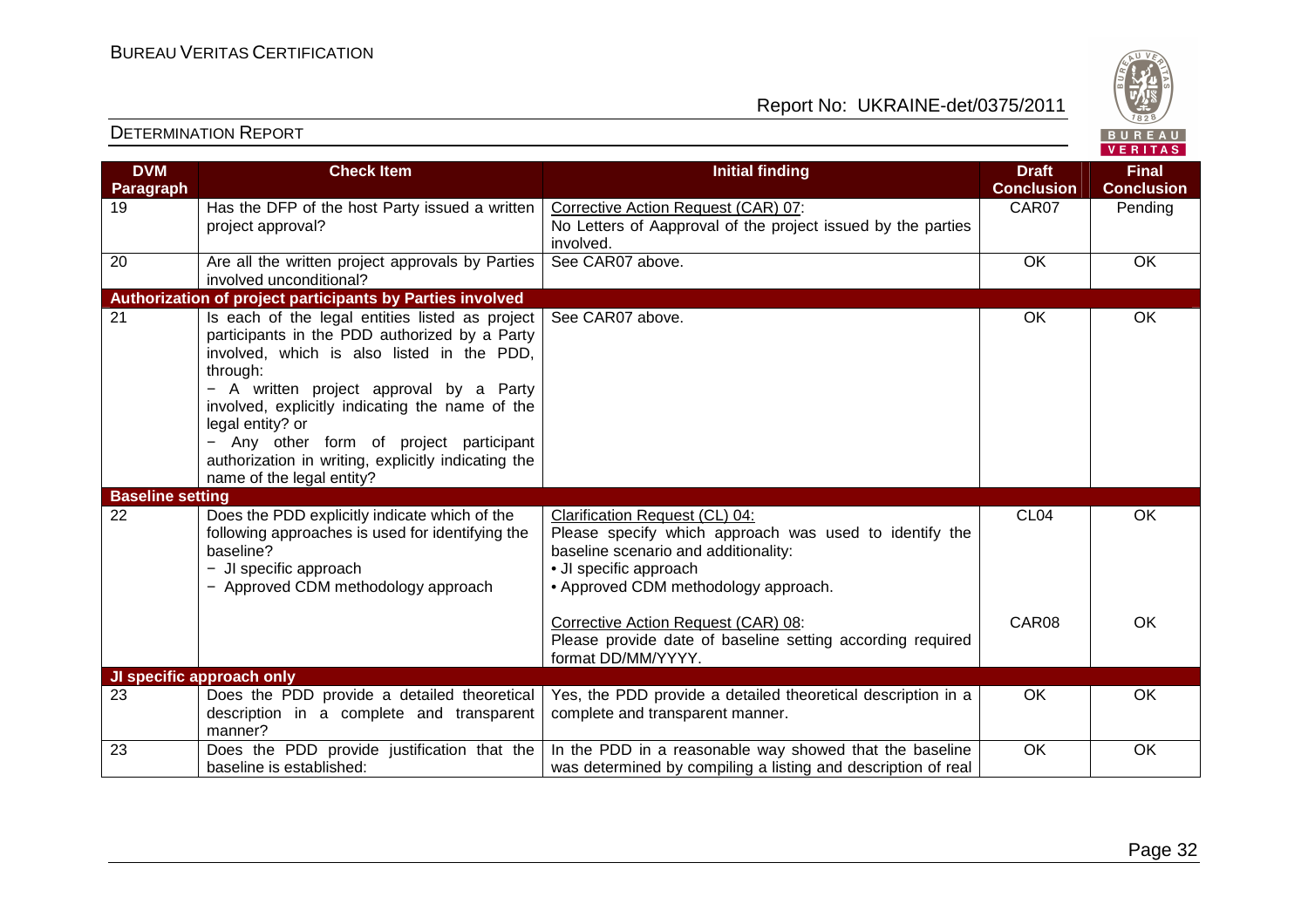

| <b>DVM</b><br>Paragraph | <b>Check Item</b>                                                                                                                                                                                                                                                                                                                                                                                                                                                                                                                                                                                                                                                                                                                                                                                                                                                         | <b>Initial finding</b>                                                                                                                                                                                            | <b>Draft</b><br><b>Conclusion</b> | <b>Final</b><br><b>Conclusion</b> |
|-------------------------|---------------------------------------------------------------------------------------------------------------------------------------------------------------------------------------------------------------------------------------------------------------------------------------------------------------------------------------------------------------------------------------------------------------------------------------------------------------------------------------------------------------------------------------------------------------------------------------------------------------------------------------------------------------------------------------------------------------------------------------------------------------------------------------------------------------------------------------------------------------------------|-------------------------------------------------------------------------------------------------------------------------------------------------------------------------------------------------------------------|-----------------------------------|-----------------------------------|
|                         | (a) By listing and describing plausible future<br>scenarios on the basis of conservative<br>assumptions and selecting the most plausible<br>one?<br>(b) Taking into account relevant national and/or<br>sectoral policies and circumstance?<br>- Are key factors that affect a baseline taken<br>into account?<br>(c) In a transparent manner with regard to the<br>choice<br>of<br>approaches,<br>assumptions,<br>methodologies, parameters, date sources and<br>key factors?<br>(d) Taking into account of uncertainties and<br>using conservative assumptions?<br>(e) In such a way that ERUs cannot be earned<br>for decreases in activity levels outside the<br>project or due to force majeure?<br>(f) By drawing on the list of standard variables<br>contained in appendix B to "Guidance on<br>criteria for baseline setting and monitoring", as<br>appropriate? | scenarios of future scenarios based on conservative<br>assumptions and subsequent selection the most attractive of<br>these scenarios.                                                                            |                                   |                                   |
| 24                      | If selected elements or combinations of<br><b>CDM</b><br>approved<br>methodologies<br>or<br>methodological tools for baseline setting are<br>used,<br>are the selected<br>elements<br>or<br>combinations together with the elements<br>supplementary developed by the project<br>participants in line with 23 above?                                                                                                                                                                                                                                                                                                                                                                                                                                                                                                                                                      | To determine the baseline scenario and demonstrate<br>additionality used "Combined tool to identify the baseline<br>scenario and demonstrate additionality" (Version 03.0.0).                                     | <b>OK</b>                         | <b>OK</b>                         |
| 25                      | If a multi-project emission factor is used, does<br>the PDD provide appropriate justification?                                                                                                                                                                                                                                                                                                                                                                                                                                                                                                                                                                                                                                                                                                                                                                            | For baseline emissions calculations were used CO2<br>emission factor for the projects of reducing electricity<br>consumption for it transmission by Ukrainian electricity<br>networks. All factors are justified. | <b>OK</b>                         | <b>OK</b>                         |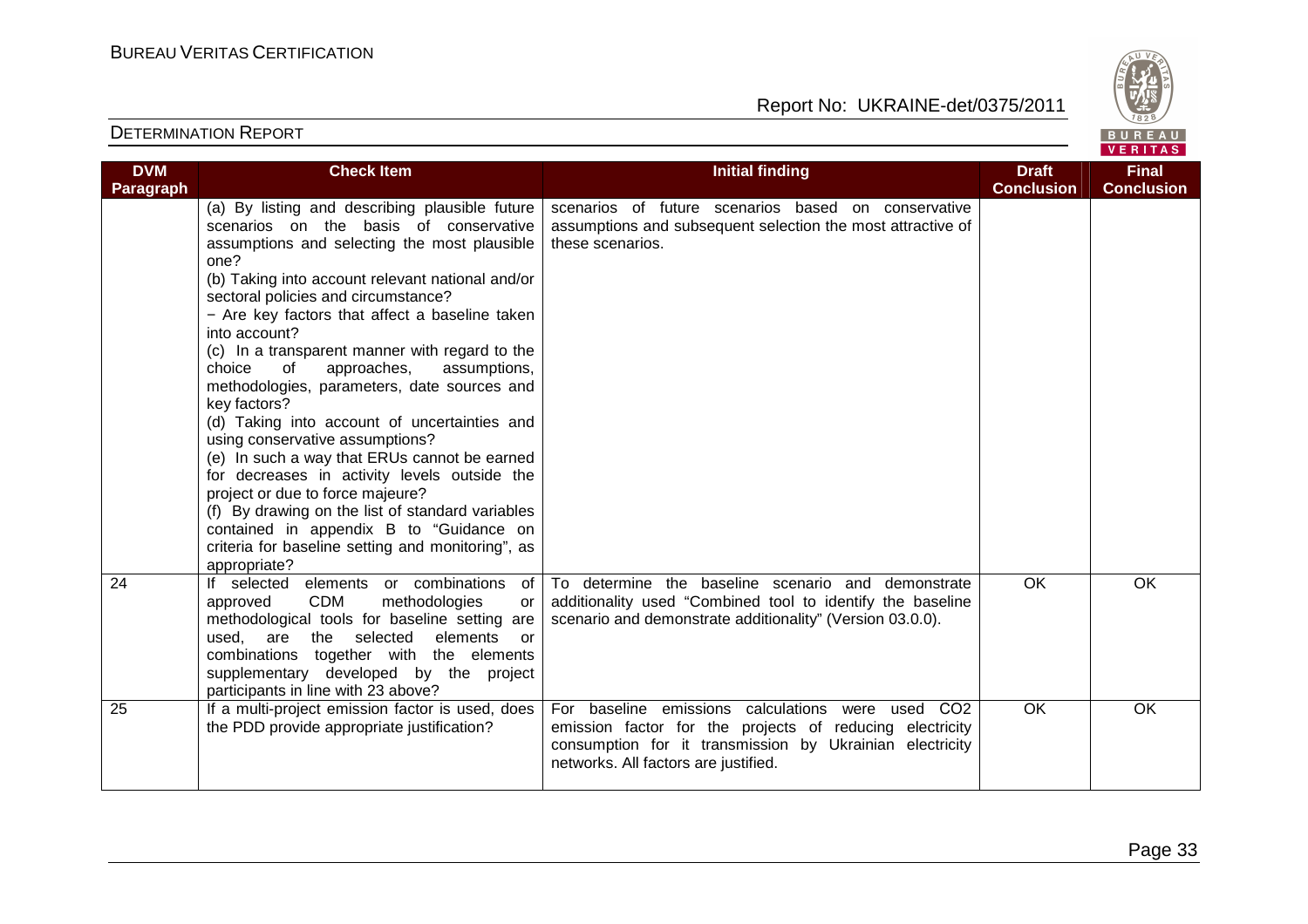

|                         |                                                                                                                                                                                                                                                                                                                                                                                                                                                                                |                                                                                                                                                                                                                                                                                                                                                                                                                                                                                                              |                                   | VERITAS                           |
|-------------------------|--------------------------------------------------------------------------------------------------------------------------------------------------------------------------------------------------------------------------------------------------------------------------------------------------------------------------------------------------------------------------------------------------------------------------------------------------------------------------------|--------------------------------------------------------------------------------------------------------------------------------------------------------------------------------------------------------------------------------------------------------------------------------------------------------------------------------------------------------------------------------------------------------------------------------------------------------------------------------------------------------------|-----------------------------------|-----------------------------------|
| <b>DVM</b><br>Paragraph | <b>Check Item</b>                                                                                                                                                                                                                                                                                                                                                                                                                                                              | <b>Initial finding</b>                                                                                                                                                                                                                                                                                                                                                                                                                                                                                       | <b>Draft</b><br><b>Conclusion</b> | <b>Final</b><br><b>Conclusion</b> |
|                         | <b>Approved CDM methodology approach only</b>                                                                                                                                                                                                                                                                                                                                                                                                                                  |                                                                                                                                                                                                                                                                                                                                                                                                                                                                                                              |                                   |                                   |
| 26(a)                   | Does the PDD provide the title, reference<br>number and version of the approved CDM<br>methodology used?                                                                                                                                                                                                                                                                                                                                                                       | N/A                                                                                                                                                                                                                                                                                                                                                                                                                                                                                                          | OK                                | OK                                |
| 26(a)                   | Is the approved CDM methodology the most<br>recent valid version when the PDD is submitted<br>for publication? If not, is the methodology still<br>within the grace period (was the methodology<br>revised to a newer version in the past two<br>months)?                                                                                                                                                                                                                      | N/A                                                                                                                                                                                                                                                                                                                                                                                                                                                                                                          | OK                                | OK                                |
| 26(b)                   | Does the PDD provide a description of why the<br>approved CDM methodology is applicable to<br>the project?                                                                                                                                                                                                                                                                                                                                                                     | N/A                                                                                                                                                                                                                                                                                                                                                                                                                                                                                                          | OK                                | OK                                |
| 26(c)                   | Are all explanations, descriptions and analyses<br>pertaining to the baseline in the PDD made in<br>accordance with the referenced<br>approved CDM methodology?                                                                                                                                                                                                                                                                                                                | N/A                                                                                                                                                                                                                                                                                                                                                                                                                                                                                                          | OK                                | OK                                |
| 26(d)                   | Is the baseline identified appropriately as a<br>result?                                                                                                                                                                                                                                                                                                                                                                                                                       | N/A                                                                                                                                                                                                                                                                                                                                                                                                                                                                                                          | OK                                | OK                                |
| <b>Additionality</b>    |                                                                                                                                                                                                                                                                                                                                                                                                                                                                                |                                                                                                                                                                                                                                                                                                                                                                                                                                                                                                              |                                   |                                   |
|                         | JI specific approach only                                                                                                                                                                                                                                                                                                                                                                                                                                                      |                                                                                                                                                                                                                                                                                                                                                                                                                                                                                                              |                                   |                                   |
| 28                      | Does the PDD indicate which of the following<br>approaches for demonstrating additionality is<br>used?<br>Provision of traceable and transparent<br>(a)<br>information showing the baseline was identified<br>on the basis of conservative assumptions, that<br>the project scenario is not part of the identified<br>baseline scenario and that the project will lead<br>to emission reductions or enhancements of<br>removals:<br>(b) Provision of traceable and transparent | Section B.1 of the PDD the analysis of project additionality,<br>which aims to demonstrate that the project scenario is not<br>part of the specified baseline, and that the project will<br>achieve GHG emissions reductions against to baseline. The<br>analysis was performed based on the latest version of<br>"Combined tool to identify the baseline scenario and<br>demonstrate additionality" (Version 03.0.0), which was<br>approved by the CDM Executive Board and fully applied to JI<br>projects. | OK                                | OK                                |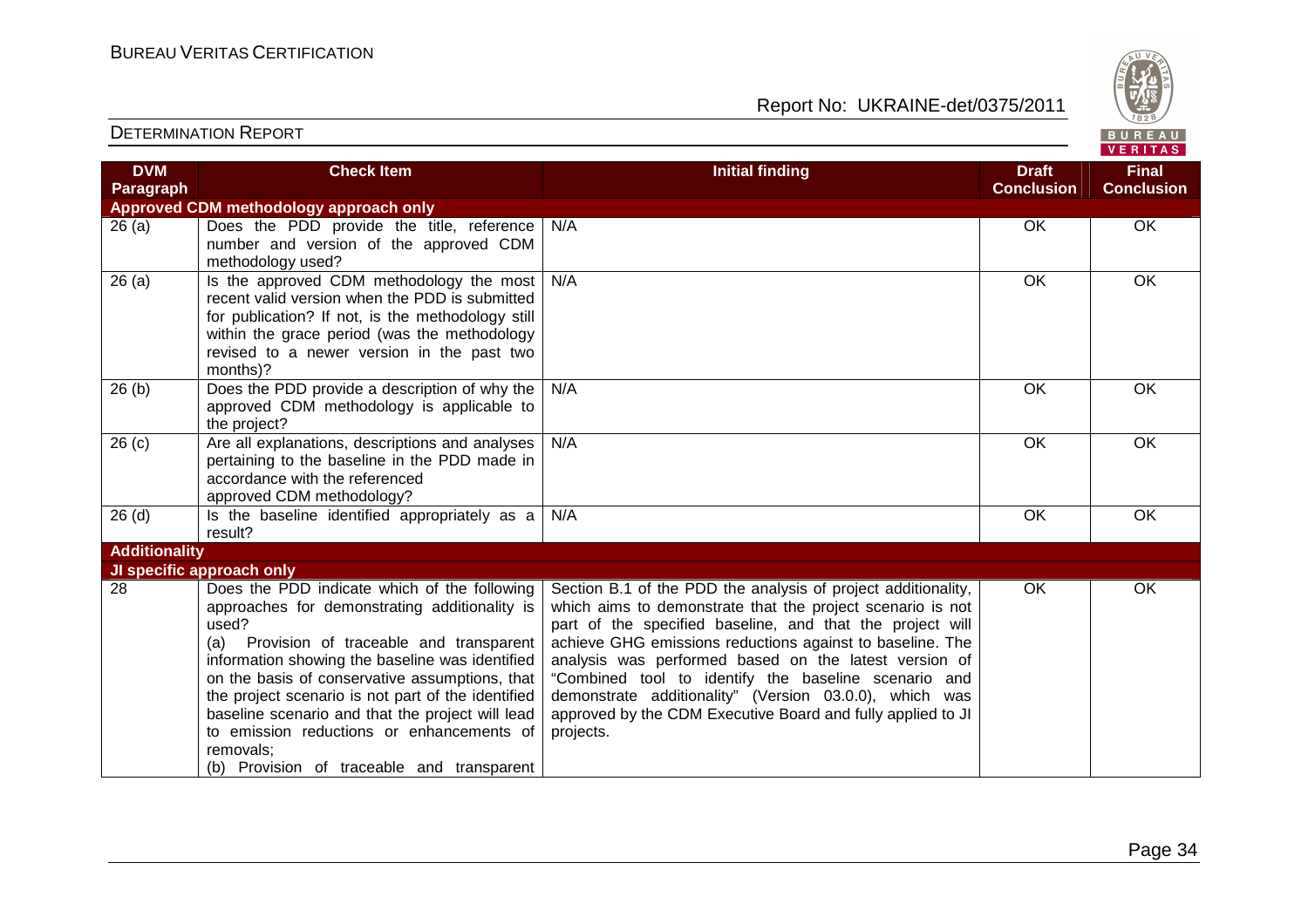

| <b>DVM</b>        | <b>Check Item</b>                                              | <b>Initial finding</b>                                      | <b>Draft</b>      | <b>Final</b>      |
|-------------------|----------------------------------------------------------------|-------------------------------------------------------------|-------------------|-------------------|
| <b>Paragraph</b>  |                                                                |                                                             | <b>Conclusion</b> | <b>Conclusion</b> |
|                   | information that an AIE has already positively                 |                                                             |                   |                   |
|                   | determined that a comparable project (to be)                   |                                                             |                   |                   |
|                   | implemented under comparable circumstances                     |                                                             |                   |                   |
|                   | has additionality;                                             |                                                             |                   |                   |
|                   | (c) Application of the most recent version of                  |                                                             |                   |                   |
|                   | the "Tool for the demonstration and                            |                                                             |                   |                   |
|                   | assessment of additionality. (allowing for a two-              |                                                             |                   |                   |
|                   | month grace period) or any other method for                    |                                                             |                   |                   |
|                   | proving additionality approved by the CDM<br>Executive Board". |                                                             |                   |                   |
| 29(a)             | Does the PDD provide a justification of the                    | Barriers analysis and common practice which applied         | OK                | OK                |
|                   | applicability of the approach with a clear and                 | considered are good practice of additionality demonstration |                   |                   |
|                   | transparent description?                                       | of the project activity.                                    |                   |                   |
| 29(b)             | Are additionality proofs provided?                             | Corrective Action Request (CAR) 09:                         | CAR09             | OK                |
|                   |                                                                | In the PDD does not specify how the registration of this    |                   |                   |
|                   |                                                                | project as JI project will help overcome identified         |                   |                   |
|                   |                                                                | technological barriers.                                     |                   |                   |
| 29 <sub>(c)</sub> | Is the additionality demonstrated appropriately                | See CAR09 above.                                            | $\overline{OK}$   | OK                |
|                   | as a result?                                                   |                                                             |                   |                   |
| 30                | If the approach 28 (c) is chosen, are all                      | N/A                                                         | OK                | OK                |
|                   | explanations, descriptions and analyses made                   |                                                             |                   |                   |
|                   | in accordance with the selected tool or<br>method?             |                                                             |                   |                   |
|                   | Approved CDM methodology approach only                         |                                                             |                   |                   |
| 31(a)             | Does the PDD provide the title, reference                      | N/A                                                         | OK                | OK                |
|                   | number and version of the approved CDM                         |                                                             |                   |                   |
|                   | methodology used?                                              |                                                             |                   |                   |
| 31 <sub>(b)</sub> | Does the PDD provide a description of why and                  | N/A                                                         | <b>OK</b>         | OK                |
|                   | referenced<br><b>CDM</b><br>the<br>approved<br>how             |                                                             |                   |                   |
|                   | methodology is applicable to the project?                      |                                                             |                   |                   |
| 31 <sub>(c)</sub> | Are all explanations, descriptions and analyses                | N/A                                                         | OK                | OK                |
|                   | with regard to additionality made in accordance                |                                                             |                   |                   |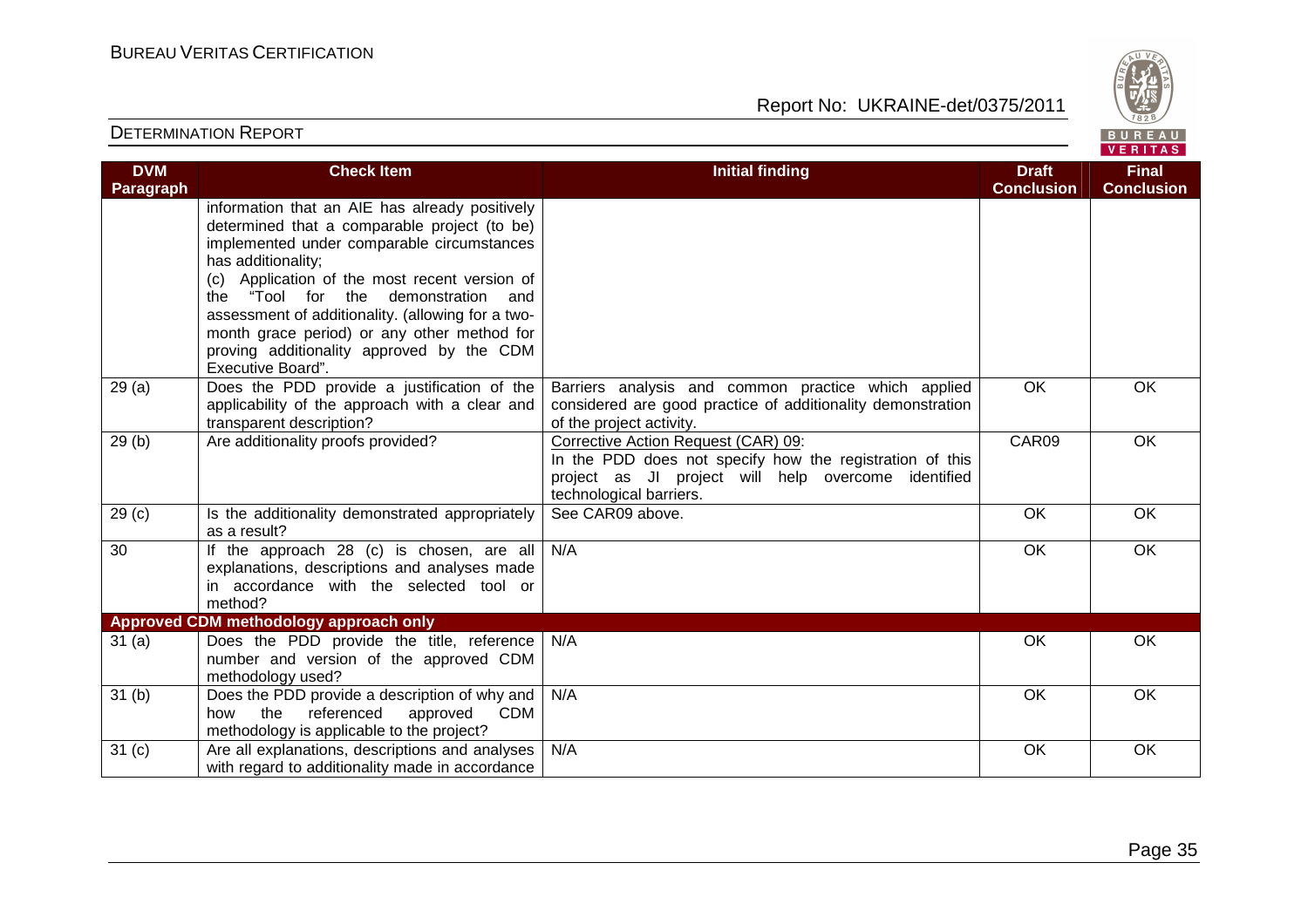BUREAU<br>VERITAS

#### Report No: UKRAINE-det/0375/2011

| <b>DVM</b>        | <b>Check Item</b>                                           | <b>Initial finding</b>                                         | <b>Draft</b>      | <b>Final</b>      |
|-------------------|-------------------------------------------------------------|----------------------------------------------------------------|-------------------|-------------------|
| Paragraph         |                                                             |                                                                | <b>Conclusion</b> | <b>Conclusion</b> |
|                   | with the selected methodology?                              |                                                                |                   |                   |
| 31 <sub>(d)</sub> | Are additionality proofs provided?                          | N/A                                                            | <b>OK</b>         | OK                |
| 31(e)             | Is the additionality demonstrated appropriately             | N/A                                                            | OK                | OK                |
|                   | as a result?                                                |                                                                |                   |                   |
|                   | Project boundary (applicable except for JI LULUCF projects) |                                                                |                   |                   |
|                   | JI specific approach only                                   |                                                                |                   |                   |
| 32(a)             | Does the project boundary defined in the PDD                | Yes, the project boundary defined in line with all presented   | <b>OK</b>         | OK                |
|                   | encompass all anthropogenic emissions                       | requirements.                                                  |                   |                   |
|                   | by sources of GHGs that are:                                |                                                                |                   |                   |
|                   | Under the control of the project<br>(i)                     |                                                                |                   |                   |
|                   | participants?                                               |                                                                |                   |                   |
|                   | (ii) Reasonably attributable to the project?                |                                                                |                   |                   |
|                   | (iii) Significant?                                          |                                                                |                   |                   |
| 32(b)             | Is the project boundary defined on the basis of             | Yes, the project boundary defined on the basis of a case-by-   | OK                | OK                |
|                   | a case-by-case assessment with regard to the                | case assessment with regard to the criteria referred to in 32  |                   |                   |
|                   | criteria referred to in 32 (a) above?                       | (a) above.                                                     |                   |                   |
| 32(c)             | Are the delineation of the project boundary and             | Yes, project boundary represented the scheme form on Fig.      | $\overline{OK}$   | OK                |
|                   | the gases and sources included appropriately                | 3a and 3b and in tabular form in Table 4.                      |                   |                   |
|                   | described and justified in the PDD by using a               |                                                                |                   |                   |
|                   | figure or flow chart as appropriate?                        |                                                                |                   |                   |
| 32 <sub>(d)</sub> | Are all gases and sources included explicitly               | Clarification Request (CL) 05:                                 | CL <sub>05</sub>  | <b>OK</b>         |
|                   | stated, and the exclusions of any sources                   | Please change the title of fourth column Table 4 (Section B.3) |                   |                   |
|                   | related to the baseline or the project are                  | "Included?"<br>PDD). Title<br>changing<br>recommend<br>the     |                   |                   |
|                   | appropriately justified?                                    | "Included/Excluded"                                            |                   |                   |
|                   |                                                             | Clarification Request (CL) 06:                                 | CL <sub>06</sub>  | <b>OK</b>         |
|                   |                                                             | Precise figures numbering in the PDD.                          |                   |                   |
|                   |                                                             |                                                                |                   |                   |
|                   |                                                             | Corrective Action Request (CAR) 10:                            | CAR10             | <b>OK</b>         |
|                   |                                                             | During site visit to the company Dniprooblenergo PJSC          |                   |                   |
|                   |                                                             | determination team found that some equipment implemented       |                   |                   |
|                   |                                                             | within project activities (eg circuit breakers) included       |                   |                   |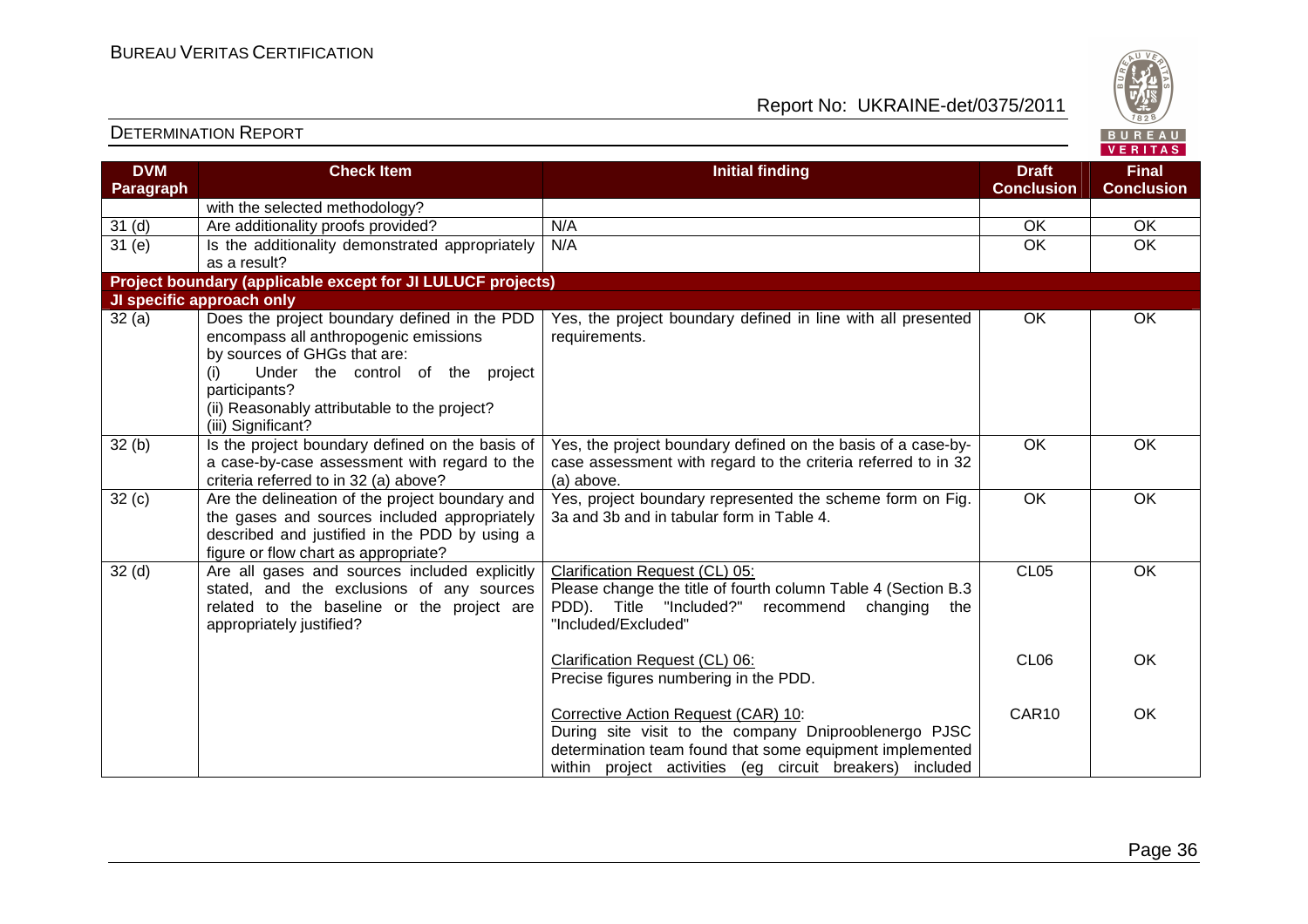

| <b>DVM</b>                                  | <b>Check Item</b>                                                                                                                                                                                                                                                                    | <b>Initial finding</b>                                                                                                                                                                                                                                   | <b>Draft</b>      | <b>Final</b>      |
|---------------------------------------------|--------------------------------------------------------------------------------------------------------------------------------------------------------------------------------------------------------------------------------------------------------------------------------------|----------------------------------------------------------------------------------------------------------------------------------------------------------------------------------------------------------------------------------------------------------|-------------------|-------------------|
| Paragraph                                   |                                                                                                                                                                                                                                                                                      |                                                                                                                                                                                                                                                          | <b>Conclusion</b> | <b>Conclusion</b> |
|                                             |                                                                                                                                                                                                                                                                                      | insulating gas (SF6). Please include the insulating gas to the<br>list of project emissions.                                                                                                                                                             |                   |                   |
|                                             | Approved CDM methodology approach only                                                                                                                                                                                                                                               |                                                                                                                                                                                                                                                          |                   |                   |
| 33                                          | Is the project boundary defined in accordance<br>with the approved CDM methodology?                                                                                                                                                                                                  | N/A                                                                                                                                                                                                                                                      | <b>OK</b>         | <b>OK</b>         |
| <b>Crediting period</b>                     |                                                                                                                                                                                                                                                                                      |                                                                                                                                                                                                                                                          |                   |                   |
| 34(a)                                       | Does the PDD state the starting date of the<br>which the<br>date<br>the<br>on<br>project as<br>implementation or construction or real action of<br>the project will begin or began?                                                                                                  | On 28.10.2003 a decree of chairman of board – director<br>general of OJSC EC "Dniproooblenergo" Nº169 «On<br>measures about reduction of abnormal energy losses» was<br>signed. This date is the date the acceptance of this project<br>as a JI project. | <b>OK</b>         | OK                |
| 34(a)                                       | Is the starting date after the beginning of 2000?                                                                                                                                                                                                                                    | Yes.                                                                                                                                                                                                                                                     | OK                | OK                |
| 34(b)                                       | Does the PDD state the expected operational<br>lifetime of the project in years and months?                                                                                                                                                                                          | 25 years (300 months)                                                                                                                                                                                                                                    | $\overline{OK}$   | $\overline{OK}$   |
| 34 <sub>(c)</sub>                           | Does the PDD state the length of the crediting<br>period in years and months?                                                                                                                                                                                                        | 22 years (264 months)                                                                                                                                                                                                                                    | <b>OK</b>         | <b>OK</b>         |
| 34 <sub>(c)</sub>                           | Is the starting date of the crediting period on or<br>after the date of the first emission reductions or<br>enhancements of net removals generated by<br>the project?                                                                                                                | Yes, starting date of the crediting period is after the date the<br>first emission reductions are generated.                                                                                                                                             | $\overline{OK}$   | OK                |
| 34 <sub>(d)</sub>                           | Does the PDD state that the crediting period for<br>issuance of ERUs starts only after the<br>beginning of 2008 and does not extend beyond<br>the operational lifetime of the project?                                                                                               | Clarification Request (CL) 07:<br>Please specify that the crediting period of ERUs generating<br>started after the beginning of 2008 and continuing over the<br>life cycle.                                                                              | CL <sub>07</sub>  | <b>OK</b>         |
| 34 <sub>(d)</sub><br><b>Monitoring plan</b> | If the crediting period extends beyond 2012,<br>does the PDD state that the extension is<br>subject to the host Party approval?<br>Are the estimates of emission reductions or<br>enhancements of net removals presented<br>separately for those until 2012 and those after<br>2012? | Clarification Request (CL) 08:<br>Please specify that crediting period extension beyond 2012<br>requires approval by the Host country.                                                                                                                   | CL <sub>08</sub>  | OK                |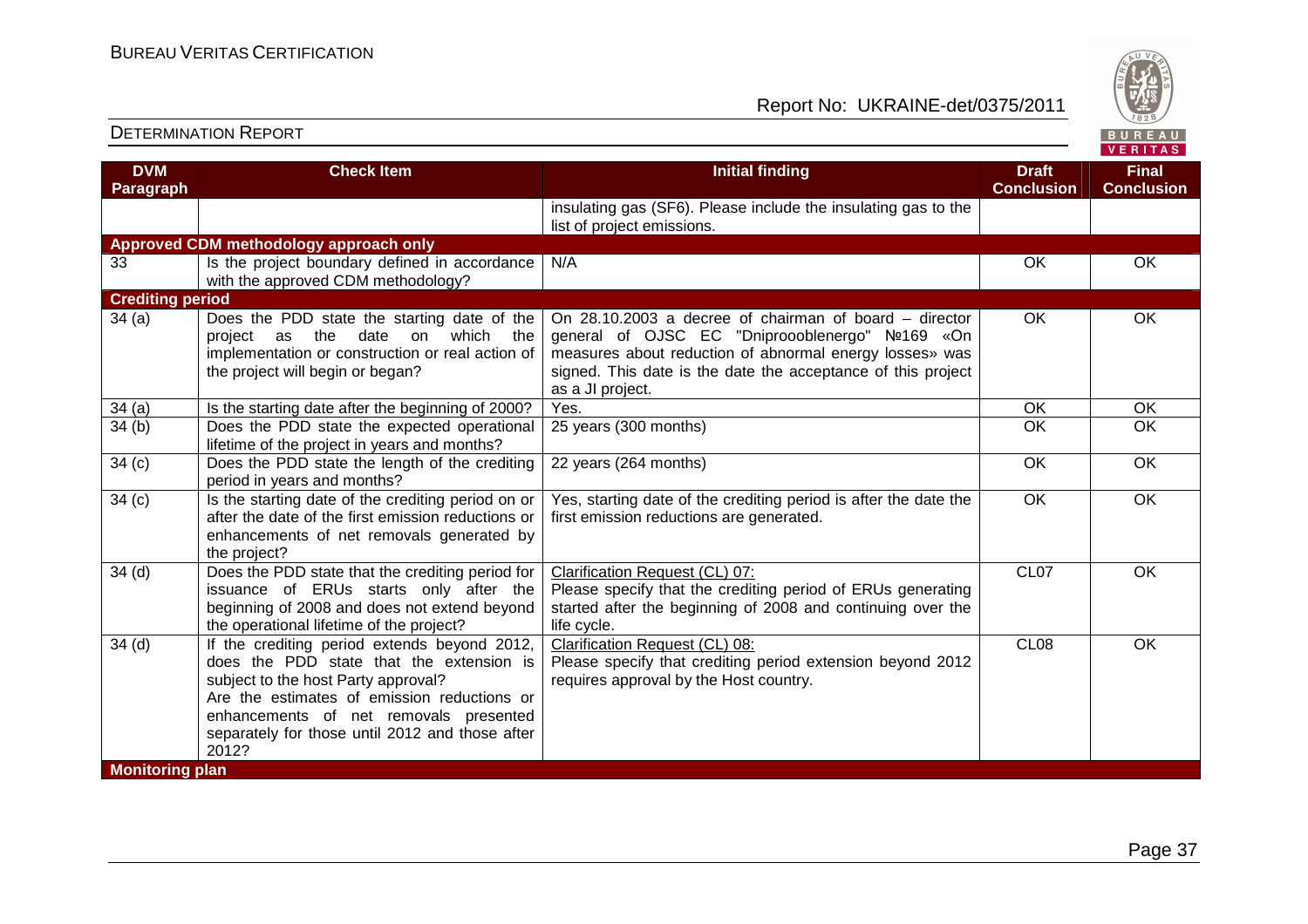

| <b>DVM</b>        | <b>Check Item</b>                                                                                                                                                                                                                                                                                                                                       | <b>Initial finding</b>                                                                                                                                                                                                                                                                                                                           | <b>Draft</b>      | <b>Final</b>      |
|-------------------|---------------------------------------------------------------------------------------------------------------------------------------------------------------------------------------------------------------------------------------------------------------------------------------------------------------------------------------------------------|--------------------------------------------------------------------------------------------------------------------------------------------------------------------------------------------------------------------------------------------------------------------------------------------------------------------------------------------------|-------------------|-------------------|
| Paragraph         |                                                                                                                                                                                                                                                                                                                                                         |                                                                                                                                                                                                                                                                                                                                                  | <b>Conclusion</b> | <b>Conclusion</b> |
| 35                | Does the PDD explicitly indicate which of the                                                                                                                                                                                                                                                                                                           | Clarification Request (CL) 09:                                                                                                                                                                                                                                                                                                                   | CL <sub>09</sub>  | <b>OK</b>         |
|                   | following approaches is used?                                                                                                                                                                                                                                                                                                                           | It seems that the in PDD used JI specific approach for                                                                                                                                                                                                                                                                                           |                   |                   |
|                   | - JI specific approach                                                                                                                                                                                                                                                                                                                                  | monitoring plan identification, but it is not explicitly indicated.                                                                                                                                                                                                                                                                              |                   |                   |
|                   | - Approved CDM methodology approach                                                                                                                                                                                                                                                                                                                     | Please clearly clarify in PDD what approach was used.                                                                                                                                                                                                                                                                                            |                   |                   |
|                   | JI specific approach only                                                                                                                                                                                                                                                                                                                               |                                                                                                                                                                                                                                                                                                                                                  |                   |                   |
| 36(a)             | Does the monitoring plan describe:<br>- All relevant factors and key characteristics<br>that will be monitored?<br>- The period in which they will be monitored?<br>- All decisive factors for the control and<br>reporting of project performance?                                                                                                     | The approach of monitoring developed for this project<br>corresponds to assumptions and practices used in the<br>baseline approach. This approach to monitoring requires<br>monitoring and measurement of variables and parameters<br>necessary for quantitative determination of baseline and<br>project emission levels in transparent manner. |                   |                   |
|                   |                                                                                                                                                                                                                                                                                                                                                         | Clarification Request (CL) 10:<br>Please provide justification for choosing of the each used<br>parameters.                                                                                                                                                                                                                                      | <b>CL10</b>       | OK                |
| 36 <sub>(b)</sub> | Does the monitoring plan specify the indicators,<br>constants and variables used that are reliable,<br>valid and provide transparent picture of the<br>emission reductions or enhancements of net<br>removals to be monitored?                                                                                                                          | See CL10 above.                                                                                                                                                                                                                                                                                                                                  | $\overline{OK}$   | OK                |
| 36 <sub>(b)</sub> | If default values are used:<br>- Are accuracy and reasonableness carefully<br>balanced in their selection?<br>Do the default values originate from<br>recognized sources?<br>- Are the default values supported by statistical<br>analyses providing reasonable confidence<br>levels?<br>- Are the default values presented in a<br>transparent manner? | Corrective Action Request (CAR) 11:<br>Used TPC rate include technical and<br>commercial<br>consumption and losses. Commercial losses have no impact<br>on GHG emissions and must be excluded from calculations.                                                                                                                                 | CAR11             | OK                |
| 36 (b) (i)        | For those values that are to be provided by the<br>project participants, does the monitoring plan                                                                                                                                                                                                                                                       | Yes. All procedures of selection and justification of<br>necessary values are described.                                                                                                                                                                                                                                                         | OK                | OK                |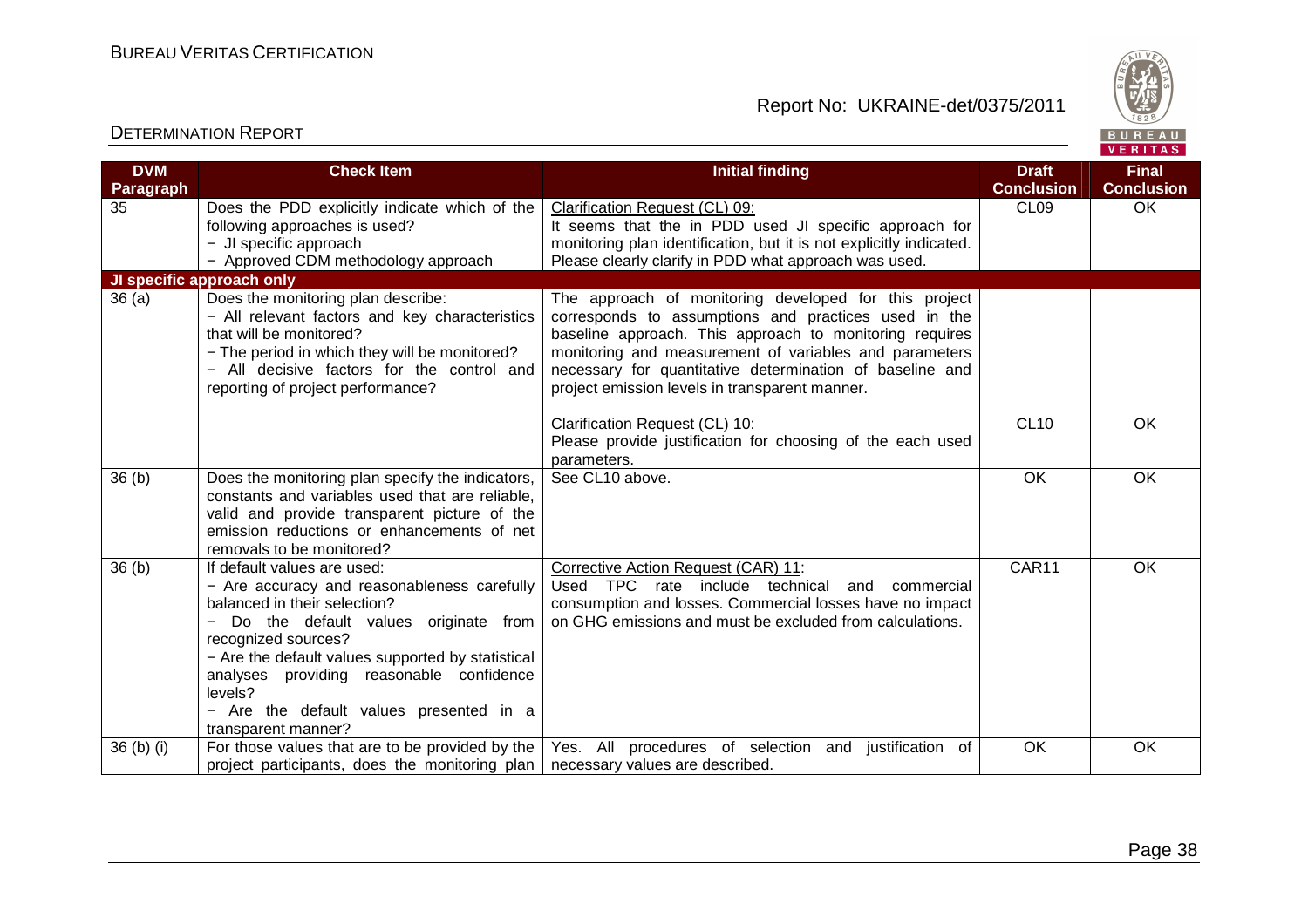

| <b>DVM</b>        | <b>Check Item</b>                                | <b>Initial finding</b>                                          | <b>Draft</b>      | <b>Final</b>      |
|-------------------|--------------------------------------------------|-----------------------------------------------------------------|-------------------|-------------------|
| Paragraph         |                                                  |                                                                 | <b>Conclusion</b> | <b>Conclusion</b> |
|                   | clearly indicate how the values are to be        |                                                                 |                   |                   |
|                   | selected and justified?                          |                                                                 |                   |                   |
| 36 (b) (ii)       | For other values,                                | Corrective Action Request (CAR) 12:                             | CAR12             | OK                |
|                   | - Does the monitoring plan clearly indicate the  | Please specify who is responsible for providing actual value    |                   |                   |
|                   | precise references from which these values are   | of CO2 emission factor for the projects of reducing electricity |                   |                   |
|                   | taken?                                           | consumption for it transmission by Ukrainian electricity        |                   |                   |
|                   | - Is the conservativeness of the values          | networks.                                                       |                   |                   |
|                   | provided justified?                              |                                                                 |                   |                   |
| 36 (b) (iii)      | For all data sources, does the monitoring plan   | Corrective Action Request (CAR) 13:                             | CAR13             | OK                |
|                   | specify the procedures to be followed if         | Please indicate in PDD that the data monitored and required     |                   |                   |
|                   | expected data are unavailable?                   | for the project determination will be kept for two years after  |                   |                   |
|                   |                                                  | the last transfer of ERUs the project.                          |                   |                   |
| 36 (b) (iv)       | Are International System Unit (SI units) used?   | Yes.                                                            | OK                | OK                |
| 36(b)(v)          | Does the monitoring plan note any parameters,    | Yes, Emission factors for the projects of reducing electricity  | $\overline{OK}$   | $\overline{OK}$   |
|                   | coefficients, variables, etc. that are used to   | consumption for it transmission by Ukrainian electricity        |                   |                   |
|                   | calculate baseline emissions or net removals     | networks used to calculate baseline emissions but are           |                   |                   |
|                   | but are obtained through monitoring?             | obtained through monitoring.                                    |                   |                   |
| 36 (b) (v)        | Is the use of parameters, coefficients,          | Yes, use of parameters, coefficients, variables, etc. is        | OK                | OK                |
|                   | variables, etc. consistent between the baseline  | consistent between the baseline and monitoring plan.            |                   |                   |
|                   | and monitoring plan?                             |                                                                 |                   |                   |
| 36 <sub>(c)</sub> | Does the monitoring plan draw on the list of     | Yes monitoring plan developed in line with "Guidance on         | $\overline{OK}$   | OK                |
|                   | standard variables contained in appendix B of    | criteria for baseline setting and monitoring".                  |                   |                   |
|                   | "Guidance on criteria for baseline setting and   |                                                                 |                   |                   |
|                   | monitoring"?                                     |                                                                 |                   |                   |
| 36 <sub>(d)</sub> | Does the monitoring plan explicitly and clearly  | Yes, all relevant parameters are described (see section D.1     | OK                | OK                |
|                   | distinguish:                                     | of PDD).                                                        |                   |                   |
|                   | (i) Data and parameters that are not monitored   |                                                                 |                   |                   |
|                   | throughout the crediting period, but are         |                                                                 |                   |                   |
|                   | determined only once (and thus remain fixed      |                                                                 |                   |                   |
|                   | throughout the crediting period), and that are   |                                                                 |                   |                   |
|                   | available already at the stage of determination? |                                                                 |                   |                   |
|                   | (ii) Data and parameters that are not monitored  |                                                                 |                   |                   |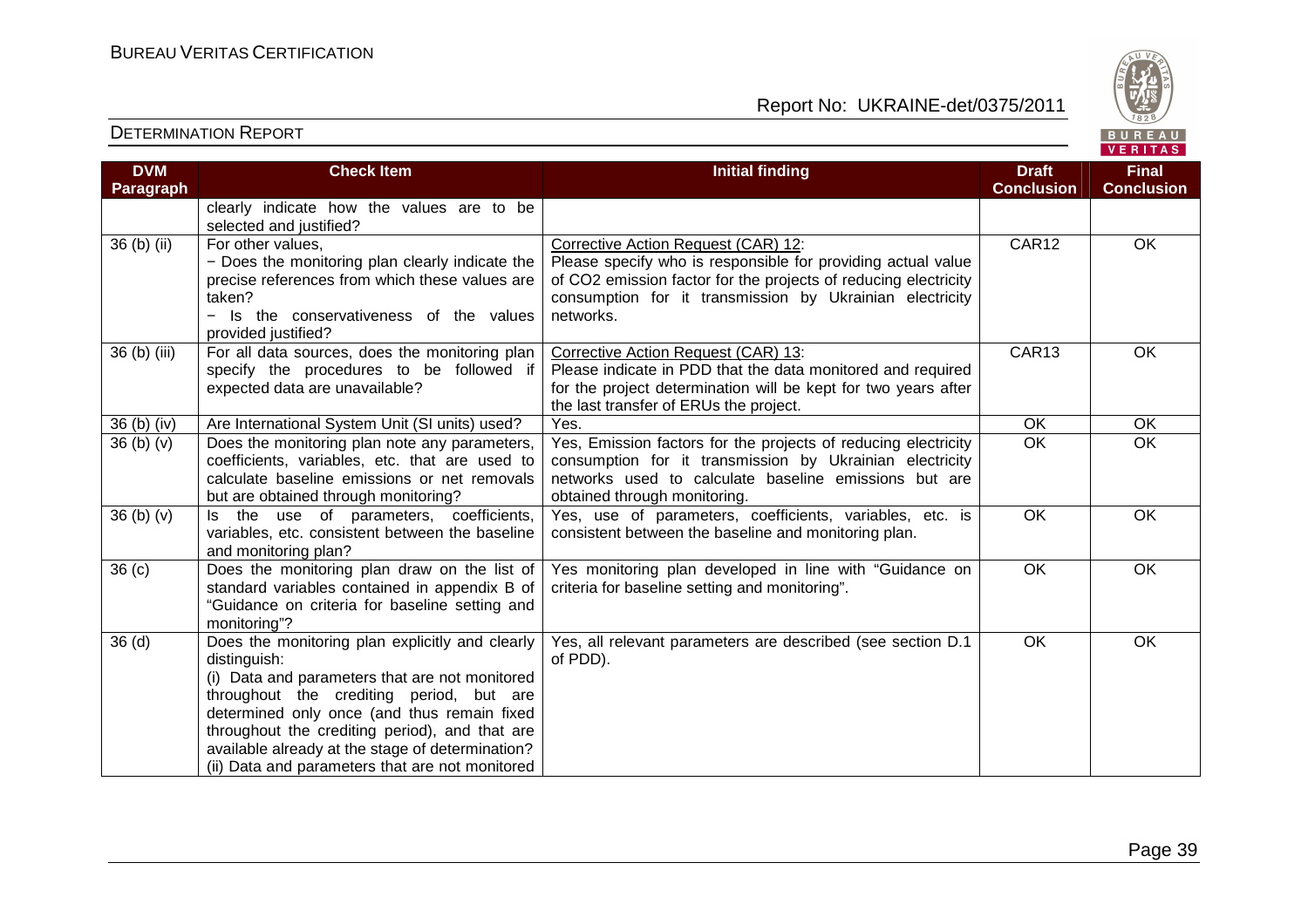

| <b>DVM</b><br><b>Paragraph</b> | <b>Check Item</b>                                                                                                                                                                                                                                                                        | <b>Initial finding</b>                                                                                                                                                                                                                                                                                                           | <b>Draft</b><br><b>Conclusion</b> | <b>Final</b><br><b>Conclusion</b> |
|--------------------------------|------------------------------------------------------------------------------------------------------------------------------------------------------------------------------------------------------------------------------------------------------------------------------------------|----------------------------------------------------------------------------------------------------------------------------------------------------------------------------------------------------------------------------------------------------------------------------------------------------------------------------------|-----------------------------------|-----------------------------------|
|                                | throughout the crediting period, but are<br>determined only once (and thus remain fixed<br>throughout the crediting period), but that are<br>not already available at the stage of<br>determination?<br>(iii) Data and parameters that are monitored<br>throughout the crediting period? |                                                                                                                                                                                                                                                                                                                                  |                                   |                                   |
| 36(e)                          | Does the monitoring plan describe the methods<br>employed for data monitoring (including its<br>frequency) and recording?                                                                                                                                                                | The table in section D.1.1 PDD defined time (regularity) of<br>monitoring and information sources with respect to all<br>parameters and data to be monitored.                                                                                                                                                                    | $\overline{OK}$                   | OK                                |
| 36(f)                          | Does the monitoring plan elaborate all<br>algorithms and formulae used<br>for the<br>estimation/calculation<br>baseline<br>of<br>emissions/removals<br>and<br>project<br>emissions/removals or direct monitoring of<br>emission reductions from the project, leakage,<br>as appropriate? | In the PDD described and explained all the algorithms and<br>formulas used to calculating emissions for the baseline and<br>project scenarios.                                                                                                                                                                                   | <b>OK</b>                         | OK                                |
| 36 (f) (i)                     | the<br>underlying<br>rationale<br>the<br>for<br>$\mathsf{ls}$<br>algorithms/formulae explained?                                                                                                                                                                                          | Yes, all necessary algorithms and formulae are clearly<br>described.                                                                                                                                                                                                                                                             | <b>OK</b>                         | <b>OK</b>                         |
| 36 (f) (ii)                    | Are consistent variables, equation formats,<br>subscripts etc. used?                                                                                                                                                                                                                     | Yes, all variables, equation format, subscripts etc. used<br>consistent.                                                                                                                                                                                                                                                         | $\overline{OK}$                   | OK                                |
| 36 (f) (iii)                   | Are all equations numbered?                                                                                                                                                                                                                                                              | Yes.                                                                                                                                                                                                                                                                                                                             | $\overline{OK}$                   | $\overline{OK}$                   |
| 36 (f) (iv)                    | Are all variables, with units indicated defined?                                                                                                                                                                                                                                         | Yes.                                                                                                                                                                                                                                                                                                                             | OK                                | OK                                |
| 36(f)(v)                       | the<br>ls.<br>conservativeness<br>of<br>the<br>algorithms/procedures justified?                                                                                                                                                                                                          | See CAR11 above.                                                                                                                                                                                                                                                                                                                 | OK                                | <b>OK</b>                         |
| 36 $(f)(v)$                    | To the extent possible, are methods to<br>quantitatively account for uncertainty in key<br>parameters included?                                                                                                                                                                          | The level of uncertainty of data specified in the table of<br>quality control and quality assurance procedures (see<br>Section D.2 of PDD).<br>Taken into account that all used data and parameters are<br>defined according to current and accepted standards and<br>methods based on official data and results of measurements | <b>OK</b>                         | OK                                |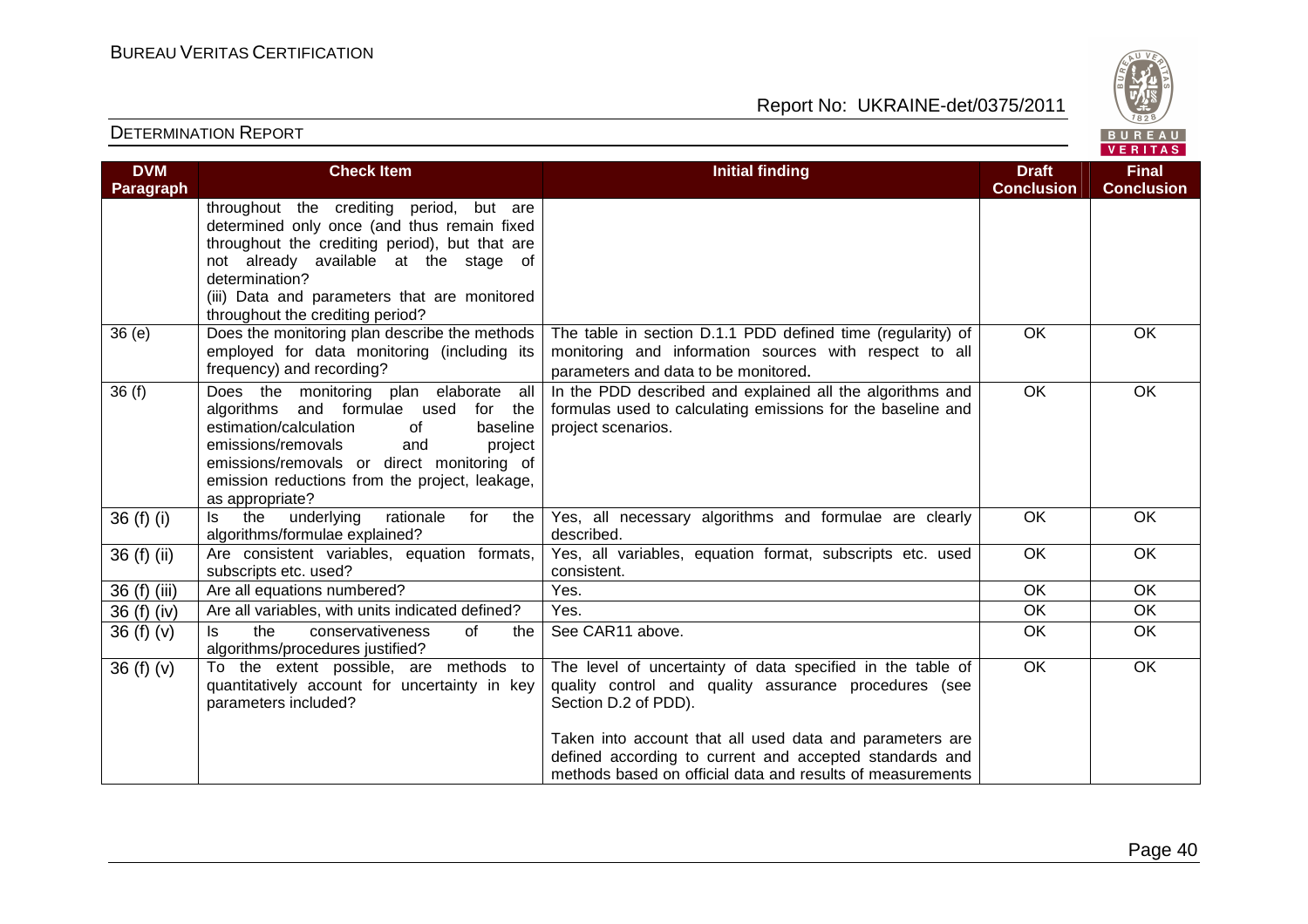



| <b>DVM</b>   | <b>Check Item</b>                                                                            | <b>Initial finding</b>                                      | <b>Draft</b>      | <b>Final</b>      |
|--------------|----------------------------------------------------------------------------------------------|-------------------------------------------------------------|-------------------|-------------------|
| Paragraph    |                                                                                              |                                                             | <b>Conclusion</b> | <b>Conclusion</b> |
|              |                                                                                              | by calibrated measuring equipment with the relevant         |                   |                   |
|              |                                                                                              | accuracy their level of uncertainty is defined as low.      |                   |                   |
| 36 (f) (vi)  | Is consistency between the elaboration of the                                                | Yes.                                                        | OK                | OK                |
|              | baseline scenario and the procedure for                                                      |                                                             |                   |                   |
|              | calculating the emissions or net removals of the                                             |                                                             |                   |                   |
|              | baseline ensured?                                                                            |                                                             |                   |                   |
| 36 (f) (vii) | Are any parts of the algorithms or formulae that<br>are not self-evident explained?          | No, all algorithms and formulas clearly explained           | OK                | OK                |
| 36 (f) (vii) | Is it justified that the procedure is consistent                                             | Yes.                                                        | OK                | OK                |
|              | with standard technical procedures in the                                                    |                                                             |                   |                   |
|              | relevant sector?                                                                             |                                                             |                   |                   |
| 36 (f) (vii) | Are references provided as necessary?                                                        | All necessary references provided.                          | OK                | $\overline{OK}$   |
| 36 (f) (vii) | Are implicit and explicit key assumptions                                                    | Yes, all implicit and explicit assumptions explained in a   | OK                | OK                |
|              | explained in a transparent manner?                                                           | transparent manner.                                         |                   |                   |
| 36 (f) (vii) | Is it clearly stated which assumptions and                                                   | Used assumptions and procedures not have significant        | OK                | OK                |
|              | significant<br>procedures<br>have<br>uncertainty<br>with them, and<br>associated<br>how such | uncertainty.                                                |                   |                   |
|              | uncertainty is to be addressed?                                                              |                                                             |                   |                   |
| 36 (f) (vii) | Is the uncertainty of key parameters described                                               | Uncertainty range was defined as low.                       | OK                | OK                |
|              | and, where possible, is an uncertainty range at                                              |                                                             |                   |                   |
|              | 95% confidence level for key parameters for                                                  |                                                             |                   |                   |
|              | the calculation of emission reductions or                                                    |                                                             |                   |                   |
|              | enhancements of net removals provided?                                                       |                                                             |                   |                   |
| 36(9)        | Does the monitoring plan identify a national or                                              | The monitoring plan identified a national and international | $\overline{OK}$   | OK                |
|              | international monitoring standard if such                                                    | monitoring standards applied to proposed project. All       |                   |                   |
|              | standard has to be and/or is applied to certain                                              | relevant references provided.                               |                   |                   |
|              | aspects of the project?                                                                      |                                                             |                   |                   |
|              | Does the monitoring plan provide a reference                                                 |                                                             |                   |                   |
|              | as to where a detailed description of the                                                    |                                                             |                   |                   |
|              | standard can be found?                                                                       |                                                             |                   |                   |
| 36(h)        | Does the monitoring plan document statistical                                                | See CAR11 above.                                            | OK                | OK                |
|              | techniques, if used for monitoring, and that they                                            |                                                             |                   |                   |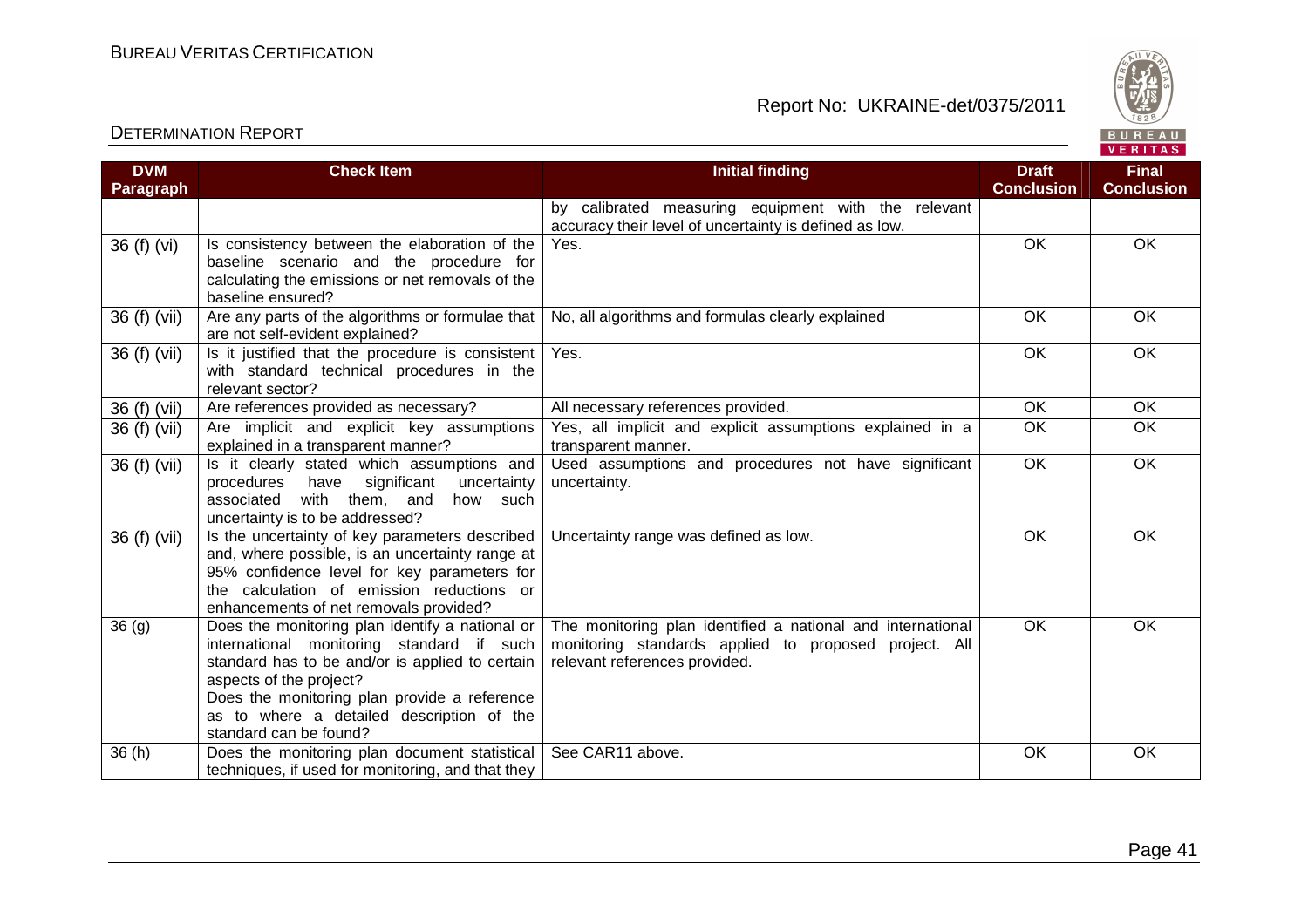

| <b>DVM</b> | <b>Check Item</b>                                    | <b>Initial finding</b>                                         | <b>Draft</b>      | <b>Final</b>      |
|------------|------------------------------------------------------|----------------------------------------------------------------|-------------------|-------------------|
| Paragraph  |                                                      |                                                                | <b>Conclusion</b> | <b>Conclusion</b> |
|            | are used in a conservative manner?                   |                                                                |                   |                   |
| 36(i)      | Does the monitoring plan present the quality         | The quality assurance and control procedures described in      | OK                | OK                |
|            | assurance and control procedures for the             | section D.2 of PDD.                                            |                   |                   |
|            | monitoring process, including, as appropriate,       |                                                                |                   |                   |
|            | information on calibration and on how records        |                                                                |                   |                   |
|            | on data and/or method validity and accuracy          |                                                                |                   |                   |
|            | are kept and made available upon request?            |                                                                |                   |                   |
| 36(j)      | Does the monitoring plan clearly identify the        | Yes, the responsibilities and the authority regarding the      | OK                | OK                |
|            | responsibilities and the authority regarding the     | monitoring activities are clearly identified in section D.3 of |                   |                   |
|            | monitoring activities?                               | PDD. See CAR12 above.                                          |                   |                   |
| 36(k)      | Does the monitoring plan, on the whole, reflect      | Corrective Action Request (CAR) 14:                            | CAR14             | OK                |
|            | good monitoring practices appropriate to the         | Section D.1.5 of the PDD requires from project participants    |                   |                   |
|            | project type?                                        | to submit information about collection and archiving data on   |                   |                   |
|            | If it is a JI LULUCF project, is the good practice   | the environment impact as well as references to relevant       |                   |                   |
|            | guidance developed by IPCC applied?                  | norms of the host country. Please provide relevant data.       |                   |                   |
| $36$ (l)   | Does the monitoring plan provide, in tabular         | Yes, all used parameters presented in sections D.1.1.1 and     | OK                | OK                |
|            | form, a complete compilation of the data that        | D.1.1.3 of PDD.                                                |                   |                   |
|            | need to be collected for its application,            |                                                                |                   |                   |
|            | including data that are measured or sampled          |                                                                |                   |                   |
|            | and data that are collected from other sources       |                                                                |                   |                   |
|            | but not including data that are calculated with      |                                                                |                   |                   |
|            | equations?                                           |                                                                |                   |                   |
| 36(m)      | Does the monitoring plan indicate that the data      | See CAR13 above.                                               | OK                | OK                |
|            | monitored and required for verification are to be    |                                                                |                   |                   |
|            | kept for two years after the last transfer of        |                                                                |                   |                   |
|            | ERUs for the project?                                |                                                                |                   |                   |
| 37         | If selected elements or combinations<br>of           | No any selected elements or combinations of approved CDM       | $\overline{OK}$   | OK                |
|            | <b>CDM</b><br>approved<br>methodologies<br><b>or</b> | methodologies or methodological tools used in monitoring       |                   |                   |
|            | methodological tools are used for establishing       | plan.                                                          |                   |                   |
|            | the monitoring plan, are the selected elements       |                                                                |                   |                   |
|            | or combination, together with elements               |                                                                |                   |                   |
|            | supplementary developed by the project               |                                                                |                   |                   |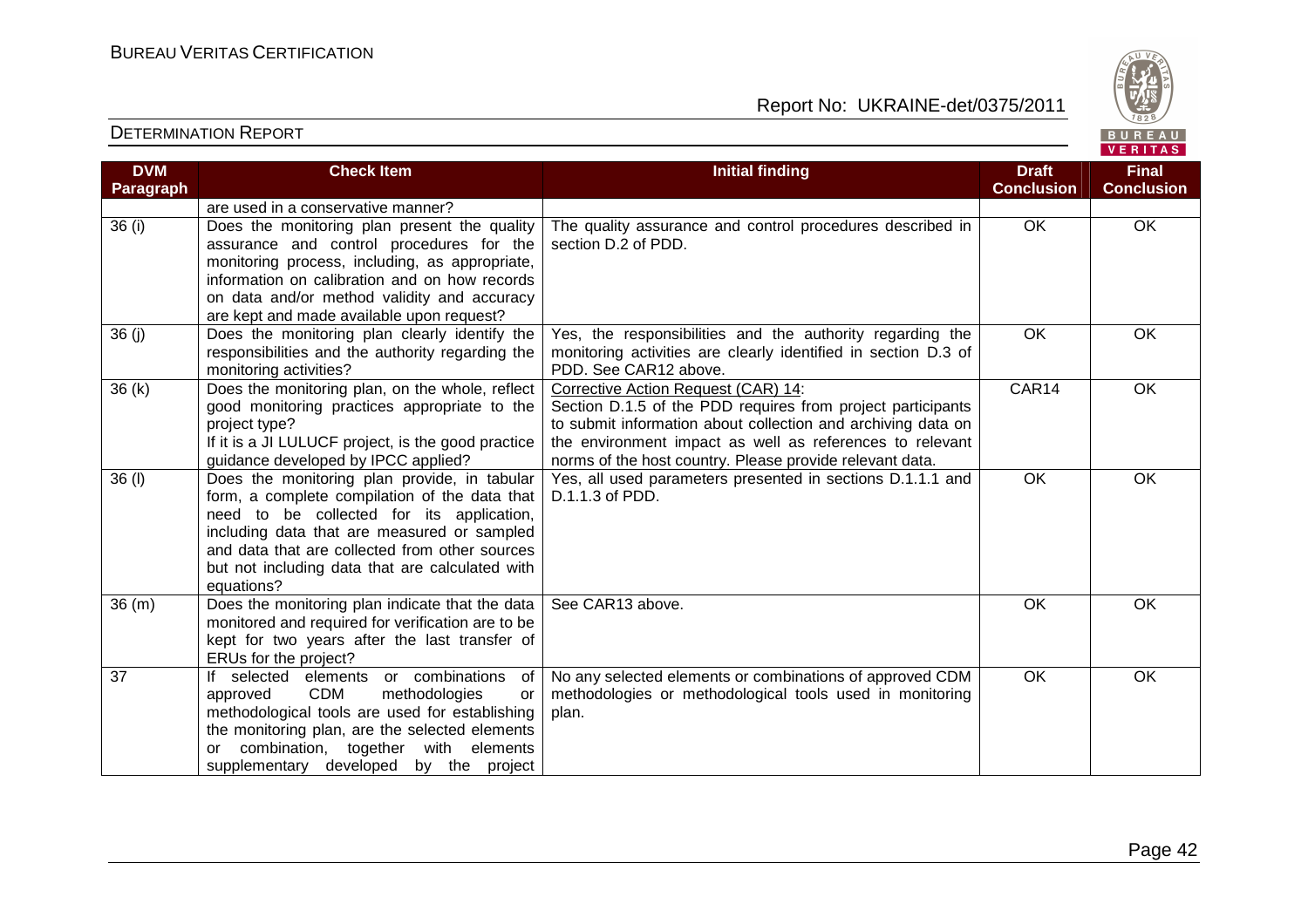

| <b>DVM</b>        | <b>Check Item</b>                                                                                                                                                                                                                                                                                                                                                                                                                                                                                                    | <b>Initial finding</b>                                                      | <b>Draft</b>      | <b>Final</b>      |
|-------------------|----------------------------------------------------------------------------------------------------------------------------------------------------------------------------------------------------------------------------------------------------------------------------------------------------------------------------------------------------------------------------------------------------------------------------------------------------------------------------------------------------------------------|-----------------------------------------------------------------------------|-------------------|-------------------|
| Paragraph         |                                                                                                                                                                                                                                                                                                                                                                                                                                                                                                                      |                                                                             | <b>Conclusion</b> | <b>Conclusion</b> |
|                   | participants in line with 36 above?                                                                                                                                                                                                                                                                                                                                                                                                                                                                                  |                                                                             |                   |                   |
|                   | Approved CDM methodology approach only                                                                                                                                                                                                                                                                                                                                                                                                                                                                               |                                                                             |                   |                   |
| 38(a)             | Does the PDD provide the title, reference<br>number and version of the approved CDM                                                                                                                                                                                                                                                                                                                                                                                                                                  | N/A                                                                         | OK                | OK                |
|                   | methodology used?                                                                                                                                                                                                                                                                                                                                                                                                                                                                                                    |                                                                             |                   |                   |
| 38(a)             | Is the approved CDM methodology the most<br>recent valid version when the PDD is submitted<br>for publication? If not, is the methodology still<br>within the grace period (was the methodology<br>revised to a newer version in the past two<br>months)?                                                                                                                                                                                                                                                            | N/A                                                                         | OK                | OK                |
| 38(b)             | Does the PDD provide a description of why the<br>approved CDM methodology is applicable to<br>the project?                                                                                                                                                                                                                                                                                                                                                                                                           | N/A                                                                         | OK                | OK                |
| 38 <sub>(c)</sub> | Are all explanations, descriptions and analyses<br>pertaining to monitoring in the PDD made in<br>accordance with the referenced approved CDM<br>methodology?                                                                                                                                                                                                                                                                                                                                                        | N/A                                                                         | OK                | $\overline{OK}$   |
| 38 <sub>(d)</sub> | Is the monitoring plan established appropriately<br>as a result?                                                                                                                                                                                                                                                                                                                                                                                                                                                     | N/A                                                                         | OK                | OK                |
|                   | Applicable to both JI specific approach and approved CDM methodology approach                                                                                                                                                                                                                                                                                                                                                                                                                                        |                                                                             |                   |                   |
| 39                | If the monitoring plan indicates overlapping<br>monitoring periods during the crediting period:<br>(a) Is the underlying project composed of<br>clearly identifiable components for which<br>emission reductions or enhancements of<br>removals can be calculated independently?<br>(b) Can monitoring be performed independently<br>for each of these components (i.e. the<br>data/parameters monitored for one component<br>are not dependent on/effect data/parameters to<br>be monitored for another component)? | There are no overlapping monitoring periods during the<br>crediting period. | OK                | OK                |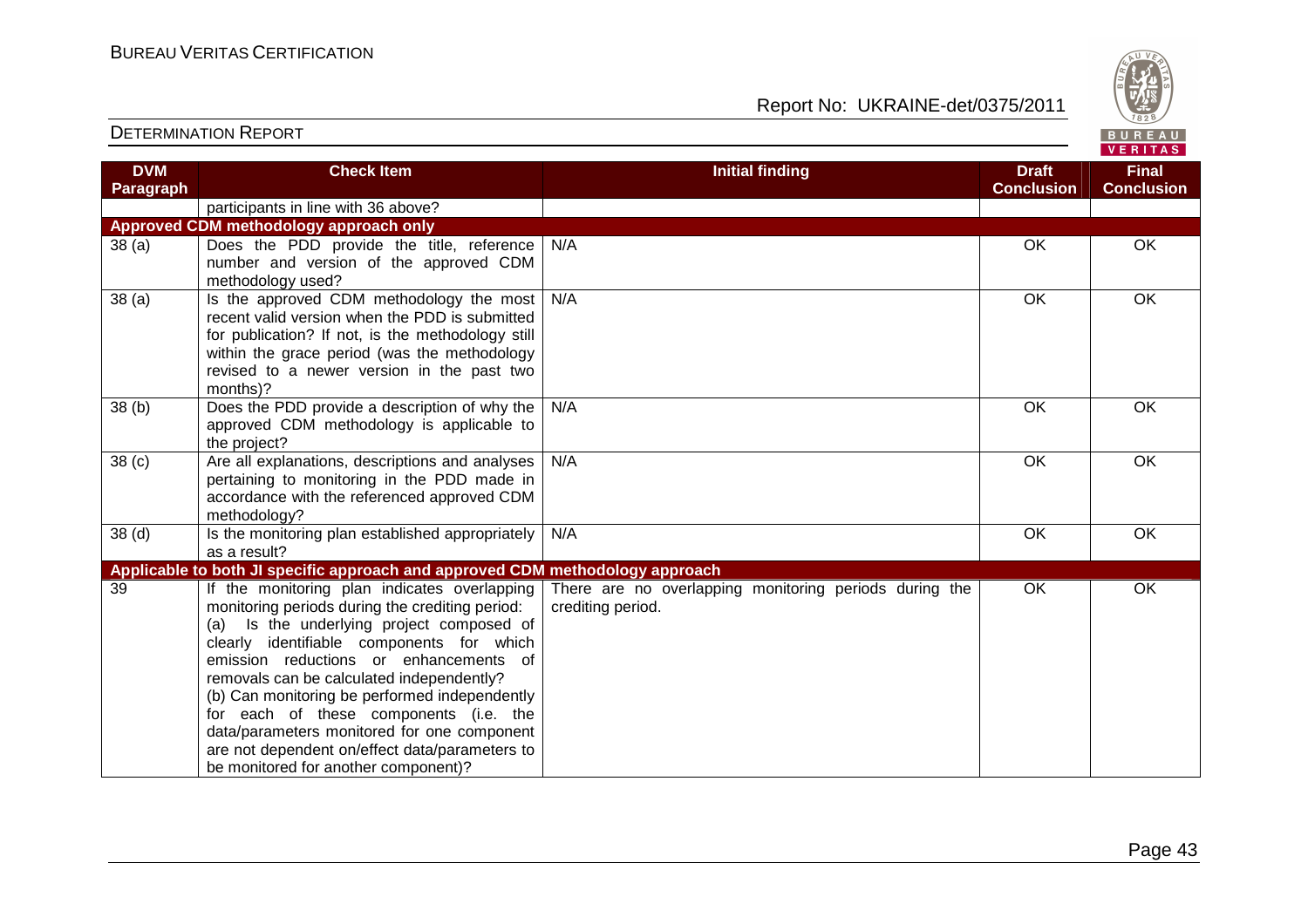Report No: UKRAINE-det/0375/2011



#### **VERITAS Check Item Initial finding Check Item Initial finding Check Item Initial finding Check Item Initial finding Check DVM Final Paragraph Conclusion Conclusion** (c) Does the monitoring plan ensure that monitoring is performed for all components and that in these cases all the requirements of the JI guidelines and further guidance by the JISC regarding monitoring are met? (d) Does the monitoring plan explicitly provide for overlapping monitoring periods of clearly defined project components, justify its need and state how the conditions mentioned in (a)-(c) are met? **Leakage JI specific approach only** No leakage is expected in proposed project activity. The COK COK CONSERVIATION CONSERVATION OR 40 (a) Does the PDD appropriately describe an assessment of the potential leakage of the project and appropriately explain which sources of leakage are to be calculated and which can be neglected? 40 (b) Does the PDD provide a procedure for an ex No leakage is expected in proposed project activity. The OK COK CONSERVIATION OR ante estimate of leakage? **Approved CDM methodology approach only**  41 Are the leakage and the procedure for its N/A OK OK OK estimation defined in accordance with the approved CDM methodology? **Estimation of emission reductions or enhancements of net removals** 42 Does the PDD indicate which of the following Assessment of emissions or net removals in the baseline OK OK approaches it chooses? scenario and in the project scenario was used. (a) Assessment of emissions or net removals in the baseline scenario and in the project scenario (b) Direct assessment of emission reductions 43 If the approach (a) in 42 is chosen, does the Emissions for the project, baseline scenario and emission OK OK PDD provide ex ante estimates of: reductions were ex ante estimated. Results of estimations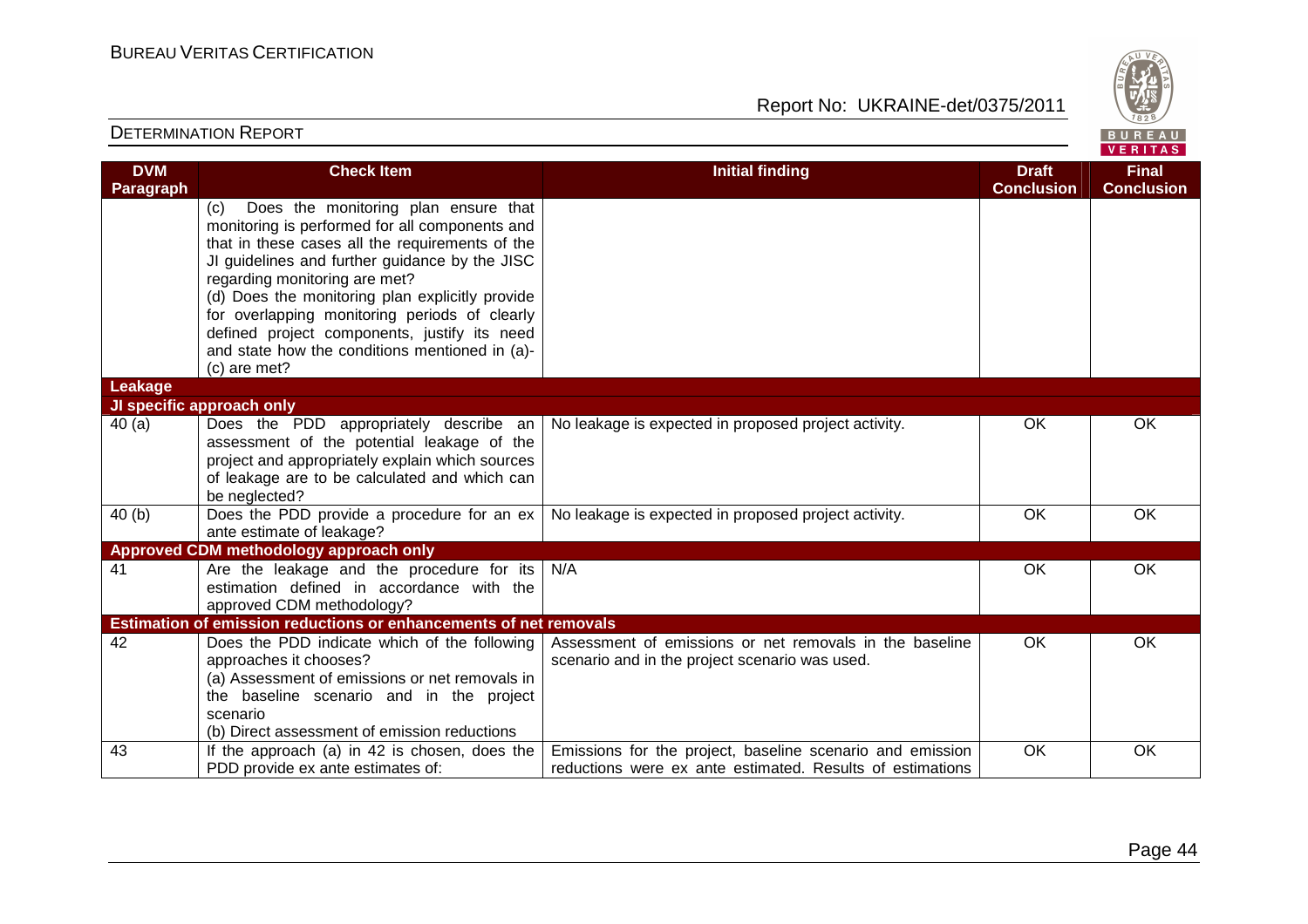

| <b>DVM</b> | <b>Check Item</b>                                 | <b>Initial finding</b>                                      | <b>Draft</b>      | <b>Final</b>      |
|------------|---------------------------------------------------|-------------------------------------------------------------|-------------------|-------------------|
| Paragraph  |                                                   |                                                             | <b>Conclusion</b> | <b>Conclusion</b> |
|            | (a) Emissions or net removals for the project     | provided in section E of PDD and excel spreadsheets.        |                   |                   |
|            | scenario (within the project boundary)?           |                                                             |                   |                   |
|            | (b) Leakage, as applicable?                       |                                                             |                   |                   |
|            | (c) Emissions or net removals for the baseline    |                                                             |                   |                   |
|            | scenario (within the project boundary)?           |                                                             |                   |                   |
|            | (d) Emission reductions or enhancements of        |                                                             |                   |                   |
|            | net removals adjusted by leakage?                 |                                                             |                   |                   |
| 44         | If the approach (b) in 42 is chosen, does the     | N/A                                                         | OK                | <b>OK</b>         |
|            | PDD provide ex ante estimates of:                 |                                                             |                   |                   |
|            | (a) Emission reductions or enhancements of        |                                                             |                   |                   |
|            | net removals (within the project boundary)?       |                                                             |                   |                   |
|            | (b) Leakage, as applicable?                       |                                                             |                   |                   |
|            | (c) Emission reductions or enhancements of        |                                                             |                   |                   |
|            | net removals adjusted by leakage?                 |                                                             |                   |                   |
| 45         | For both approaches in 42                         | See CAR11 above.                                            |                   |                   |
|            | (a) Are the estimates in 43 or 44 given:          |                                                             |                   |                   |
|            | (i) On a periodic basis?                          | Corrective Action Request (CAR) 15:                         | CAR15             | OK                |
|            | (ii) At least from the beginning until the end of | In ex-ante calculations were used CO2 emission factor for   |                   |                   |
|            | the crediting period?                             | the projects of reducing electricity consumption for it     |                   |                   |
|            | (iii) On a source-by-source/sink-by-sink          | transmission by Ukrainian electricity networks provided in  |                   |                   |
|            | basis?                                            | Order #43 dated 28/03/2010. But this factor applicable only |                   |                   |
|            | (iv) For each GHG?                                | for 2010. Please correct.                                   |                   |                   |
|            | (v) In tones of CO2 equivalent, using global      |                                                             |                   |                   |
|            | warming potentials defined by decision            |                                                             |                   |                   |
|            | 2/CP.3 or as subsequently revised in              |                                                             |                   |                   |
|            | accordance with Article 5 of the Kyoto            |                                                             |                   |                   |
|            | Protocol?                                         |                                                             |                   |                   |
|            | (b) Are the formula used for calculating the      |                                                             |                   |                   |
|            | estimates in 43 or 44 consistent throughout the   |                                                             |                   |                   |
|            | PDD?                                              |                                                             |                   |                   |
|            | (c) For calculating estimates in 43 or 44, are    |                                                             |                   |                   |
|            | key factors influencing the baseline emissions    |                                                             |                   |                   |
|            | or removals and the activity level of the project |                                                             |                   |                   |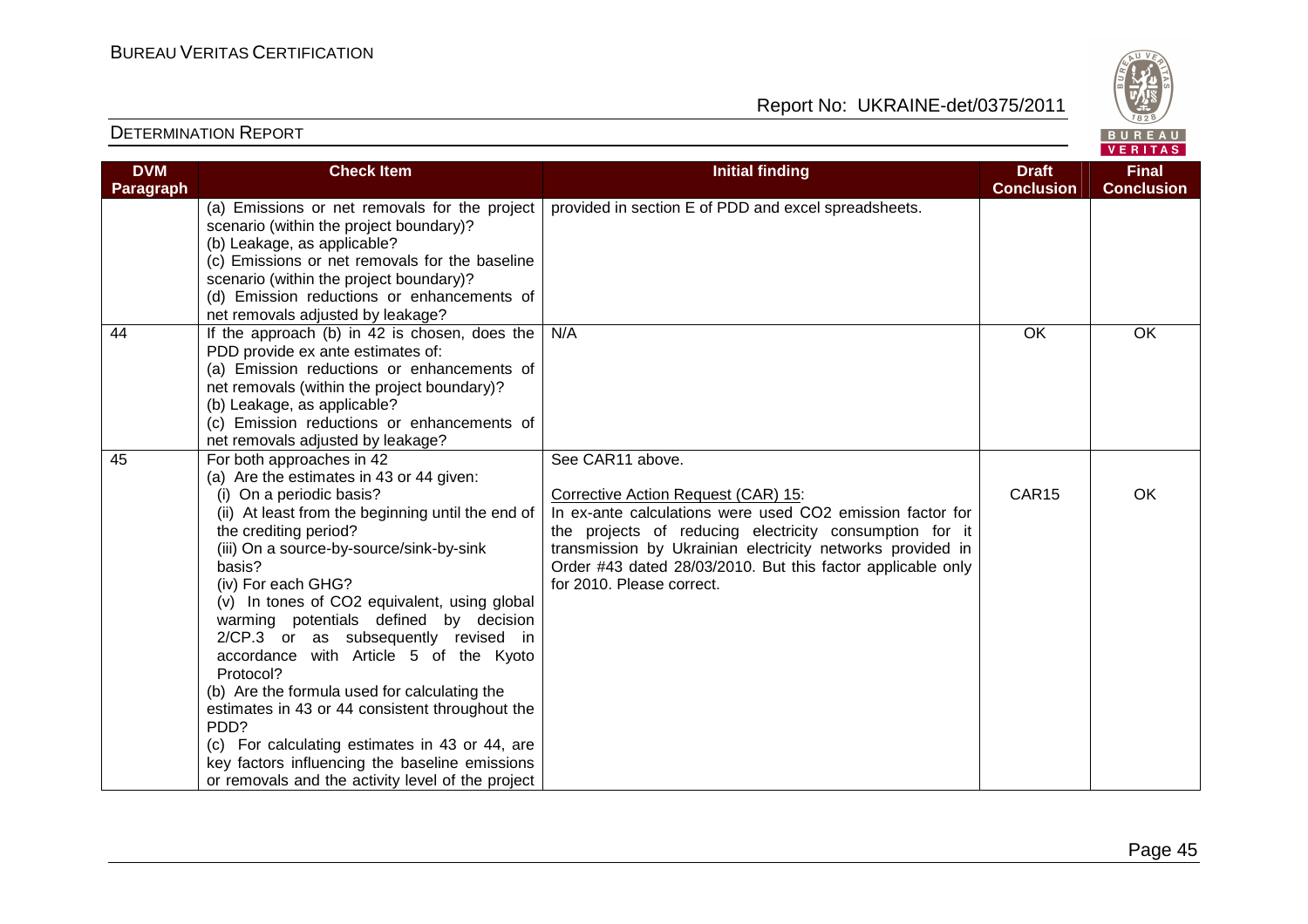

| <b>DVM</b>        | <b>Check Item</b>                                  | <b>Initial finding</b>                                 | <b>Draft</b>      | <b>Final</b>      |
|-------------------|----------------------------------------------------|--------------------------------------------------------|-------------------|-------------------|
| Paragraph         |                                                    |                                                        | <b>Conclusion</b> | <b>Conclusion</b> |
|                   | and the emissions or net removals as well as       |                                                        |                   |                   |
|                   | risks associated with the project taken into       |                                                        |                   |                   |
|                   | account, as appropriate?                           |                                                        |                   |                   |
|                   | (d) Are data sources used for calculating the      |                                                        |                   |                   |
|                   | estimates in 43 or 44 clearly identified, reliable |                                                        |                   |                   |
|                   | and transparent?                                   |                                                        |                   |                   |
|                   | (e) Are emission factors (including default        |                                                        |                   |                   |
|                   | emission factors) if used for calculating the      |                                                        |                   |                   |
|                   | estimates in 43 or 44 selected by carefully        |                                                        |                   |                   |
|                   | balancing accuracy and reasonableness, and         |                                                        |                   |                   |
|                   | appropriately justified of the choice?             |                                                        |                   |                   |
|                   | (f) Is the estimation in 43 or 44 based on         |                                                        |                   |                   |
|                   | conservative assumptions and the most              |                                                        |                   |                   |
|                   | plausible scenarios in a transparent manner?       |                                                        |                   |                   |
|                   | $(g)$ Are the estimates in 43 or 44 consistent     |                                                        |                   |                   |
|                   | throughout the PDD?                                |                                                        |                   |                   |
|                   | (h) Is the annual average of estimated             |                                                        |                   |                   |
|                   | emission reductions or enhancements of net         |                                                        |                   |                   |
|                   | removals calculated by dividing the total          |                                                        |                   |                   |
|                   | estimated<br>emission<br>reductions<br>or          |                                                        |                   |                   |
|                   | enhancements of net removals over the              |                                                        |                   |                   |
|                   | crediting period by the total months of the        |                                                        |                   |                   |
|                   | crediting period and multiplying by twelve?        |                                                        |                   |                   |
| 46                | If the calculation of the baseline emissions or    | Yes, the PDD include an illustrative ex ante emissions | OK                | OK                |
|                   | net removals is to be performed ex post, does      | calculation.                                           |                   |                   |
|                   | the PDD include an illustrative ex ante            |                                                        |                   |                   |
|                   | emissions or net removals calculation?             |                                                        |                   |                   |
|                   | Approved CDM methodology approach only             |                                                        |                   |                   |
| 47(a)             | Is the estimation of emission reductions or        | N/A                                                    | <b>OK</b>         | <b>OK</b>         |
|                   | enhancements of net removals made in               |                                                        |                   |                   |
|                   | accordance with<br>the approved<br>CDM             |                                                        |                   |                   |
|                   | methodology?                                       |                                                        |                   |                   |
| 47 <sub>(b)</sub> | Is the estimation of emission reductions or        | N/A                                                    | OK                | OK                |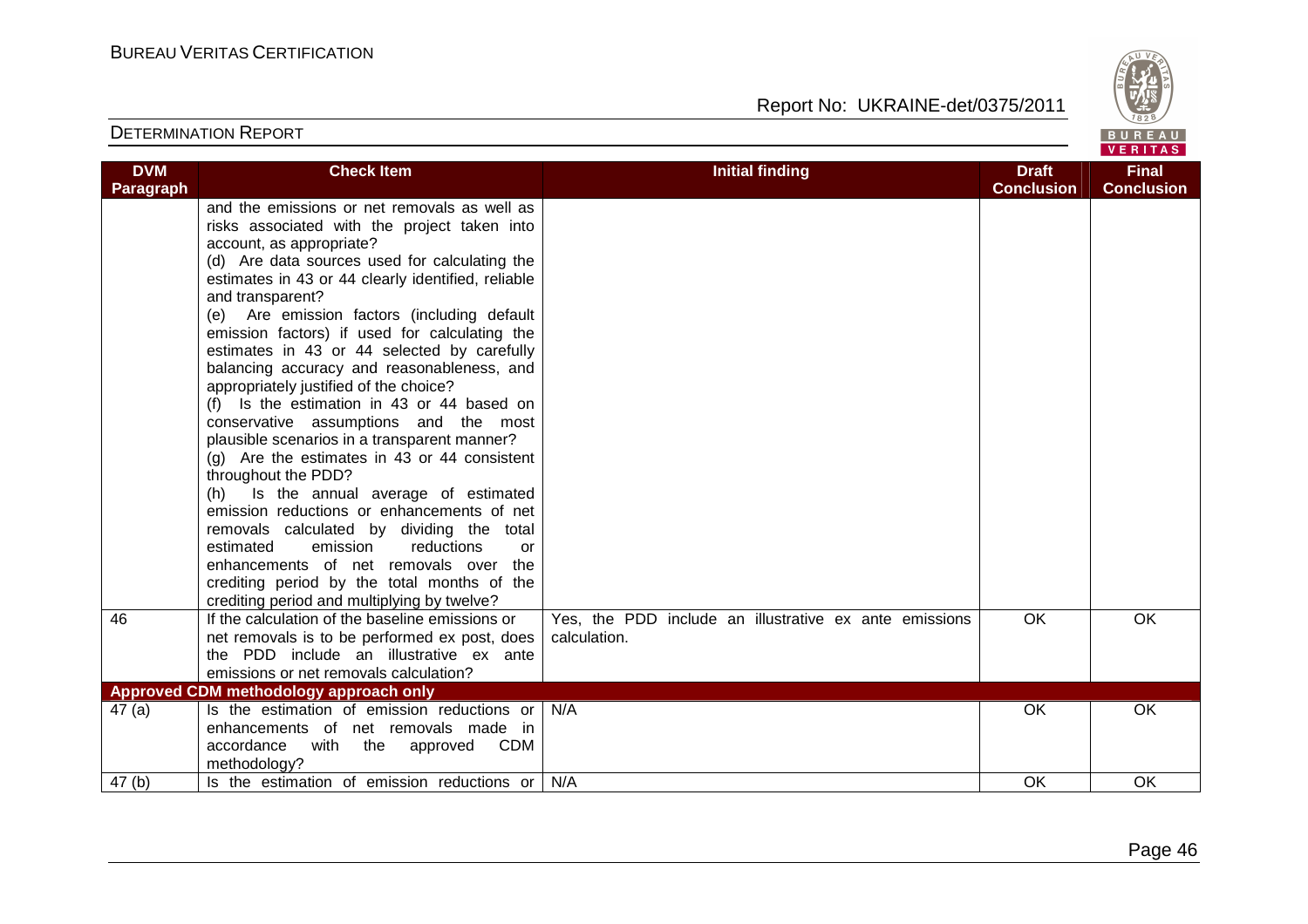

| <b>DVM</b><br><b>Paragraph</b>         | <b>Check Item</b>                                                                                                                                                                                                                                                                                                                                                                                                                                                                                                                                                                                                                                                                                                                                                                                                                                                                                  | <b>Initial finding</b>                                                                                                                          | <b>Draft</b><br><b>Conclusion</b> | <b>Final</b><br><b>Conclusion</b> |
|----------------------------------------|----------------------------------------------------------------------------------------------------------------------------------------------------------------------------------------------------------------------------------------------------------------------------------------------------------------------------------------------------------------------------------------------------------------------------------------------------------------------------------------------------------------------------------------------------------------------------------------------------------------------------------------------------------------------------------------------------------------------------------------------------------------------------------------------------------------------------------------------------------------------------------------------------|-------------------------------------------------------------------------------------------------------------------------------------------------|-----------------------------------|-----------------------------------|
|                                        | enhancements of net removals presented in<br>the PDD:<br>- On a periodic basis?<br>- At least from the beginning until the end of<br>the crediting period?<br>- On a source-by-source/sink-by-sink basis?<br>- For each GHG?<br>$-$ In tones of $CO2$ equivalent, using global<br>warming potentials defined by decision 2/CP.3<br>or as subsequently revised in accordance with<br>Article 5 of the Kyoto Protocol?<br>- Are the formula used for calculating the<br>estimates consistent throughout the PDD?<br>- Are the estimates consistent throughout the<br>PD <sub>D</sub> ?<br>- Is the annual average of estimated emission<br>reductions or enhancements of net removals<br>calculated by dividing the total estimated<br>emission reductions or enhancements of net<br>removals over the crediting period by the total<br>months of the crediting period and multiplying<br>by twelve? |                                                                                                                                                 |                                   |                                   |
| <b>Environmental impacts</b><br>48 (a) | Does the PDD list and attach documentation on<br>the analysis of the environmental impacts of<br>the project, including transboundary impacts, in<br>accordance with procedures as determined by<br>the host Party?                                                                                                                                                                                                                                                                                                                                                                                                                                                                                                                                                                                                                                                                                | Corrective Action Request (CAR) 16:<br>There is no information on transboundary impacts in the<br>PDD.                                          | CAR16                             | OK                                |
| 48 (b)                                 | If the analysis in 48 (a) indicates that the<br>environmental<br>impacts<br>considered<br>are<br>significant by the project participants or the<br>host Party, does the PDD provide conclusion<br>and all references to supporting documentation                                                                                                                                                                                                                                                                                                                                                                                                                                                                                                                                                                                                                                                   | No significant environmental impacts related to project<br>implementation expected. Therefore separate environmental<br>impact is not required. | OK                                | OK                                |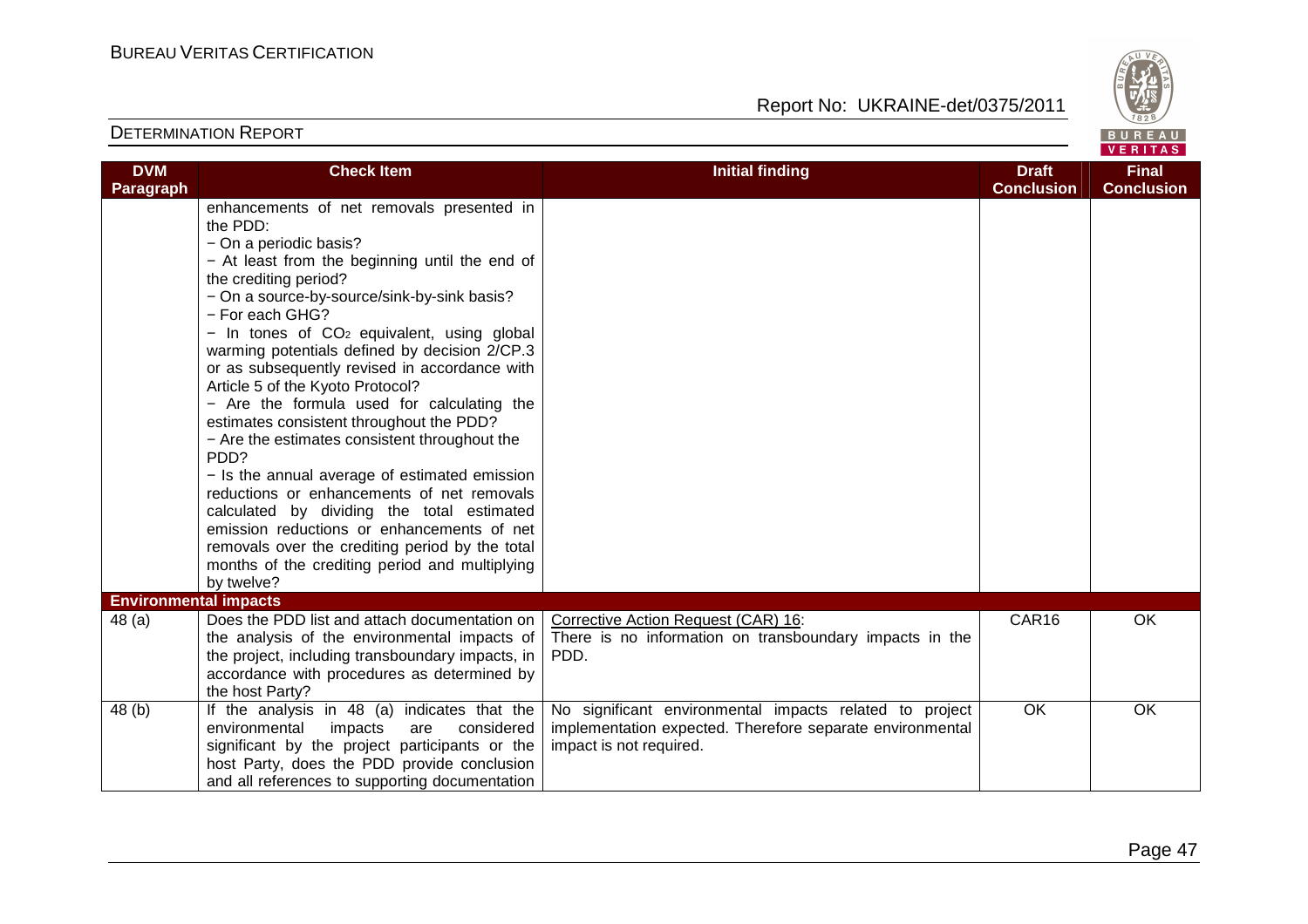Report No: UKRAINE-det/0375/2011



#### **VERITAS Check Item Initial finding Check Item Initial finding Check Item Initial finding Check Item Initial finding Check DVM Final Paragraph Conclusion Conclusion** of an environmental impact assessment undertaken in accordance with the procedures as required by the host Party? **Stakeholder consultation** 49 If stakeholder consultation was undertaken in Procedures of Ukraine did not require consultations with OK OK accordance with the procedure as required by stakeholders for proposed project. However, information on the host Party, does the PDD provide: implementation measures of reducing technological power (a) A list of stakeholders from whom consumtion provided in the media and in electronic media (see section G of PDD). No negative stakeholders' comments on the projects have been received, if any? comments were received on company adress. (b) The nature of the comments? (c) A description on whether and how the comments have been addressed? **Determination regarding small-scale projects (additional elements for assessment)** 50 Does the PDD appropriately specify and justify N/A OK OK OK the SSC project type(s) and category(ies) that fall under: (a) One of the types and thresholds of JI SSC projects as defined in .Provisions for joint implementation small-scale projects.? If the project contains more than one JI SSC project type component, does each component meet the relevant threshold criterion? (b) One of the SSC project categories defined in the most recent version of appendix B of annex II to decision 4/CMP.1, or an additional project category approved by the JISC in accordance with the relevant provision in "Provisions for joint implementation small-scale projects"? 51 Does the SSC PDD confirms and shows that N/A OK OK OK the proposed JI SSC project is not a debundled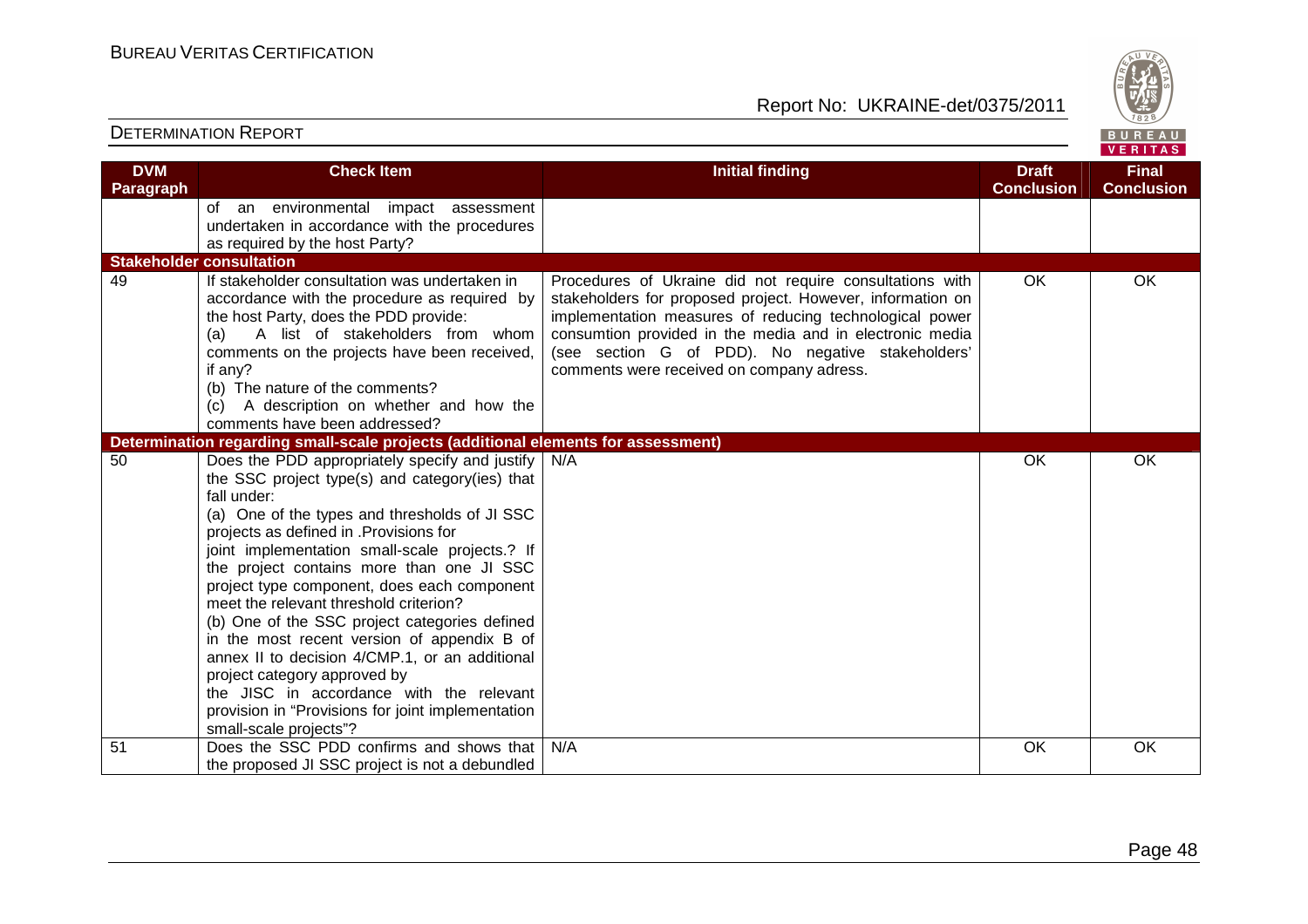

#### DETERMINATION REPORTVERITAS **Check Item Initial finding Check Item Initial finding Check Item Initial finding Check Item Initial finding Check DVM Final Paragraph Conclusion Conclusion** component of a large project by explaining that there does not exist a JI (SSC) project with a publicly available determination in accordance with paragraph 34 of the JI guidelines: (a) Which has the same project participants; and (b) Which applies the same technology/measure and pertains to the same project category; and (c) Whose determination has been made publicly available in accordance with paragraph 34 of the JI guidelines within the previous 2 years; and (d) Whose project boundary is within 1 km of the project boundary of the proposed JI SSC project at the closest point? **Applicable to bundled JI SSC projects only** 52 (a) Do all projects in the bundle: N/A OK OK OK (i) Have the same crediting period? (ii) Comply with the provisions for JI SSC projects defined in "Provisions for joint implementation small-scale projects", in particular the thresholds referred to in 50 (a) above? (iii) Retain their distinctive characteristics (i.e. location, technology/measure etc.)? 52 (b) Does the composition of the bundle not change N/A OK OK OK over time? 52 (c) Has the AIE received (from the project N/A OK OK OK participants): (i) Information on the bundle using the form developed by the JISC (F-JI-SSCBUNDLE)? (ii) A written statement signed by all project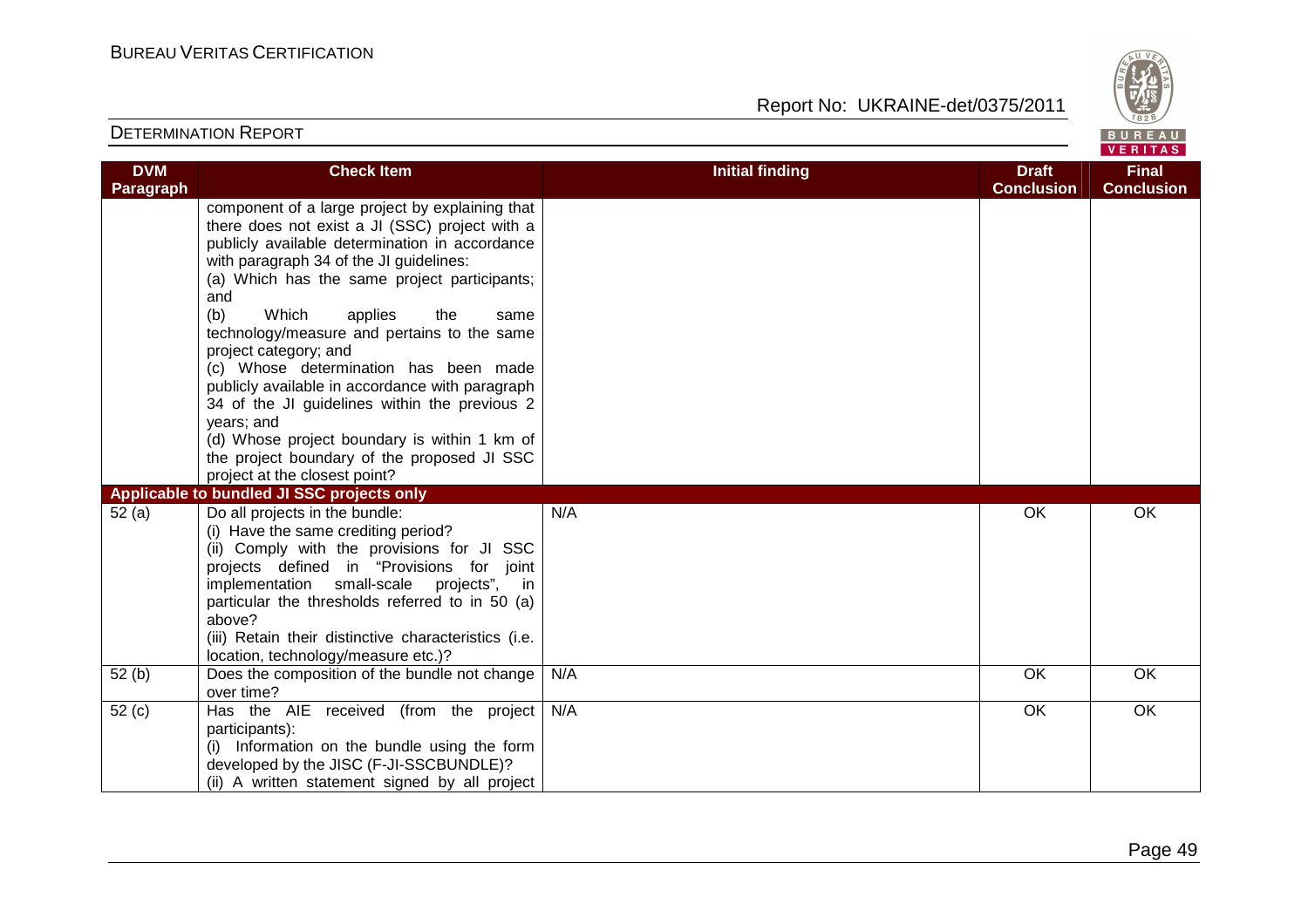

| <b>DVM</b>       | <b>Check Item</b>                                                                                                                                                                                                                                                                                                                                              | <b>Initial finding</b> | <b>Draft</b>      | <b>Final</b>      |
|------------------|----------------------------------------------------------------------------------------------------------------------------------------------------------------------------------------------------------------------------------------------------------------------------------------------------------------------------------------------------------------|------------------------|-------------------|-------------------|
| <b>Paragraph</b> |                                                                                                                                                                                                                                                                                                                                                                |                        | <b>Conclusion</b> | <b>Conclusion</b> |
|                  | participants indicating that they agree that their<br>individual projects are part of the bundle and<br>nominating one project participant to represent<br>all project participants in communicating with<br>the JISC?<br>(iii) Indication by the Parties involved that they<br>are aware of the bundle in their project<br>approvals referred to in 19 above? |                        |                   |                   |
| 53               | If the project participants prepared a single<br>SSC PDD for the bundled JI SSC projects,<br>do(are) all the projects:<br>Pertain to the same JI SSC project<br>(a)<br>category?<br>(b) Apply the same technology or measure?<br>(c) Located in the territory of the same host<br>Party?                                                                       | N/A                    | OK                | OK                |
| 54               | If the project participants prepared separate<br>SSC PDDs for the bundled JI SSC projects,<br>do(are) all the projects:<br>(a) Have SSC PDDs been prepared for all JI<br>SSC projects in the bundle?<br>(b) Does each SSC PDD contain a single JI<br>SCC project in the bundle?                                                                                | N/A                    | OK                | OK                |
| 55               | If the projects in the bundle use the same<br>baseline, does the F-JI-SSC-BUNDLE provide<br>an appropriate justification for the use of the<br>same baseline considering the particular<br>situation of each project in the bundle?                                                                                                                            | N/A                    | OK                | <b>OK</b>         |
| 56               | Does the PDD indicate which of the following<br>approaches is used for establishing a<br>monitoring plan?<br>(a) By preparing a separate monitoring plan for<br>each of the constituent projects;                                                                                                                                                              | N/A                    | OK                | OK                |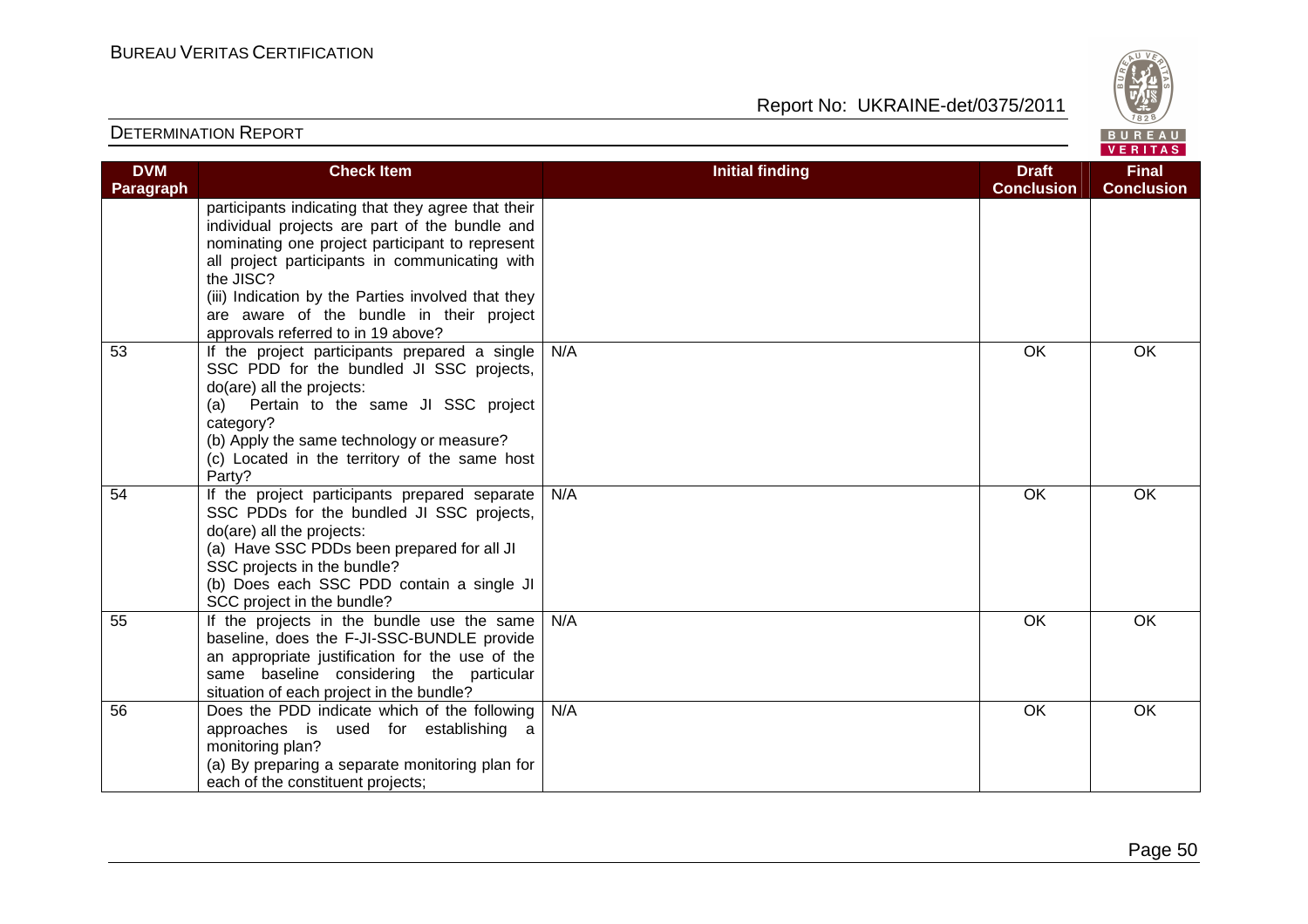

| <b>DVM</b><br>Paragraph | <b>Check Item</b>                                                                                                                                                                                                                                                                                                                                                                                                                                                                                                                   | <b>Initial finding</b>                                                                                                   | <b>Draft</b><br><b>Conclusion</b> | <b>Final</b><br><b>Conclusion</b> |
|-------------------------|-------------------------------------------------------------------------------------------------------------------------------------------------------------------------------------------------------------------------------------------------------------------------------------------------------------------------------------------------------------------------------------------------------------------------------------------------------------------------------------------------------------------------------------|--------------------------------------------------------------------------------------------------------------------------|-----------------------------------|-----------------------------------|
|                         | (b) By preparing an overall monitoring plan<br>including a proposal of monitoring of                                                                                                                                                                                                                                                                                                                                                                                                                                                |                                                                                                                          |                                   |                                   |
|                         | performance of the constituent projects on a<br>sample basis, as appropriate.                                                                                                                                                                                                                                                                                                                                                                                                                                                       |                                                                                                                          |                                   |                                   |
| 56(b)                   | If the approach 57 (b) above is used,<br>(i) Are all the JI SSC projects located in the<br>territory of the same host Party?<br>(ii) Do all the JI SSC projects pertain to the<br>same project category?<br>(iii) Do all the JI SSC projects apply the same<br>technology or measure?<br>(iv) Does the overall monitoring plan reflect<br>good monitoring practice appropriate to the<br>bundled JI SSC projects and provide for<br>collection and archiving of the data needed to<br>calculate the emission reductions achieved by | N/A                                                                                                                      | OK                                | OK                                |
|                         | the bundled projects?<br>Applicable to all JI SSC projects                                                                                                                                                                                                                                                                                                                                                                                                                                                                          |                                                                                                                          |                                   |                                   |
| 57                      | Is the leakage only within the boundaries of $\big  N/A$<br>non-Annex   Parties considered?                                                                                                                                                                                                                                                                                                                                                                                                                                         |                                                                                                                          | OK                                | OK                                |
|                         |                                                                                                                                                                                                                                                                                                                                                                                                                                                                                                                                     | Determination regarding land use, land-use change and forestry projects (additional/alternative elements for assessment) |                                   |                                   |
| 58                      | Does the PDD appropriately specify how the<br>LULUCF project conforms to:<br>(a) The definitions of LULUCF activities<br>included in paragraph 1 of the annex to<br>decision 16/CMP.1, applying good practice<br>guidance for LULUCF as decided by the CMP,<br>as appropriate?<br>(b) In the case of afforestation, reforestation<br>and/or forest management projects, the<br>definition of "forest" selected by the host Party,<br>which specifies:                                                                               | N/A                                                                                                                      | OK                                | OK                                |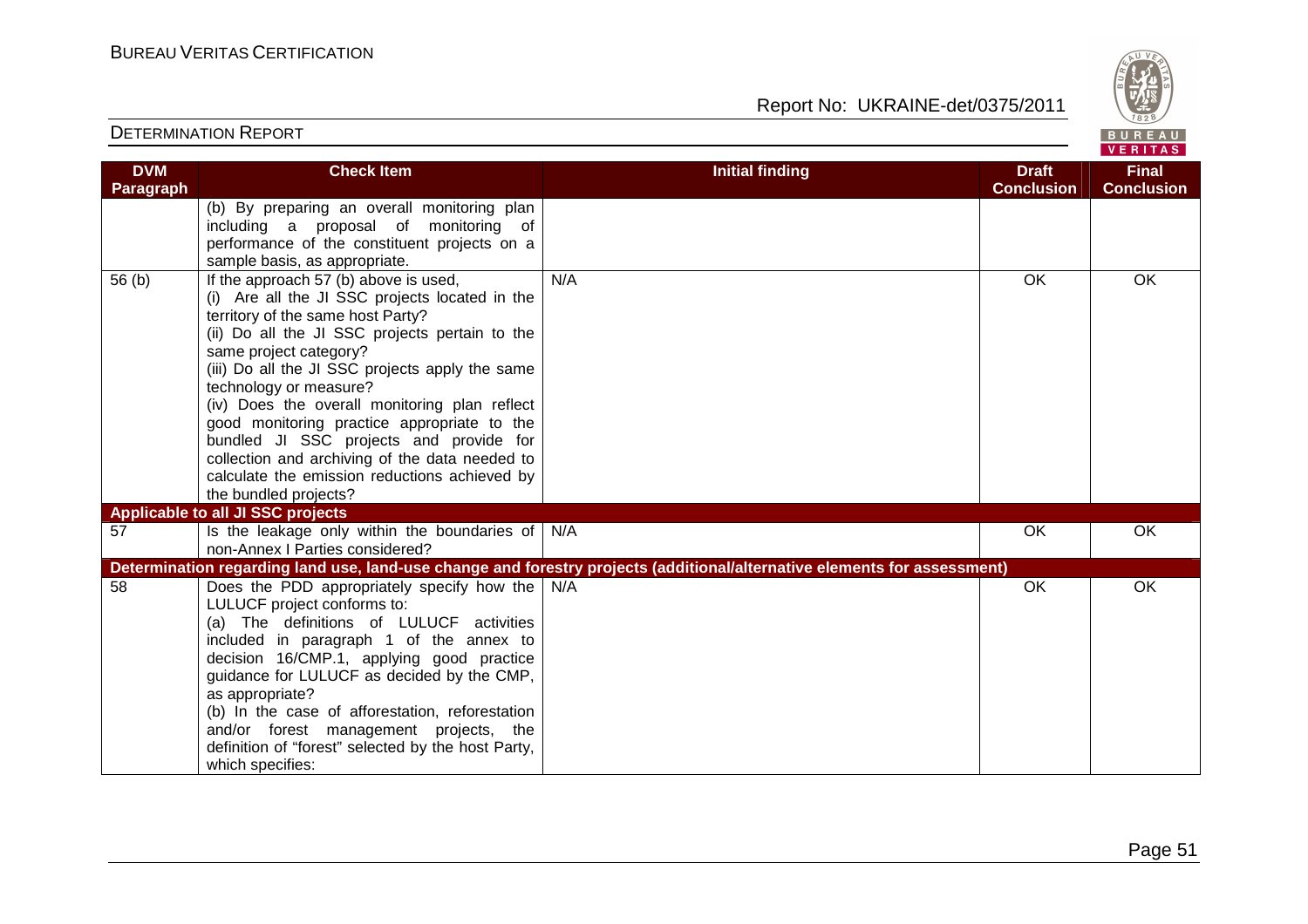Report No: UKRAINE-det/0375/2011



#### VERITAS **Check Item Initial finding Check Item Initial finding Check Item Initial finding Check Item Initial finding Check DVM Final Paragraph Conclusion Conclusion** (i) A single minimum tree crown cover value (between 10 and 30 per cent)? and (ii) A single minimum land area value (between 0.05 and 1 hectare)? and (iii) A single minimum tree height value (between 2 and 5 metres)? **JI specific approach only**  59 Baseline setting - in addition to 22-26 above N/A OK OK OK Does the PDD provide an explanation how the baseline chosen: − Takes into account the good practice guidance for LULUCF, developed by the IPCC? − Ensures conformity with the definitions, accounting rules, modalities and guidelines under Article 3, paragraphs 3 and 4, of the Kyoto Protocol? 60 Project boundary - alternative to 32-33 N/A OK OK OK (a) Does the project boundary geographically delineate the JI LULUCF project under the control of the project participants? (a) If the JI LULUCF project contains more than one discrete area of land, (i) Does each discrete area of land have a unique geographical identification? (ii) Is the boundary defined for each discrete area? (ii) Does the boundary not include the areas in between these discrete areas of land? (b) Does the project boundary encompass all anthropogenic emissions by sources and removals by sinks of GHGs which are: (i) Under the control of the project participants;(ii) Reasonably attributable to the project; and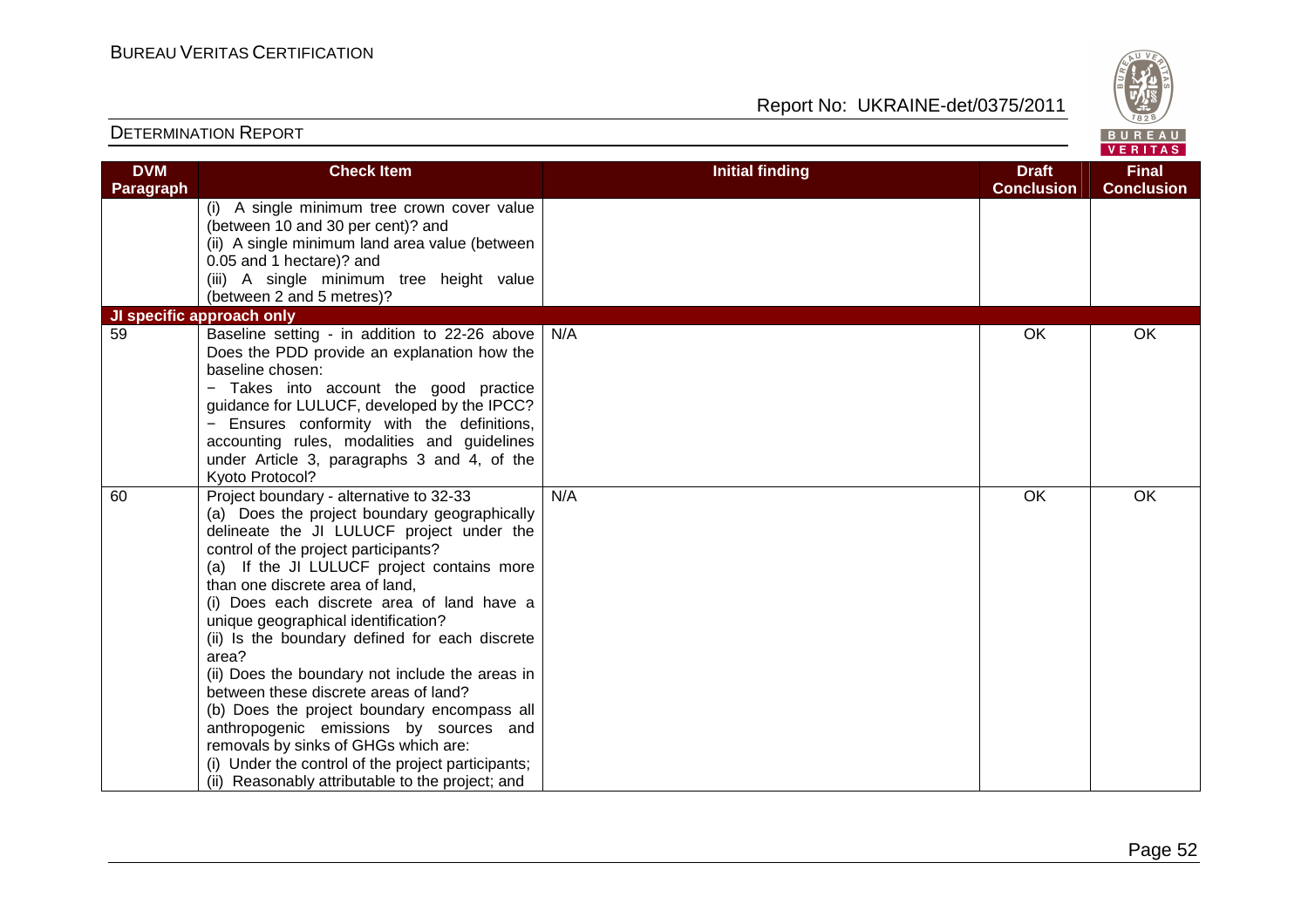

| <b>DVM</b> | <b>Check Item</b>                                | <b>Initial finding</b> | <b>Draft</b>      | <b>Final</b>      |
|------------|--------------------------------------------------|------------------------|-------------------|-------------------|
| Paragraph  |                                                  |                        | <b>Conclusion</b> | <b>Conclusion</b> |
|            | (iii) Significant?                               |                        |                   |                   |
|            | (c) Does the project boundary account for all    |                        |                   |                   |
|            | changes in the following carbon pools:           |                        |                   |                   |
|            | - Above-ground biomass;                          |                        |                   |                   |
|            | - Below-ground biomass;                          |                        |                   |                   |
|            | $-$ Litter:                                      |                        |                   |                   |
|            | - Dead wood; and                                 |                        |                   |                   |
|            | - Soil organic carbon?                           |                        |                   |                   |
|            | (c) Does the PDD provide:                        |                        |                   |                   |
|            | (i) The information of which carbon pools are    |                        |                   |                   |
|            | selected?                                        |                        |                   |                   |
|            | (ii) If one or more carbon pools are not         |                        |                   |                   |
|            | selected, transparent and verifiable information |                        |                   |                   |
|            | that indicates, based<br>on conservative         |                        |                   |                   |
|            | assumptions, that the pool is not a source?      |                        |                   |                   |
|            | (d) Is the project boundary defined on the basis |                        |                   |                   |
|            | of a case-by-case assessment with regard to      |                        |                   |                   |
|            | the criteria in (b) above?                       |                        |                   |                   |
| 61(a)      | Project boundary - alternative to 32-33 (cont.)  | N/A                    | OK                | OK                |
|            | Are the delineation of the project boundary and  |                        |                   |                   |
|            | the gases and sources/sinks included             |                        |                   |                   |
|            | appropriately described and justified in the     |                        |                   |                   |
|            | PD <sub>D</sub> ?                                |                        |                   |                   |
| 61(b)      | Project boundary - alternative to 32-33 (cont.)  | N/A                    | OK                | OK                |
|            | Are all gases and sources/sinks included         |                        |                   |                   |
|            | explicitly stated, and the exclusions of any     |                        |                   |                   |
|            | sources/sinks related to the baseline or the     |                        |                   |                   |
|            | LULUCF project appropriately justified?          |                        |                   |                   |
| 62         | Monitoring plan - in addition to 35-39 Does the  | N/A                    | OK                | OK                |
|            | PDD provide an appropriate description of the    |                        |                   |                   |
|            | sampling design that will be used for the        |                        |                   |                   |
|            | calculation of the net anthropogenic removals    |                        |                   |                   |
|            | by sinks occurring within the project boundary   |                        |                   |                   |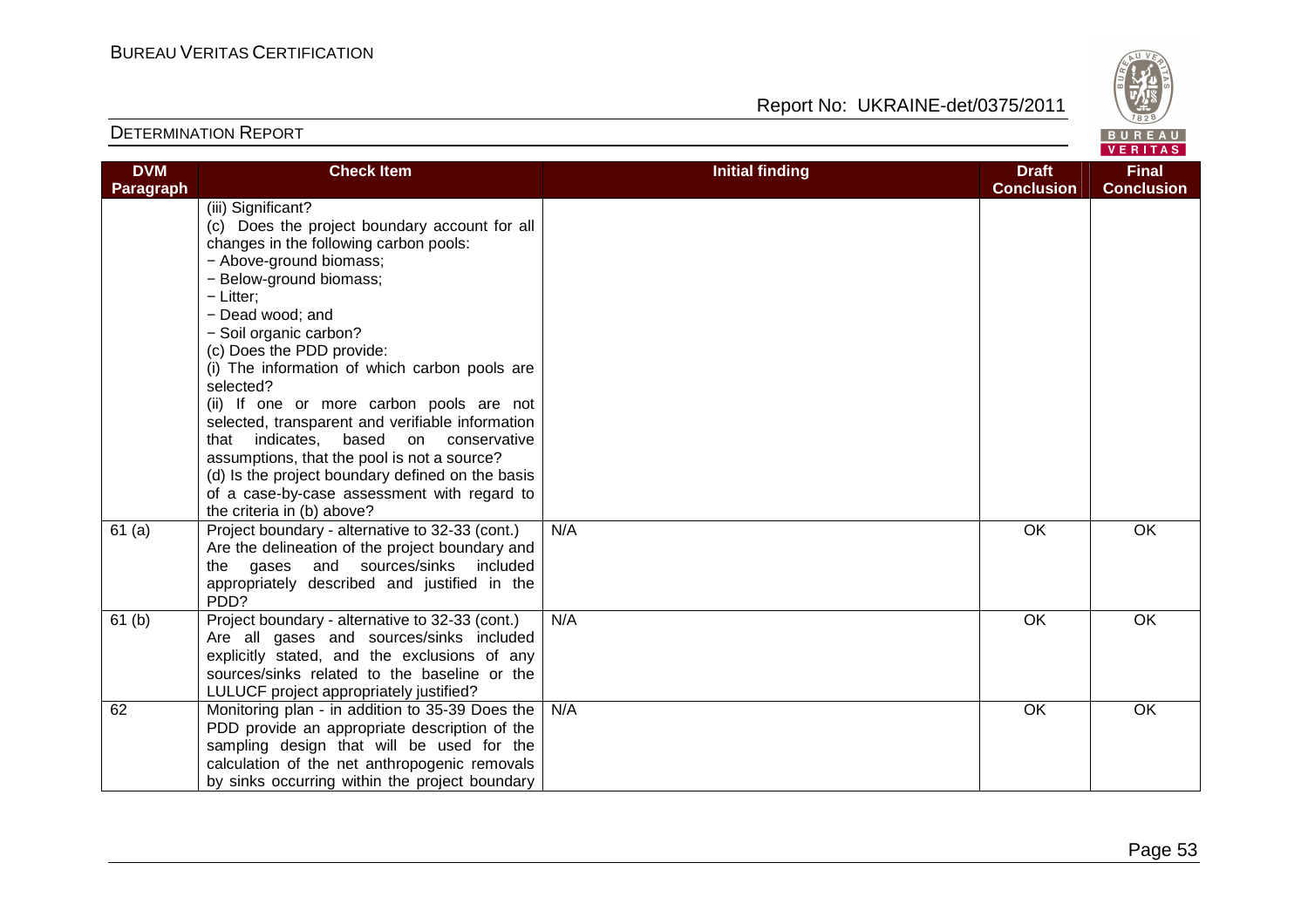

| <b>DVM</b>        | <b>Check Item</b>                                                                                 | <b>Initial finding</b> | <b>Draft</b>      | <b>Final</b>      |
|-------------------|---------------------------------------------------------------------------------------------------|------------------------|-------------------|-------------------|
| Paragraph         |                                                                                                   |                        | <b>Conclusion</b> | <b>Conclusion</b> |
|                   | in the project scenario and, in case the<br>baseline is monitored, in the baseline scenario,      |                        |                   |                   |
|                   | including, inter alia, stratification, determination                                              |                        |                   |                   |
|                   | of number of plots and plot distribution etc.?                                                    |                        |                   |                   |
| 63                | Does the PDD take into account only the                                                           | N/A                    | OK                | OK                |
|                   | increased anthropogenic emissions by sources                                                      |                        |                   |                   |
|                   | and/or reduced anthropogenic removals by                                                          |                        |                   |                   |
|                   | sinks of GHGs outside the project boundary?                                                       |                        |                   |                   |
|                   | Approved CDM methodology approach only                                                            |                        |                   |                   |
| 64(a)             | Does the PDD provide the title, reference                                                         | N/A                    | <b>OK</b>         | <b>OK</b>         |
|                   | number and version of the approved CDM                                                            |                        |                   |                   |
| 64(a)             | methodology used?<br>Is the approved CDM methodology the most                                     | N/A                    | OK                | OK                |
|                   | recent valid version when the PDD is submitted                                                    |                        |                   |                   |
|                   | for publication? If not, is the methodology still                                                 |                        |                   |                   |
|                   | within the grace period (was the methodology                                                      |                        |                   |                   |
|                   | revised to a newer version in the past two                                                        |                        |                   |                   |
|                   | months)?                                                                                          |                        |                   |                   |
| 64(b)             | Does the PDD provide a description of why the $ $                                                 | N/A                    | OK                | OK                |
|                   | approved CDM methodology is applicable to                                                         |                        |                   |                   |
|                   | the project?                                                                                      |                        |                   |                   |
| 64 <sub>(c)</sub> | Are all explanations, descriptions and analyses<br>made in accordance with the referenced         | N/A                    | OK                | OK                |
|                   | approved CDM methodology?                                                                         |                        |                   |                   |
| $64$ (d)          | Are the<br>additionality,<br>baseline,<br>project                                                 | N/A                    | OK                | OK                |
|                   | monitoring plan, estimation of<br>boundary,                                                       |                        |                   |                   |
|                   | enhancements of net removals and leakage                                                          |                        |                   |                   |
|                   | established appropriately as a result?                                                            |                        |                   |                   |
|                   | Determination regarding programmes of activities (additional/alternative elements for assessment) |                        |                   |                   |
| 66                | Does the PDD include:                                                                             | N/A                    | OK                | OK                |
|                   | (a) A description of the policy or goal that the JI                                               |                        |                   |                   |
|                   | PoA seeks to promote?                                                                             |                        |                   |                   |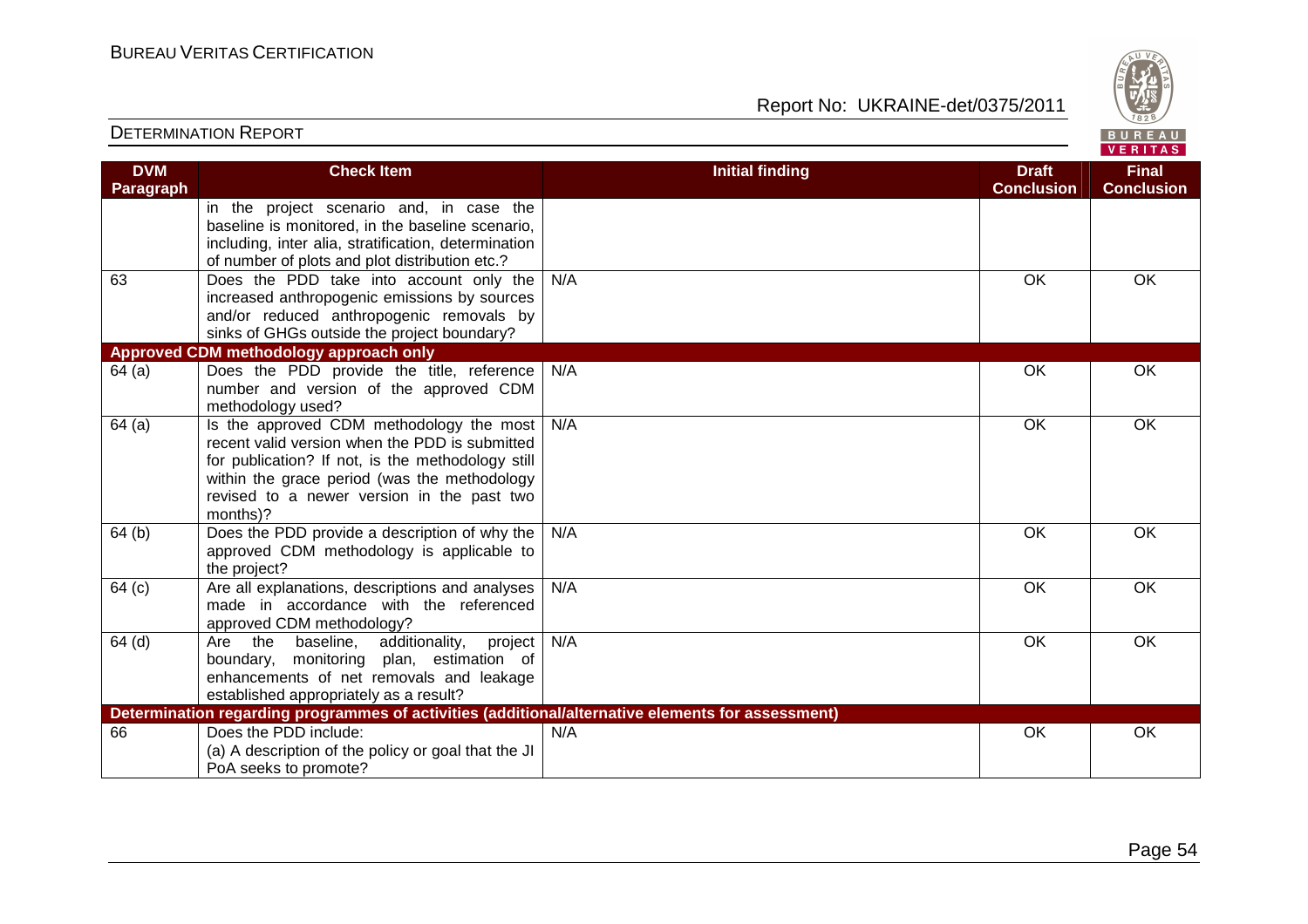

| <b>DVM</b><br>Paragraph | <b>Check Item</b>                                                                                                                                                                                                                                                                                                                                                                                                                                                                                                                                                                                                                                                                                                                                                                                                                                                                                                                       | <b>Initial finding</b> | <b>Draft</b><br><b>Conclusion</b> | <b>Final</b><br><b>Conclusion</b> |
|-------------------------|-----------------------------------------------------------------------------------------------------------------------------------------------------------------------------------------------------------------------------------------------------------------------------------------------------------------------------------------------------------------------------------------------------------------------------------------------------------------------------------------------------------------------------------------------------------------------------------------------------------------------------------------------------------------------------------------------------------------------------------------------------------------------------------------------------------------------------------------------------------------------------------------------------------------------------------------|------------------------|-----------------------------------|-----------------------------------|
|                         | (b) A geographical boundary for the JI PoA<br>(e.g. municipality, region within a country,<br>country or several countries) within which all<br>JPAs included in the JI PoA will be<br>implemented?<br>(c) A description of the operational and<br>management arrangements established by the<br>coordinating entity for the implementation of the<br>JI PoA, including:<br>- The maintenance of records for each JPA?<br>- A system/procedure to avoid double counting<br>(e.g. to avoid including a new JPA that has<br>already been determined)?<br>- Provisions to ensure that persons operating<br>JPAs are aware and have agreed to their<br>activity being added to the JI PoA?<br>(d) A description of each type of JPAs that will<br>be included in the JI PoA, including the<br>technology or measures to be used?<br>(e) The eligibility criteria for inclusion of JPAs to<br>the JI PoA for each type of JPA in the JI PoA? |                        |                                   |                                   |
| 67                      | Project approvals by Parties involved -<br>additional to 19-20<br>Are all Parties partly or entirely within the<br>geographical boundary for the JI PoA listed as<br>"Parties involved" and indicated as host Parties<br>in the PDD?                                                                                                                                                                                                                                                                                                                                                                                                                                                                                                                                                                                                                                                                                                    | N/A                    | $\overline{OK}$                   | <b>OK</b>                         |
| 68                      | Authorization of project participants by Parties<br>involved - additional to 21<br>Is the coordinating entity presented in the PDD<br>authorized by all host Parties to coordinate and<br>manage the JI PoA?                                                                                                                                                                                                                                                                                                                                                                                                                                                                                                                                                                                                                                                                                                                            | N/A                    | OK                                | OK                                |
| 69                      | Baseline setting - additional to 22-26                                                                                                                                                                                                                                                                                                                                                                                                                                                                                                                                                                                                                                                                                                                                                                                                                                                                                                  | N/A                    | OK                                | OK                                |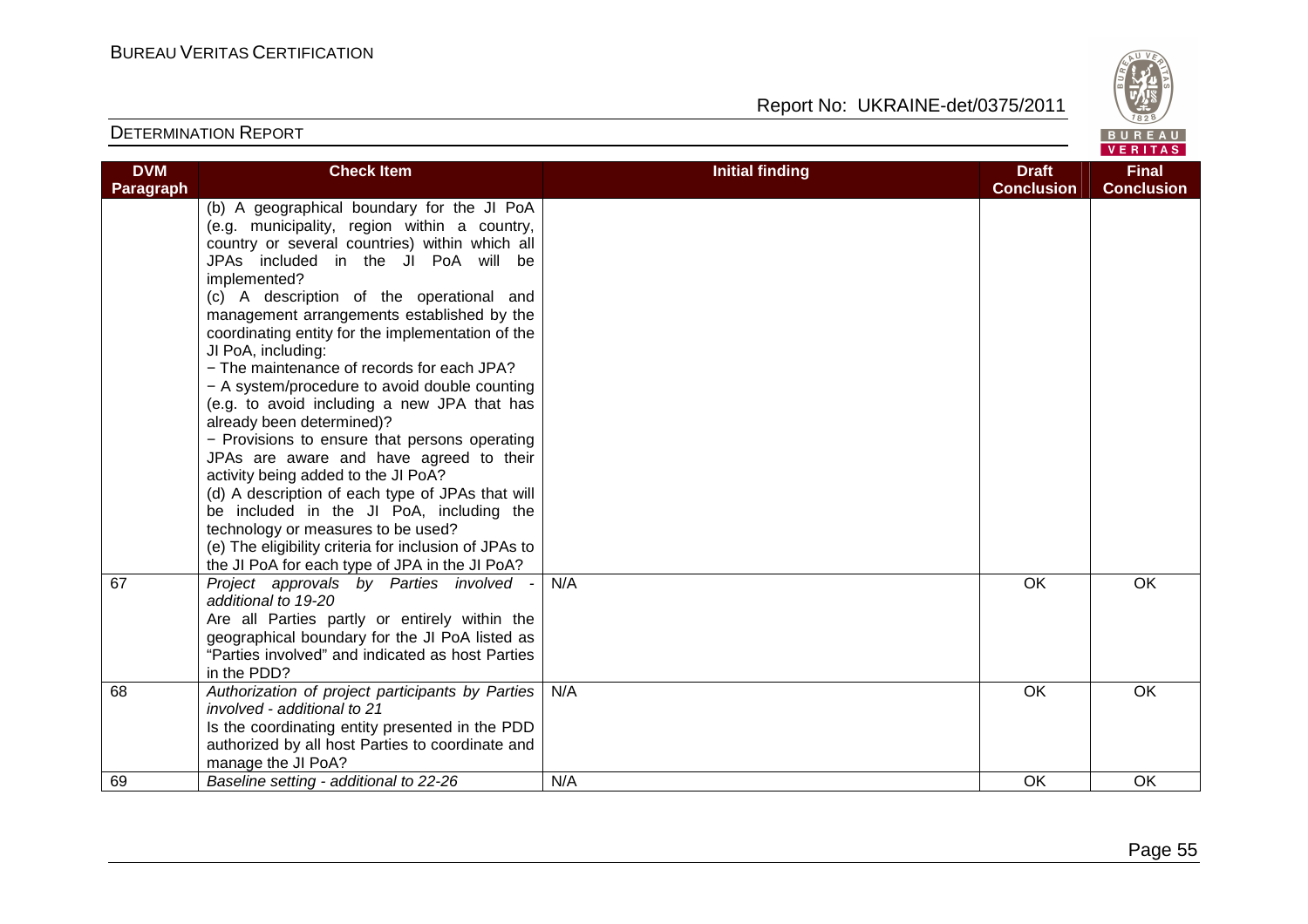

|                         |                                                                                                                                                                                                                                                                                                                                                                                                                                                                                                                                                                                                       |                        |                                   | VERITAS                           |
|-------------------------|-------------------------------------------------------------------------------------------------------------------------------------------------------------------------------------------------------------------------------------------------------------------------------------------------------------------------------------------------------------------------------------------------------------------------------------------------------------------------------------------------------------------------------------------------------------------------------------------------------|------------------------|-----------------------------------|-----------------------------------|
| <b>DVM</b><br>Paragraph | <b>Check Item</b>                                                                                                                                                                                                                                                                                                                                                                                                                                                                                                                                                                                     | <b>Initial finding</b> | <b>Draft</b><br><b>Conclusion</b> | <b>Final</b><br><b>Conclusion</b> |
|                         | Is the baseline established for each type of<br>JPA?                                                                                                                                                                                                                                                                                                                                                                                                                                                                                                                                                  |                        |                                   |                                   |
| $\overline{70}$         | Additionality - additional to 27-31<br>Does the PDD indicate at which of the following<br>levels that additionality is demonstrated?<br>(a) For the JI PoA<br>(b) For each type of JPA                                                                                                                                                                                                                                                                                                                                                                                                                | N/A                    | <b>OK</b>                         | OK                                |
| 71                      | Crediting period - additional to 34<br>Is the starting date of the JI PoA after the<br>beginning of 2006 (instead of 2000)?                                                                                                                                                                                                                                                                                                                                                                                                                                                                           | N/A                    | OK                                | OK                                |
| $\overline{72}$         | Monitoring plan - additional to 35-39<br>Is the monitoring plan established for each<br>technology and/or measure under each type of<br>JPA included in the JI PoA?                                                                                                                                                                                                                                                                                                                                                                                                                                   | N/A                    | OK                                | OK                                |
| $\overline{73}$         | Does the PDD include a table listing at least<br>one real JPA for each type of JPA?                                                                                                                                                                                                                                                                                                                                                                                                                                                                                                                   | N/A                    | OK                                | OK                                |
| $\overline{73}$         | For each real JPA listed, does the PDD provide<br>the information of:<br>(a) Name and brief summary of the JPA?<br>(b) The type of JPA?<br>(c) A geographical reference or other means of<br>identification?<br>(d) The name and contact details of the<br>entity/individual responsible for the operation of<br>the JPA?<br>(e) The host Party(ies)?<br>(f) The starting date of the JPA?<br>(g) The length of the crediting period of the<br>JPA?<br>(h) Confirmation that the JPA meets all the<br>eligibility requirements for its type, including a<br>description of how these requirements are | N/A                    | OK                                | OK                                |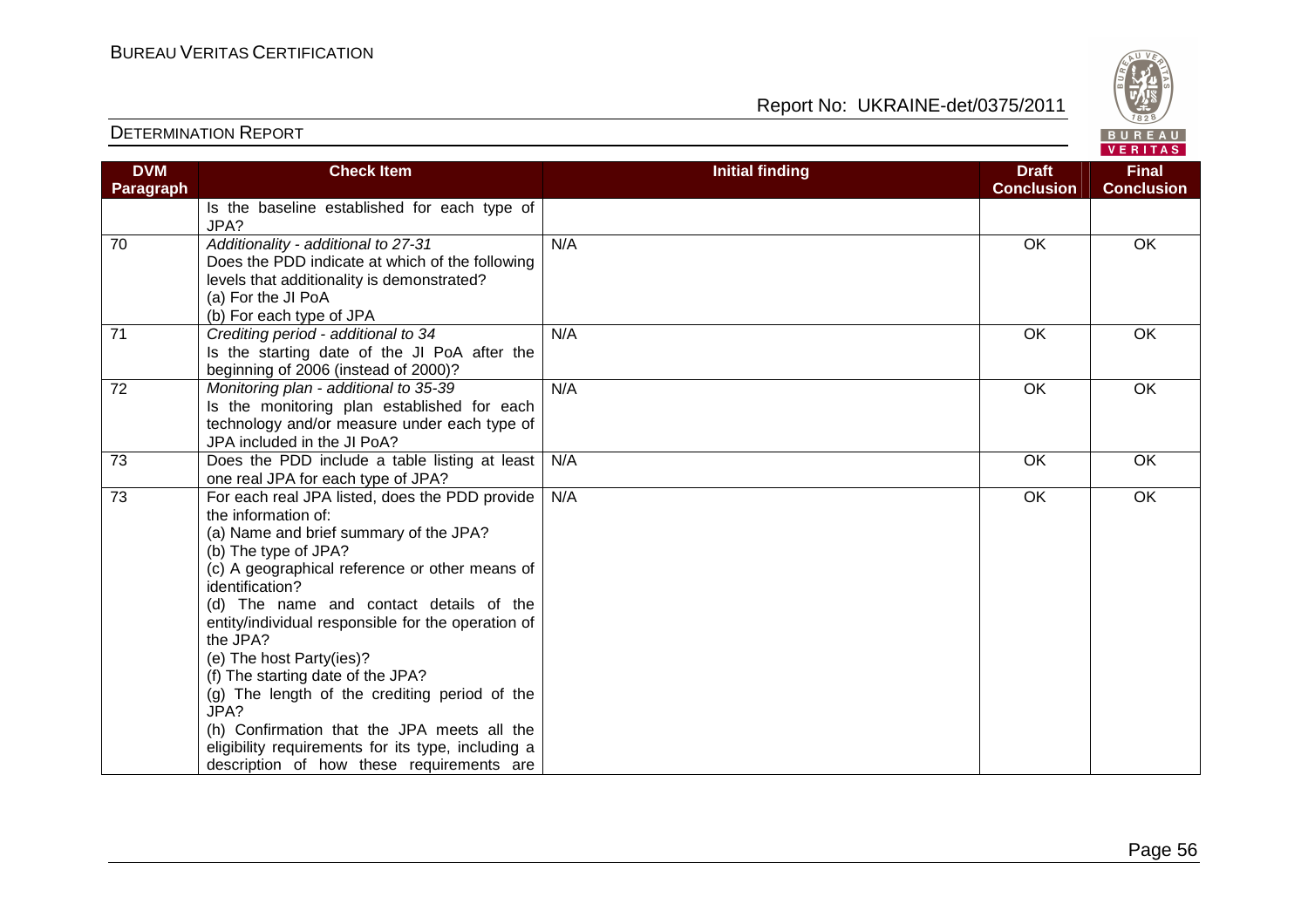

|  |  | , , , , , , , , , |  |  |    |  |
|--|--|-------------------|--|--|----|--|
|  |  |                   |  |  | m) |  |
|  |  |                   |  |  |    |  |

| <b>DVM</b> | Check Item                                                                                                                         | Initial finding | <b>Draft</b>      | <b>Final</b>      |
|------------|------------------------------------------------------------------------------------------------------------------------------------|-----------------|-------------------|-------------------|
| Paragraph  |                                                                                                                                    |                 | <b>Conclusion</b> | <b>Conclusion</b> |
|            | met?<br>(i) Confirmation that the JPA has not been<br>determined as a single JI project or determined<br>under a different JI PoA? |                 |                   |                   |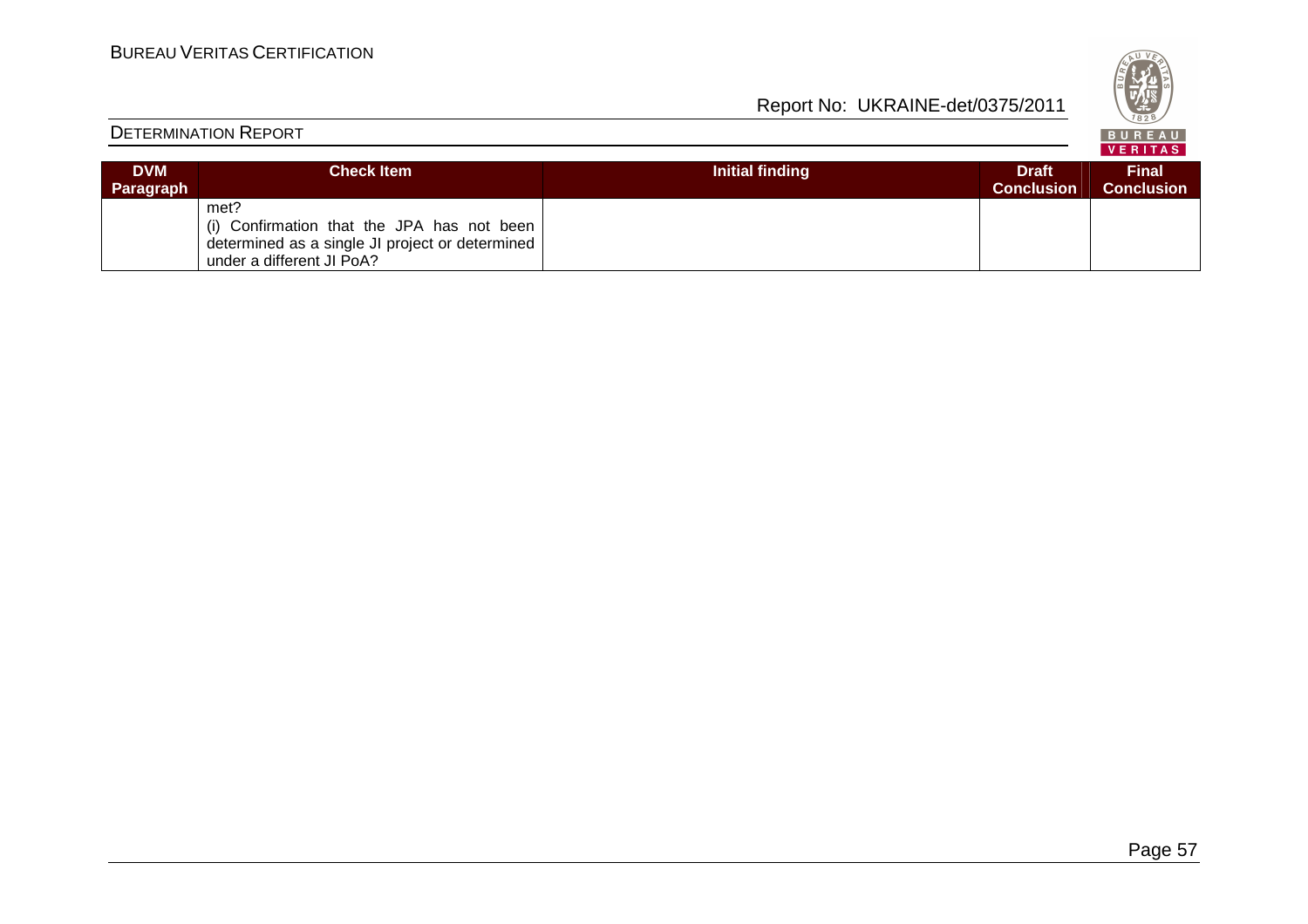

#### DETERMINATION REPORT

#### **Table 2 Resolution of Corrective Action and Clarification Requests**

| Draft report clarifications and<br>corrective<br>action requests by validation team                                                                                                                   | Ref.<br>to<br>checklist<br>question<br>in table 1 | participant<br><b>Summary</b><br><b>of</b><br>project<br>response                                                                           | Determination team conclusion                                                      |
|-------------------------------------------------------------------------------------------------------------------------------------------------------------------------------------------------------|---------------------------------------------------|---------------------------------------------------------------------------------------------------------------------------------------------|------------------------------------------------------------------------------------|
| Corrective Action Request (CAR) 01:<br>Please use in the PDD font size provided «JOINT<br><b>PROJECT</b><br><b>IMPLEMENTATION</b><br><b>DESIGN</b><br>DOCUMENT FORM» - version 01.                    |                                                   | Font size was corrected in line with<br>«JOINT IMPLEMENTATION PROJECT<br><b>DESIGN DOCUMENT FORM» - version</b><br>01. See PDD version 2.0. | PDD version 2.0 was checked and<br>recognized as satisfactory. Issue<br>is closed. |
| Corrective Action Request (CAR) 02:<br>Please provide brief description of the project<br>history.                                                                                                    |                                                   | Brief description of the project history was<br>provided in section A.2 of PDD version<br>2.0.                                              | closed<br><b>Issue</b><br>is<br>due<br>the<br>to<br>amendments made in the PDD.    |
| Corrective Action Request (CAR) 03:<br>Please provide brief information about the<br>company "Imex Energo", sp. z o. o. in section A.3,<br>and relevant information about this company in<br>Annex 1. |                                                   | <b>Brief</b><br>information about the company<br>"Imex Energo", sp. z o. o. in section A.3,<br>and in Annex 1.                              | The issue is closed due to the<br>corrections made.                                |
| Corrective Action Request (CAR) 04:<br>Table A.3 in the PDD must be submitted in a<br>format that provided in the version 04 of the<br>"Guidelines for users of the JI PDD form".                     |                                                   | Table A.3 corrected.                                                                                                                        | Issue closed.                                                                      |
| Corrective Action Request (CAR) 05:<br>Section A.4.1.4 more than 1 page.                                                                                                                              |                                                   | Section A.4.1.4 was corrected.                                                                                                              | CAR05 is closed                                                                    |
| Corrective Action Request (CAR) 06:<br>Implementation schedule is not described.                                                                                                                      |                                                   | Implementation sheudle was described in<br>PDD version 2.0.                                                                                 | CAR06 is closed based on the<br>amendments made in the PDD.                        |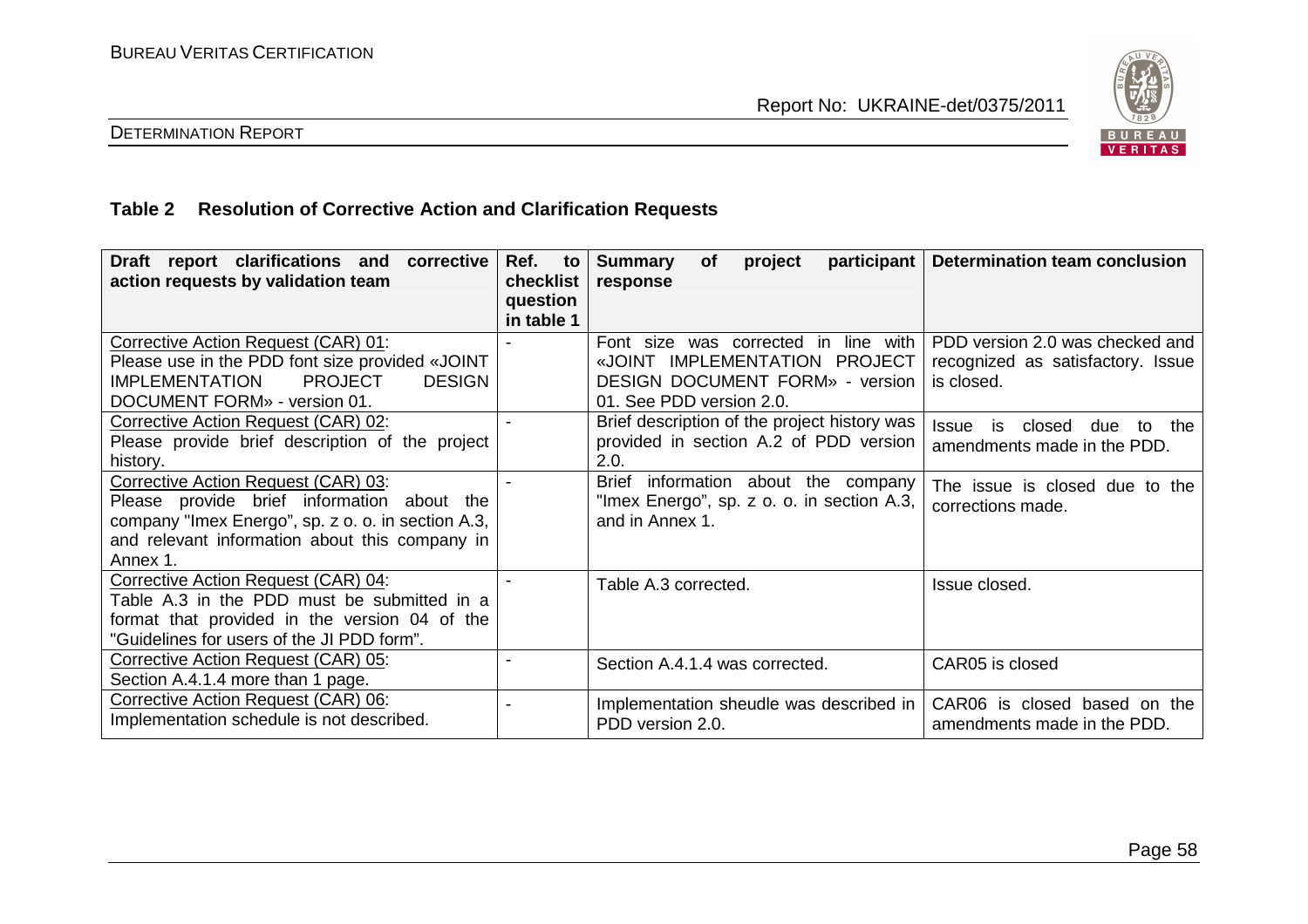

|                                                                                                                                                                                                                                                                                                                                  |                      |                                                                                                                                                                                                                                                                                                                                                                                                                                                                                                                                                                                        | <b>VERITAS</b>                                                                                     |
|----------------------------------------------------------------------------------------------------------------------------------------------------------------------------------------------------------------------------------------------------------------------------------------------------------------------------------|----------------------|----------------------------------------------------------------------------------------------------------------------------------------------------------------------------------------------------------------------------------------------------------------------------------------------------------------------------------------------------------------------------------------------------------------------------------------------------------------------------------------------------------------------------------------------------------------------------------------|----------------------------------------------------------------------------------------------------|
| Corrective Action Request (CAR) 07:<br>No Letters of Aapproval of the project issued by<br>the parties involved.                                                                                                                                                                                                                 | Item 19              | Pending                                                                                                                                                                                                                                                                                                                                                                                                                                                                                                                                                                                | Pending                                                                                            |
| Corrective Action Request (CAR) 08:<br>Please provide date of baseline setting according<br>required format DD/MM/YYYY.                                                                                                                                                                                                          | Item 22              | Date of baseline setting was corrected.                                                                                                                                                                                                                                                                                                                                                                                                                                                                                                                                                | The response to CAR08<br>was<br>found satisfactory. CAR08<br>is<br>closed.                         |
| Corrective Action Request (CAR) 09:<br>In the PDD does not specify how the registration<br>of this project as JI project will help overcome<br>identified technological barriers.                                                                                                                                                | Item<br>29(b)        | Technological barrier was excluded from<br>PDD.                                                                                                                                                                                                                                                                                                                                                                                                                                                                                                                                        | The issue is closed due to the<br>corrections made.                                                |
| Corrective Action Request (CAR) 10:<br>During site visit to the company Dniprooblenergo<br>PJSC determination team found that some<br>equipment implemented within project activities<br>(eg circuit breakers) included insulating gas<br>(SF6). Please include the insulating gas to the list<br>of project emissions scenario. | Item<br>32(d)        | Insulating gas (SF6), used in circuit<br>breakers<br>and<br>other<br>equipment<br>Dniprooblenergo PJSC is toxic and is<br>listed as gas circulation and utilization of<br>which is under the control of state<br>environment organizations. Equipment<br>containing Insulating gas is hermetically<br>sealed and prevents leakage of gas into<br>the atmosphere. In the case of it failure or<br>decommissioning SF6 will be collected<br>and reused by filling in new similar<br>equipment. In connection with all the<br>above SF6 emissions were excluded from<br>the calculations. | CAR10 is closed based on the<br>provided information.                                              |
| Corrective Action Request (CAR) 11:<br>Used TPC rate include technical and commercial<br>consumption and losses. Commercial losses<br>have no impact on GHG emissions and must be<br>excluded from calculations.                                                                                                                 | <b>Item</b><br>36(b) | Monitoring plan was corrected. All non-<br>technical and metrological losses were<br>excluded from calculations. See PDD<br>version 2.0 and Excel file with emission<br>reduction calculation.                                                                                                                                                                                                                                                                                                                                                                                         | PDD version 2.0 and Excel file<br>were checked and recognized as<br>satisfactory. Issue is closed. |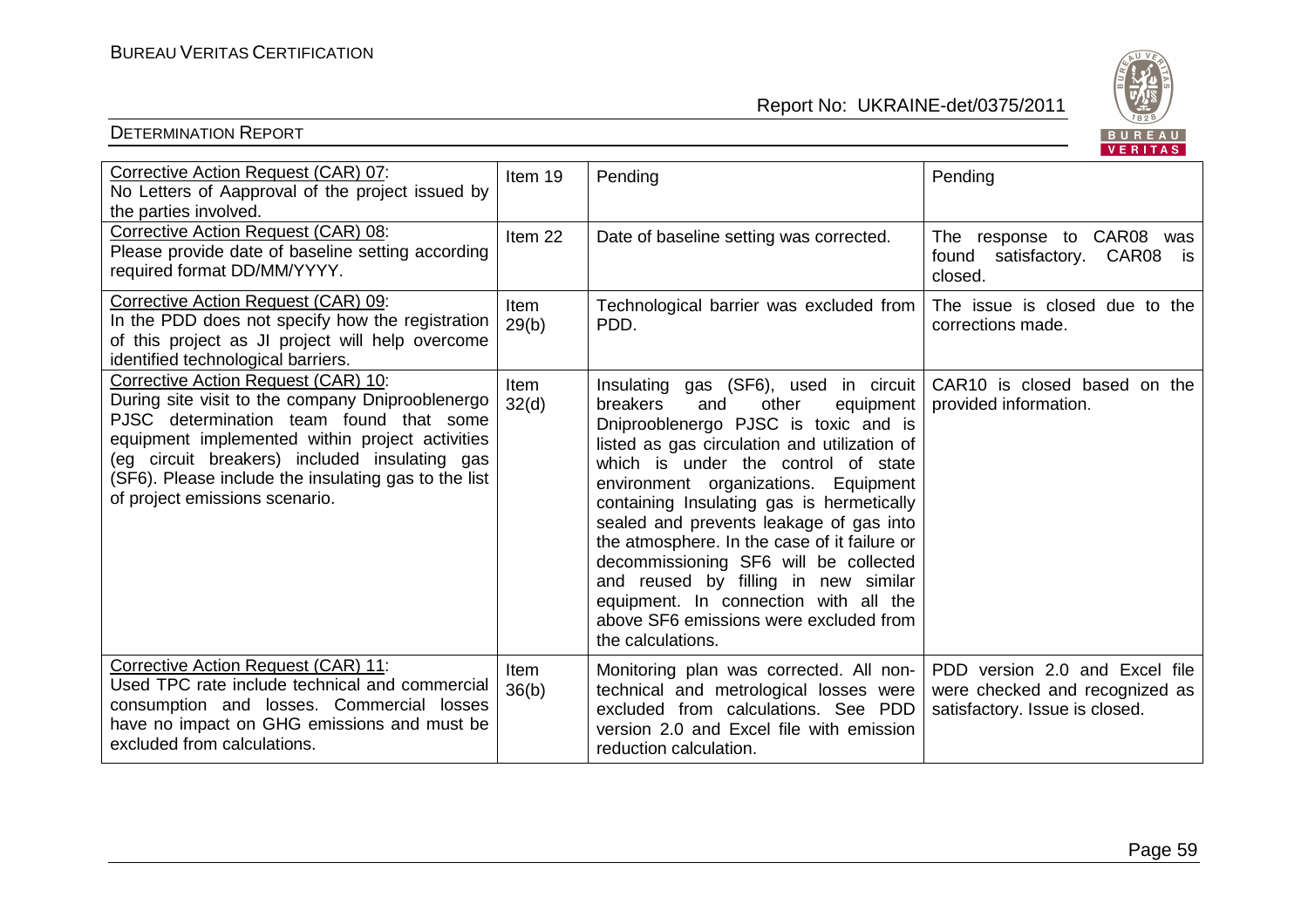

| Corrective Action Request (CAR) 12:<br>Please specify who is responsible for proniding<br>actual value of CO2 emission factor for the<br>projects of reducing electricity consumption for it<br>transmission by Ukrainian electricity networks.                                                                          | Item<br>36(b)(ii)         | Actuality of factor of specific indirect<br>carbon dioxide emissions associated with<br>the consumtion of electricity during its<br>transmission by power grids of Ukraine<br>will be reviewed annually representatives<br>Technical Consultant "EES" Ltd. | The issue is closed due to the<br>corrections made.                                        |
|--------------------------------------------------------------------------------------------------------------------------------------------------------------------------------------------------------------------------------------------------------------------------------------------------------------------------|---------------------------|------------------------------------------------------------------------------------------------------------------------------------------------------------------------------------------------------------------------------------------------------------|--------------------------------------------------------------------------------------------|
| Corrective Action Request (CAR) 13:<br>Please indicate in PDD that the data monitored<br>and required for the project determination will be<br>kept for two years after the last transfer of ERUs<br>the project.                                                                                                        | <b>Item</b><br>36(b)(iii) | PDD was corrected. See PDD version 2.0                                                                                                                                                                                                                     | The response to CAR13 was<br>satisfactory.<br>CAR <sub>13</sub><br>found<br>is.<br>closed. |
| Corrective Action Request (CAR) 14:<br>Section D.1.5 of the PDD requires from project<br>participants to submit information about collection<br>and archiving data on the environment impact as<br>well as references to relevant norms of the host<br>country. Please provide relevant data.                            | Item<br>36(k)             | The project implementation does not<br>require gathering of information on the<br>influence on the environment in excess of<br>information collected at the company prior<br>to the project inception.                                                     | The issue is closed due to the<br>corrections made.                                        |
| Corrective Action Request (CAR) 15:<br>In ex-ante calculations were used CO2 emission<br>factor for the projects of reducing electricity<br>consumption for it transmission by Ukrainian<br>electricity networks provided in Order #43 dated<br>28/03/2010. But this factor applicable only for<br>2010. Please correct. | Item 45                   | Data was updated.                                                                                                                                                                                                                                          | The<br>found<br>response<br>was<br>satisfactory. CAR15 is closed.                          |
| Corrective Action Request (CAR) 16:<br>There is no information on transboundary impacts<br>in the PDD.                                                                                                                                                                                                                   | Item<br>48(a)             | Transboundary impact is not expected.                                                                                                                                                                                                                      | Issue closed.                                                                              |
| Clarification Request (CL) 01:<br>Please include in this section refer to the<br>corresponding «Excel» file with the calculations.                                                                                                                                                                                       |                           | Relevant references were included to<br>PDD version 2.0.                                                                                                                                                                                                   | The issue is closed based on the<br>corrections made in the PDD.                           |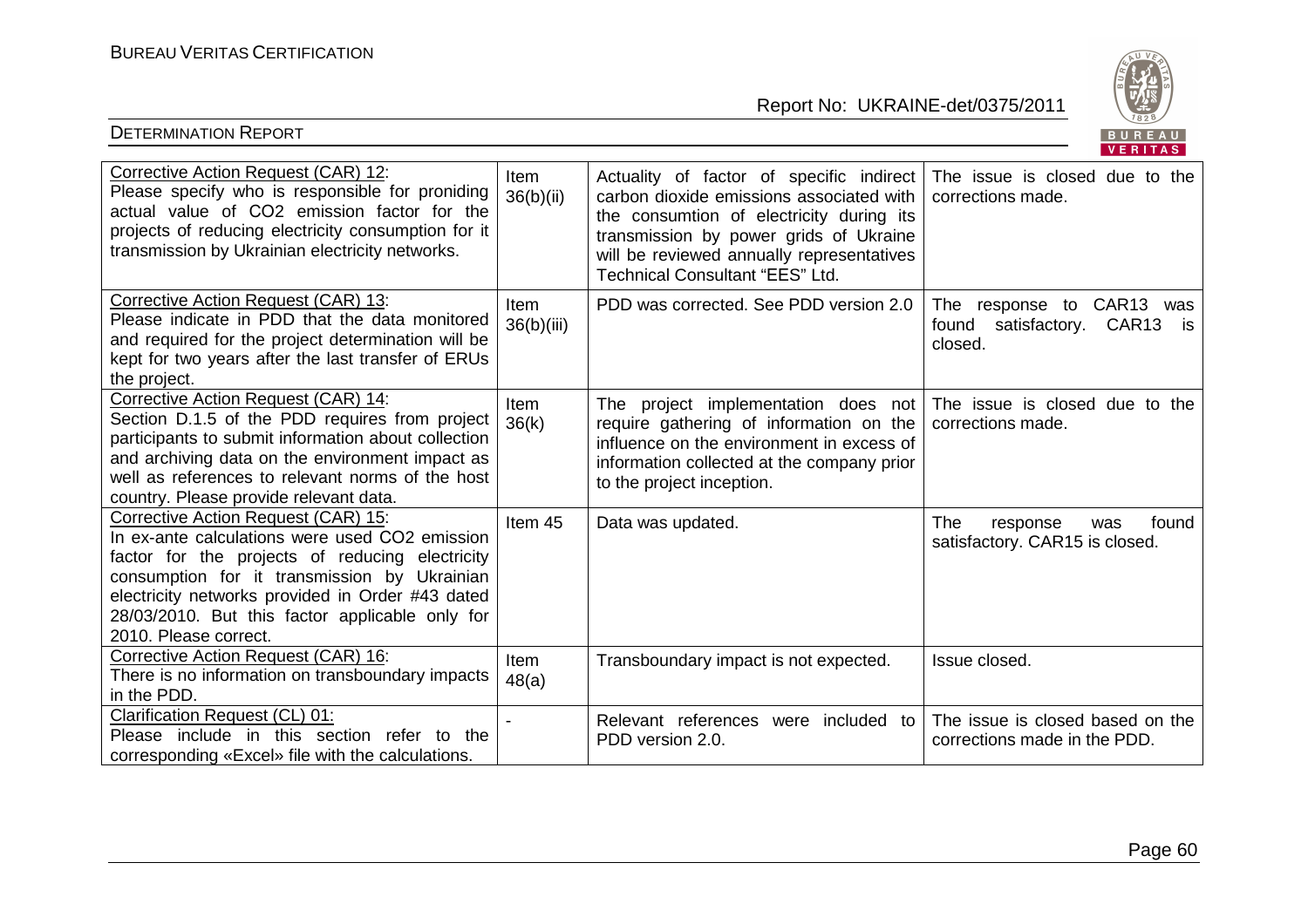

| Clarification Request (CL) 02:<br>Please number the tables with information of the<br>estimates (calculations) of emission reductions.                                                             |                      | Tabbles were numbered.                                                                                                                  | Necessary corrections have been<br>made. The issue is closed.                              |
|----------------------------------------------------------------------------------------------------------------------------------------------------------------------------------------------------|----------------------|-----------------------------------------------------------------------------------------------------------------------------------------|--------------------------------------------------------------------------------------------|
| Clarification Request (CL) 03:<br>Section A.5 PDD must specify the name DFPs<br>(parties involved) that will approve the project.                                                                  | Item 19              | State Environmental Investment Agency<br>of Ukraine is DFP of Ukraine and Ministry<br>of the Environment of Poland is DFP of<br>Poland. | CL03 is closed based on the<br>amendments made in the PDD.                                 |
| Clarification Request (CL) 04:<br>Please specify which approach was used to<br>identify the baseline scenario and additionality:<br>• JI specific approach<br>• Approved CDM methodology approach. | Item 22              | JI specific approach was used.                                                                                                          | Issue closed.                                                                              |
| Clarification Request (CL) 05:<br>Please change the title of fourth column Table 4<br>(Section B.3 PDD). Title "Included?" recommend<br>changing the "Included/Excluded"                           | Item<br>32(d)        | Was corrected.                                                                                                                          | Issue closed.                                                                              |
| Clarification Request (CL) 06:<br>Precise figures numbering in the PDD.                                                                                                                            | <b>Item</b><br>32(d) | Figures numbers were<br>checked<br>and<br>corrected.                                                                                    | closed<br>the<br><b>Issue</b><br>is<br>due<br>to<br>amendments made in the PDD.            |
| Clarification Request (CL) 07:<br>Please specify that the crediting period of ERUs<br>generating started after the beginning of 2008<br>and continuing over the life cycle.                        | Item<br>34(d)        | Relevant information was included to<br>section C.3 of PDD version 2.0.                                                                 | Due to the corrections made and<br>necessary information provided,<br>the issue is closed. |
| Clarification Request (CL) 08:<br>Please specify that crediting period extension<br>beyond 2012 requires approval by the Host<br>country.                                                          | <b>Item</b><br>34(d) | Relevant information was included<br>to<br>section C.3 of PDD version 2.0.                                                              | CL <sub>08</sub><br>is closed based on the<br>amendments made in the PDD.                  |